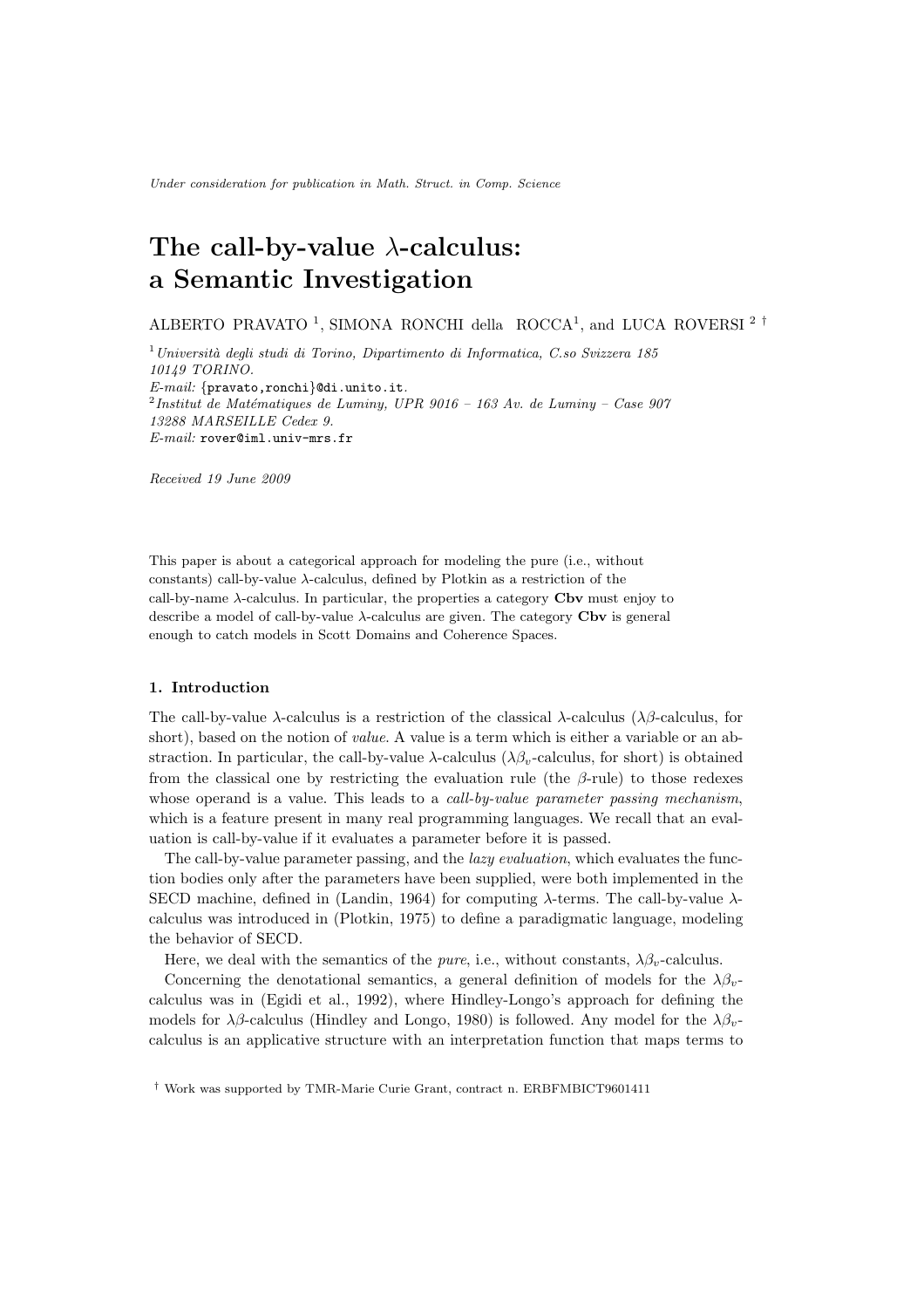elements of the applicative structure, such that the map satisfies some constraints, given an environment to interpret the free variables of the terms. The main difference between the original definition by Hindley-Longo and the one in (Egidi et al., 1992) is that the existence of a proper subset  $V$  of the carrier of the applicative structure is required. The set V serves to interpret all the values, and we call it the set of the semantic values. Such a definition is certainly intuitive. However, it does not help to build models of the  $\lambda \beta_v$ -calculus, for it does not characterize the properties that an applicative structure must enjoy in order to satisfy the constraints about the interpretation function.

The aim of this paper is to give a categorical description of models for the  $\lambda\beta_v$ -calculus, and to use it for building models in different mathematical structures.

Recall that the models of the  $\lambda\beta$ -calculus have a very nice categorical characterization: they are the reflexive objects of a cartesian closed category with enough points. We recall that an object A is reflexive if, and only if,  $A \to A$  is a retract of it (notation:  $A \triangleright A \to A$ ). Moreover, the condition of having *enough points* is a suitable notion of "concreteness" for categories. A categorical characterization of models for the  $\lambda \beta_v$ -calculus cannot be obtained by modifying or restricting the categorical definition for the  $\lambda\beta$ -calculus, just recalled. A counterexample is the model in (Egidi et al., 1992), built in the category of Scott Domains, and strict continuous functions. We refer to the model which is the initial solution of:  $D \approx [D \to_{\perp} D]_{\perp}$ , being  $[D \to_{\perp} D]_{\perp}$  the lifted space of strict continuous functions. Indeed, the category of Scott Domains, and strict continuous functions is not cartesian closed.

We give a categorical description of models for the  $\lambda \beta_n$ -calculus, starting from logical considerations. Our logical intuition is that, while the  $\lambda\beta$ -calculus is related to the Intuitionistic Logic through the Curry-Howard Isomorphism, extended to the untyped case (with reflexive types), the  $\lambda \beta_v$ -calculus is related to the Intuitionistic Linear Logic, where the modality characterizes the values. It turns out that a suitable class of categories for interpreting the  $\lambda \beta_v$ -calculus is a restriction of the one defined in (Benton et al., 1990), where the interpretation of the multiplicative and exponential fragment of Intuitionistic Linear Logic is given. However, we need to endow the category in (Benton et al., 1990) with a suitable retraction, and to require it having enough values. The retraction is  $\mathcal{D} \triangleright T(\mathcal{D} \Longrightarrow \mathcal{D})$ , where  $\mathcal D$  is the object representing the domain of interpretation, T is a suitable functor, and  $\implies$  represents the internalization of the morphisms in a monoidal closed category. The notion of "having enough values" is the natural restriction to the  $\lambda \beta_v$ -calculus of the notion of "having enough points" for the  $\lambda \beta$ -calculus. The meaning of this notion is that morphisms are different if, and only if, there is at least a value where they behave differently. We call **Cbv** this class of category, and, consequently, Cbv-models any model built in a category of this class.

This class of categories is general enough to catch models in different settings. We prove that every Scott Domain D, solution of  $D \triangleright [D \rightarrow \perp D]_{\perp}$ , and that every Coherence Domain D, solution of  $D \triangleright !(D \Longrightarrow D)$ , is a Cbv-model. We have to say that the first who conjectured the Coherence Space D here above, to be a model of the  $\lambda \beta_v$ -calculus was Girard. However, this domain is also a model for  $\lambda\beta$ -calculus, and it was the leading idea in (Gonthier et al., 1992) for building an optimal reduction machine for β-reduction, translating  $\lambda\beta$ -calculus into untyped proof-nets. In this paper, we show also that, despite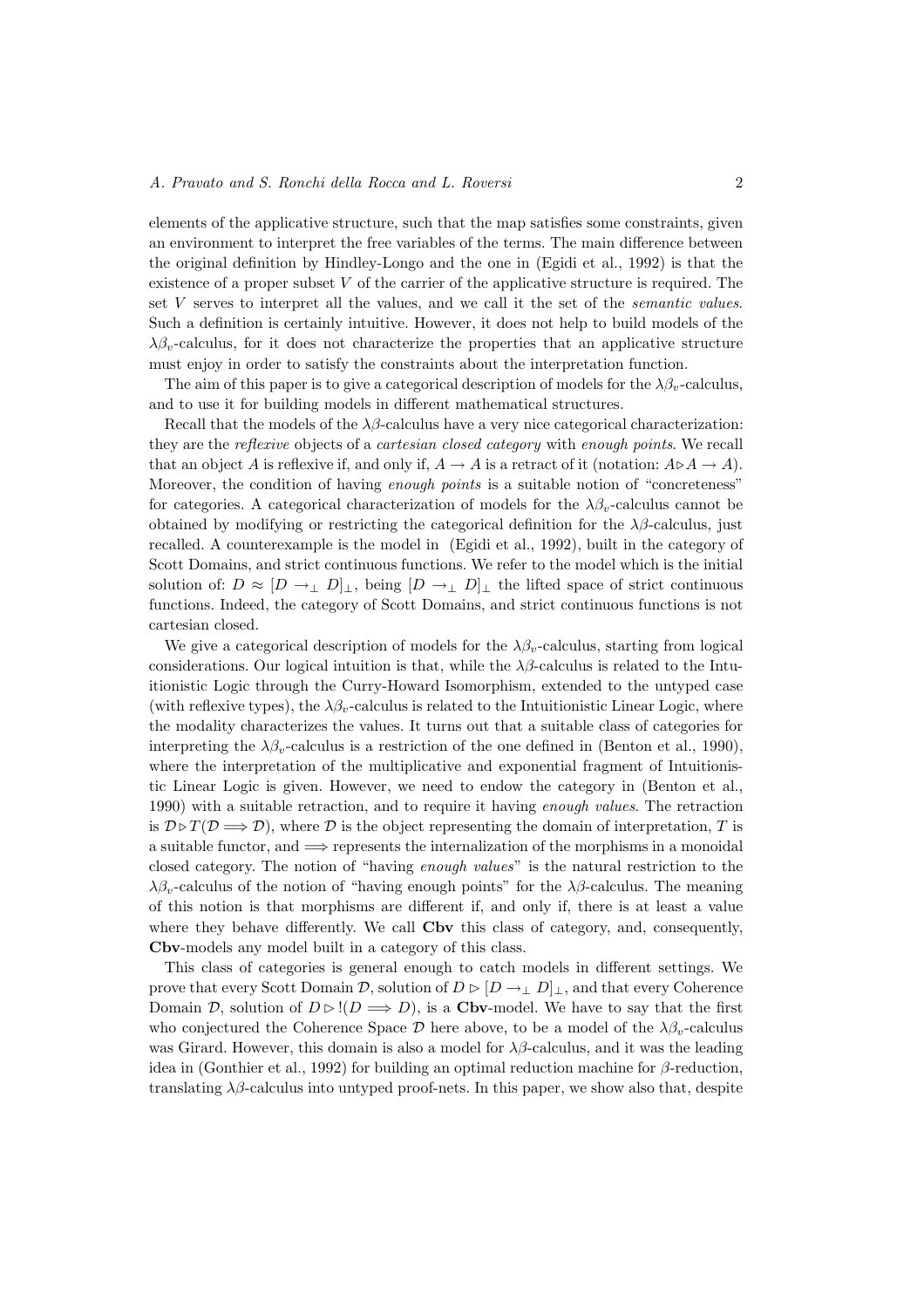the intuition, a model for the  $\lambda\beta$ -calculus is not necessarily a model for the  $\lambda\beta_v$ -calculus (see Remark 5.1).

Moreover, we study the problem of modeling the call-by-value extensionality. Syntactically, the call-by-value extensionality is expressed by the  $\eta_v$ -rule, which is a restriction of the classical η-rule. We define a semantic notion of extensionality, suitably restricting the analogous notion for the  $\lambda\beta$ -calculus. Namely, a model for the  $\lambda\beta_v$ -calculus is extensional if the equality relation between its elements reflects their extensional functional behavior. However, the elements of the model are not seen as total functions. They are considered as partial functions, having the set of semantic values as domain. The unexpected consequence is that, unlike the  $\lambda\beta$ -calculus, a model of the  $\lambda\beta_v$ -calculus can be extensional without modeling the  $\beta_v \eta_v$ -equality. As evidence for this, we show that the Coherence Space which is the least solution of  $D \approx I(D \Longrightarrow D)$  satisfies the  $\beta_v \eta_v$ -equality, while not being extensional. Roughly speaking, to model the  $\beta_v \eta_v$ -equality it is sufficient that only the elements of the models which are interpretation of valuable terms have an extensional behavior.

The class Cbv is not a complete characterization of the models for the  $\lambda \beta_v$ -calculus, at least with respect to those with an extensional theory. We prove that all **Cbv-**models, having a  $\beta_v \eta_v$ -theory, satisfy the equality  $IM = M$ , where I is the identity term  $\lambda x.x$ , and M is any term. This equality, which is correct with respect to the operational semantics of the  $\lambda \beta_v$ -calculus, does not belong to all  $\beta \eta_v$ -theories. For example, it is not in the term model induced by the  $\beta_v \eta_v$ -theory, and it is not in the model of (Honsell and Lenisa, 1993). The equality  $IM = M$  reflects the substitution property of the Intuitionistic Linear Logic which we choose for modeling the typed version of the  $\lambda \beta_v$ -calculus.

We leave as an open problem to say whether the class of  $Cbv$ -models not having an extensional theory is complete or not.

**Index.** In Section 2 the  $\lambda \beta_v$ -calculus, and its notion of model are recalled. In Section 3, starting from some logical argumentation, the categorical structure needed for modeling the  $\lambda \beta_v$ -calculus is defined. This categorical structure is used in Section 4, and in Section 5 to define a categorical model for the  $\lambda \beta_v$ -calculus. Section 6 is about extensionality. Section 7 proves the incompleteness of the subclass of Cbv-models with an extensional theory. In Section 8 two instances of the categorical model are introduced. In Section 9, we discuss the relation between Cbv, and the models of the  $\lambda \beta_v$ -calculus, given in (Moggi, 1991). Finally, A recalls some of the categorical concepts used in the paper. However, we assume a basic knowledge about Category Theory, Scott Domains, and Coherence Spaces.

An earlier, and partial version of this paper was in (Pravato et al., 1995).

### 2. Modeling the call-by-value  $\lambda$ -calculus

The call-by-value lambda calculus, or  $\lambda \beta_v$ -calculus, is a restriction of the classical one, based on the concept of value. In particular, the restriction concerns the evaluation rule, namely the  $\beta$ -rule, which is replaced by the  $\beta_v$ -rule.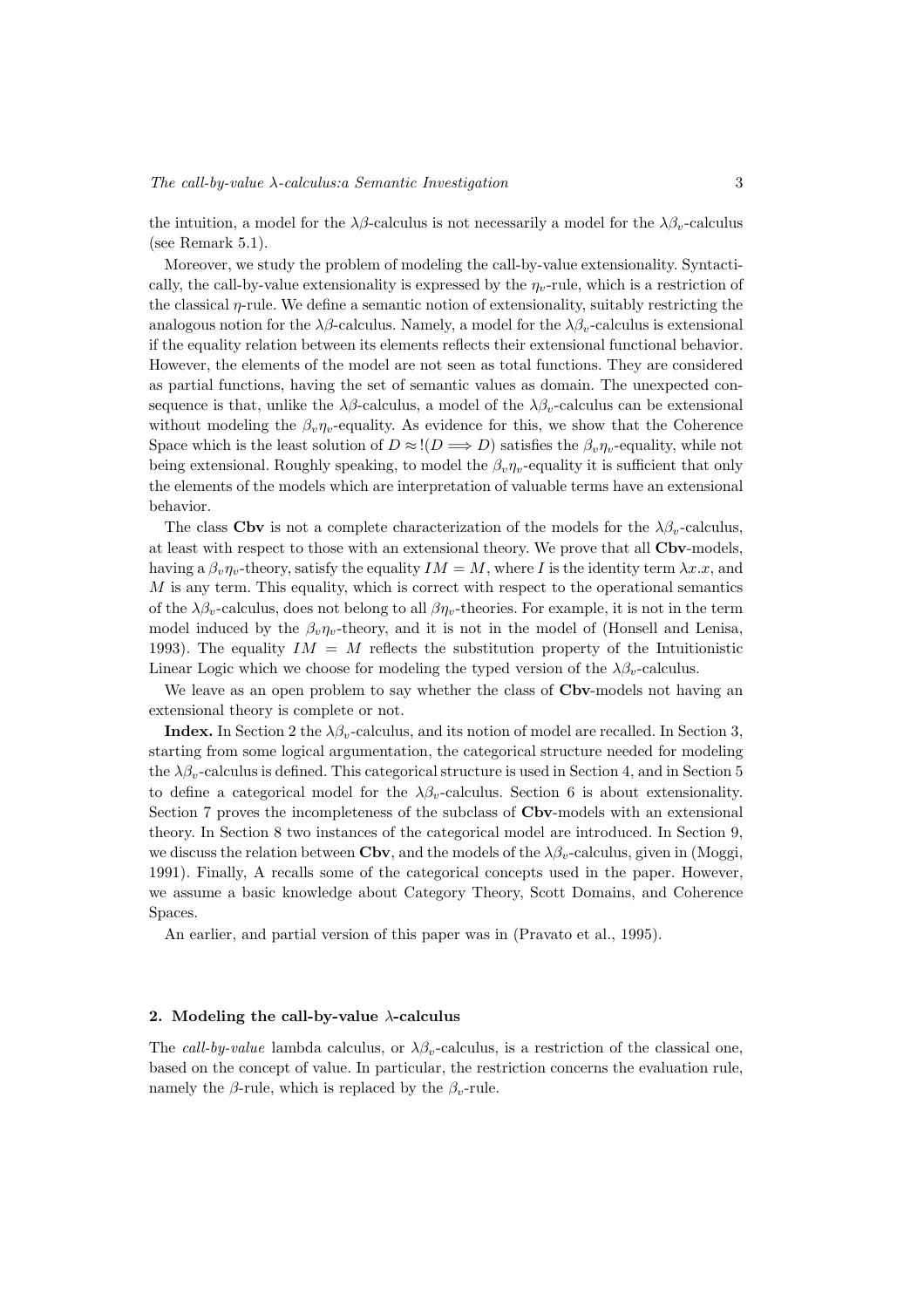**Definition 2.1.** Let Var be a denumerable set of variables, ranged over by  $x, y, z$ . Let  $Λ$  be the set of pure untyped  $λ$ -terms  $M$  built out from the following grammar:

$$
M ::= x \mid MM \mid \lambda x.M
$$

We use  $M, N, P, Q$  for denoting terms. Terms of the form  $MN$  are called *application* while that of the form  $\lambda x.M$  are called *abstraction*. The set of *syntactic values*, or simply values, is the set  $Val \subset \Lambda$  defined as:

$$
Val = Var \cup \{ \lambda x.M \mid x \in Var \text{ and } M \in \Lambda \}.
$$

The call-by-value evaluation rule is the following reduction rule:

$$
(\beta_v) \quad (\lambda x.M)N \to_v [N/x]M \quad \text{if } N \in Val
$$

where  $[N/x]M$  denotes the substitution of N for every free occurrences of x in M, renaming bound variables in  $M$  to avoid variable clash. The reflexive, symmetric, transitive and contextual closure of  $\rightarrow_v$ , together with the possibility of renaming bound variables, lead an equivalence theory on terms of  $\Lambda$ . Formally, the formal theory  $\lambda \beta_v$  is a set of rules for deriving formulas of the following shape:

$$
M=_vN
$$

where both  $M$  and  $N$  belong to  $\Lambda$ . The rules are:

$$
\overline{M} =_{v} M(\rho) \qquad \frac{M =_{v} N}{N =_{v} M}(\sigma) \qquad \frac{M =_{v} N \quad N =_{v} P}{M =_{v} P}(\tau)
$$
\n
$$
\frac{y \notin \mathcal{FV}(M)}{\lambda x.M =_{v} \lambda y.[y/x]M}(\alpha) \qquad \frac{N \in Val}{(\lambda x.M)N =_{v} [N/x]M}(\beta_{v})
$$
\n
$$
\frac{N =_{v} P}{MN =_{v} MP}(\mu) \qquad \frac{M =_{v} N}{MP =_{v} NP}(\nu) \qquad \frac{M =_{v} N}{\lambda x.M =_{v} \lambda x.N}(\xi)
$$

where  $\mathcal{F}V(M)$  is the set of the free variables of M.

Two terms M and N will be said  $\beta_v$ -equal if the formula  $M = v$  N will be derivable in the above system, writing:

$$
\lambda \beta_v \vdash M =_v N.
$$

**Definition 2.2.** A term  $M \in \Lambda$  is *valuable* iff there exists  $N \in Val$  such that:

$$
\lambda \beta_v \vdash M =_v N.
$$

Notice that, if we take Val to be  $\Lambda$ , then the  $\beta_v$ -reduction rule becomes the classical β-reduction rule, hence the theory  $\lambda \beta$ , becomes the usual theory  $\lambda \beta$ . That is, the classical lambda calculus can be viewed as a variant of the call-by-value lambda calculus, defining  $\Lambda$  as the set of values.

As far as extensionality is concerned, Plotkin pointed out that the  $\eta$ -rule  $(\lambda x.Mx \rightarrow_n$ M if  $x \notin \mathcal{F}V(M)$ , which makes extensional the classical  $\lambda$ -calculus, is unsound for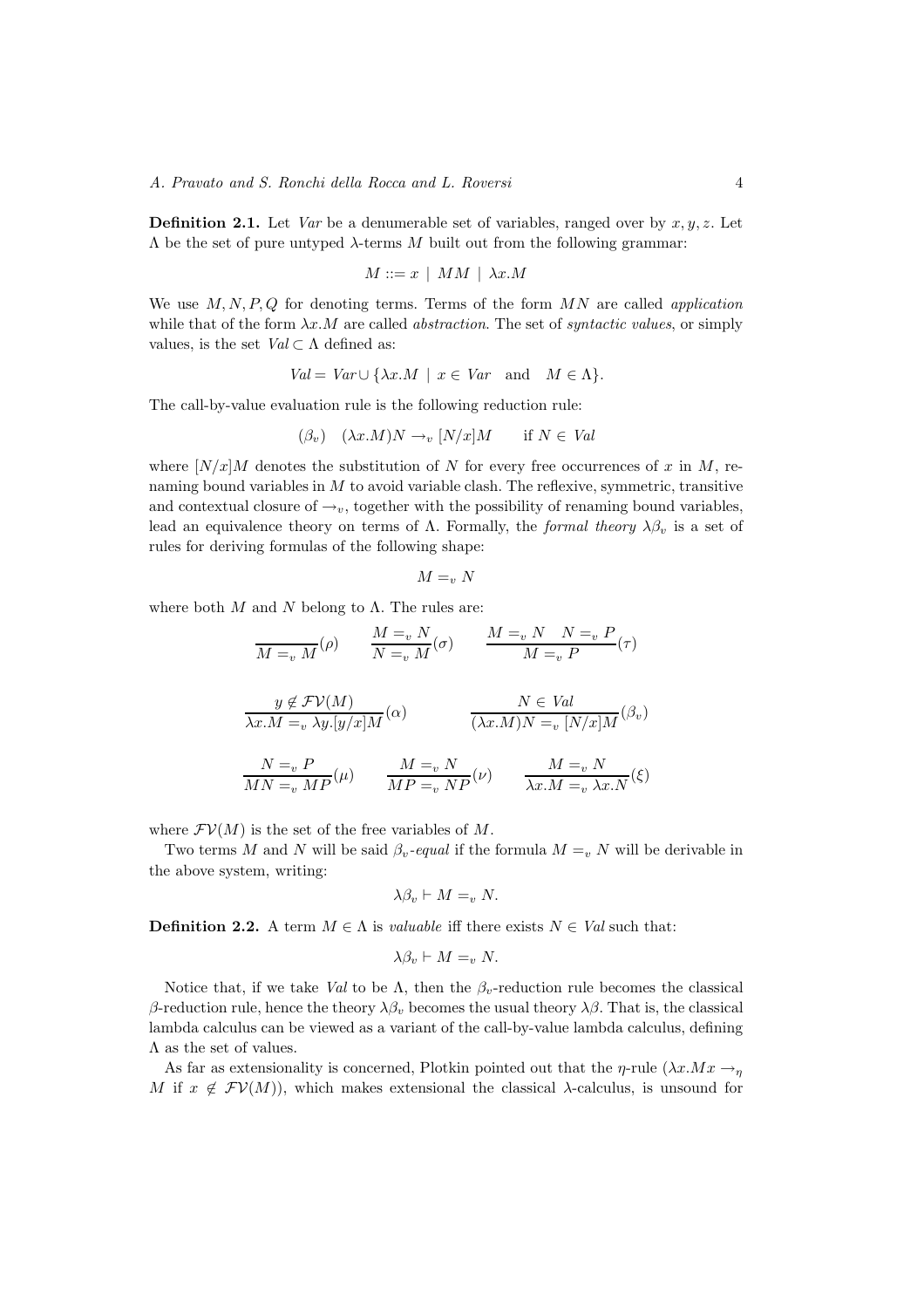the  $\lambda \beta_v$ -calculus. The extensionality in  $\lambda \beta_v$ -calculus is realized by the restriction of the  $\eta$ -rule, recalled in the following definition.

**Definition 2.3.** The  $\eta_v$ -rule is defined as follows:

$$
(\eta_v) \quad \lambda x.Mx \to_{\eta_v} M
$$
 if  $M \in Val$  and  $x \notin FV(M)$ .

Two terms M and N will be said  $\beta_v \eta_v$ -equal if the formula  $M =_v N$  will be derivable in the system given in Definition 2.1, extended by the rule:

$$
\frac{(M \in Val) \quad \text{and} \quad (x \notin \mathcal{FV}(M))}{\lambda x.(Mx) =_{v} M}(\eta_{v})
$$

writing:

$$
\lambda \beta_v \eta_v \vdash M =_v N.
$$

An operational semantics can be defined for  $\lambda\beta_v$ , inducing the following equivalence: given two terms  $M$  and  $N$ ,

 $M \sim_v N \Leftrightarrow$  ( for all context C[], such that C[M] and C[N] are closed.  $C[M]$  reduces to a value  $\Leftrightarrow C[N]$  reduces to a value).

This definition of operational semantics corresponds to the Leibniz principle for programs. Namely, a program (closed term) is characterized by its observational behavior, and so two subprograms (terms) will be equivalent if they can be replaced each for other in the same program without changing the global behavior. In a language without constants, like  $\lambda \beta_v$ , the simplest observational property is termination.

A model for the  $\lambda \beta_v$ -calculus will be a structure in which a term  $M \in \Lambda$  is interpreted. This interpretation must satisfy two constraints. The first one is that two  $\beta_v$ -equal terms should have the same interpretation. The second one is that it must be contextual closed, namely, if two terms M and N have the same interpretation, then for every context  $C[\cdot]$ ,  $C[M]$  and  $C[N]$  must have the same interpretation.

A general definition of a model for the  $\lambda\beta_v$ -calculus, following Hindley-Longo's approach for defining a lambda calculus model (Hindley and Longo, 1980), has been given in (Egidi et al., 1992). We recall here such a definition in a slightly different form:

**Definition 2.4.** Let S and V be two non empty sets such that  $V \subset S$ , and call V the set of *semantic values*. Let **Env** be the set of *environments*, where an environment is a map  $\theta : \mathcal{X} \to V$ , where  $\mathcal{X} = dom(\theta)$  is a finite subset of Var.

i) A pseudo- $\lambda_v$ -structure is an applicative structure  $\mathcal{M} = \langle S, V, \bullet, \mathcal{I} \rangle$ , where  $\bullet : S \times S \to S$ and  $\mathcal{I}: \mathbf{Env} \to \Lambda \to S$  is such that  $\mathcal{I}\theta$  is defined only for terms with free variables in  $dom(\theta)$ , and satisfies the following conditions:

$$
(var)\,\mathcal{I}\theta[x] = \theta(x),
$$

$$
(abs)\,\mathcal{I}\theta[\lambda x.M]\in V,
$$

 $(app)\mathcal{I}\theta[M\ N] = \mathcal{I}\theta[M] \bullet \mathcal{I}\theta[N],$ 

- $\left(\text{eval})\mathcal{I}\theta[\lambda x.M\right] \bullet d = \mathcal{I}\theta_x^d[M],$  for every  $d \in V$ ,
- $(ceq)$  if  $\forall x \in \mathcal{FV}(M)$ .  $\theta(x) = \theta'(x)$  then  $\mathcal{I}\theta[M] = \mathcal{I}\theta'[M]$ ,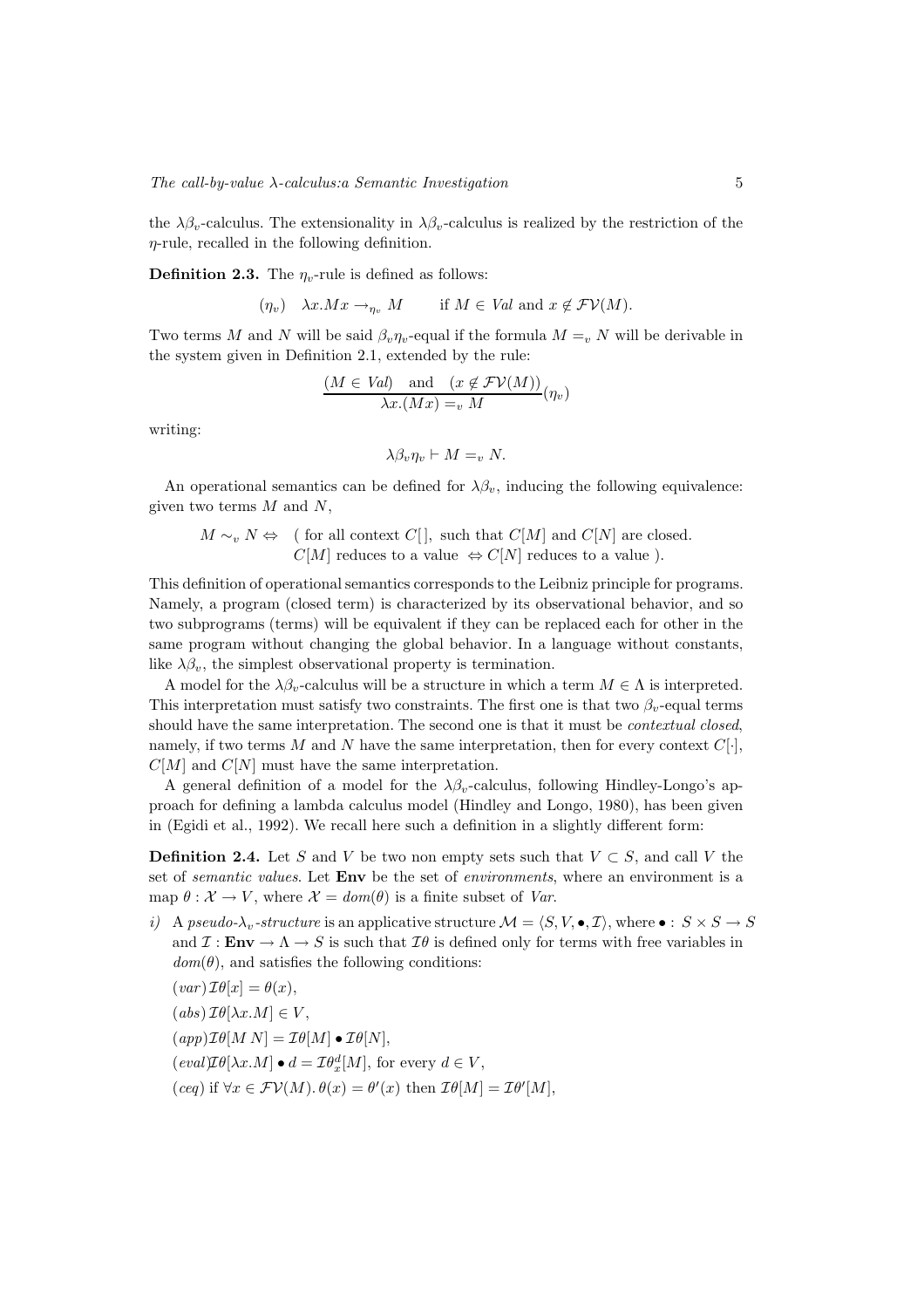- A. Pravato and S. Ronchi della Rocca and L. Roversi 6
	- $(\overline{\alpha})$  if  $y \notin \mathcal{F}V(M)$  then  $\mathcal{I}\theta[\lambda x.M] = \mathcal{I}\theta[\lambda y.[y/x]M],$
	- where  $\theta_x^d$  behaves as  $\theta$  on every  $y \neq x$ , while  $\theta(x) = d$ .
- ii) A  $\lambda_v$ -model is a pseudo- $\lambda_v$ -structure such that  $\mathcal I$  satisfies also:  $(\overline{\xi})$  if  $\forall d \in V$ .  $\mathcal{I}\theta_x^d[M] = \mathcal{I}\theta_x^d[N]$  then  $\mathcal{I}\theta[\lambda x.M] = \mathcal{I}\theta[\lambda x.N]$ .
- iii) Let  $M, N \in \Lambda$ . An environment  $\theta$  is *compatible* both with M and N iff  $\mathcal{F}V(M)$  ∪  $\mathcal{F}V(N) \subseteq dom(\theta)$ . Let  $\mathcal{M} = \langle S, V, \bullet, \mathcal{I} \rangle$  be a  $\lambda_v$ -model. The formula  $M =_v N$  is valid in  $M$ , writing

$$
\mathcal{M}\models M=_v N,
$$

iff for every  $\theta$  compatible both with M and N,  $\mathcal{I}\theta[M] = \mathcal{I}\theta[N].$ 

Some remarks are in order about the previous definition. The subset  $V$  of  $S$  provides a semantic account of the syntactic values. So, the environments map variables to  $V$ , as variables are values. Moreover, since every abstraction is a value too, we need abs. Condition *app* exploits the binary operation over  $S$  for modeling the application. Condition eval is necessary for modeling the substitution mechanism of values for variables. Context equality (ceq) states an obviousness: the interpretation of a term depends only on its free variables. Condition  $\bar{\alpha}$  is the semantic counter part of the  $\alpha$ -conversion.

**Definition 2.5.** A model M of  $\lambda \beta_v$  is *adequate* with respect to the operational semantics  $\sim_{v}$  if and only if:

$$
\forall M, N. \mathcal{M} \models M = N \Rightarrow M \sim_v N
$$

Note that the definition of model we gave does not include adequacy, i.e., non adequate models can satisfy the definition. But all the model we will show are adequate.

The problem of the semantic interpretation of  $\beta_n \eta_v$ -equality, and so the definition of extensional  $\lambda \beta_v$ -model, will be discussed in Section 6.

**Remark 2.1.** The conditions on  $\mathcal I$  given in Definition 2.4 i) do not give a definition of the interpretation function  $\mathcal I$  by standard induction, because of condition (abs). So, condition  $(\overline{\xi})$  is necessary to make the interpretation contextually closed.

# 3. The Cbv category

In this section we define a class of categories to model the  $\lambda \beta_v$ -calculus. We follow (Scott, 1975): the untyped lambda calculus can be considered as the "limit" for the typed lambda calculus. So, first, we consider a full typed version of the  $\lambda \beta_v$ -calculus, and we use the logic behind it to define a category that interprets the language. Then, we extend such a category in order to capture the meaning of the whole untyped language. The idea is to interpret a lambda term M with a free variables set  $\mathcal{F}V(M) = \{x_1, \ldots, x_n\}$ , by a judgment  $x_1 : A_1, \ldots, x_n : A_n \vdash M : A$  proved in the type system we want to start from. Any judgment becomes a morphism of the category from  $A_1 \odot \cdots \odot A_n$  to A, being every  $A_i$  an object, and ⊙ a suitable bifunctor.

The logic behind the usual lambda calculus is the Intuitionistic Logic: the terms of (simply) typed lambda calculus can be viewed as natural deduction proofs in such a logic.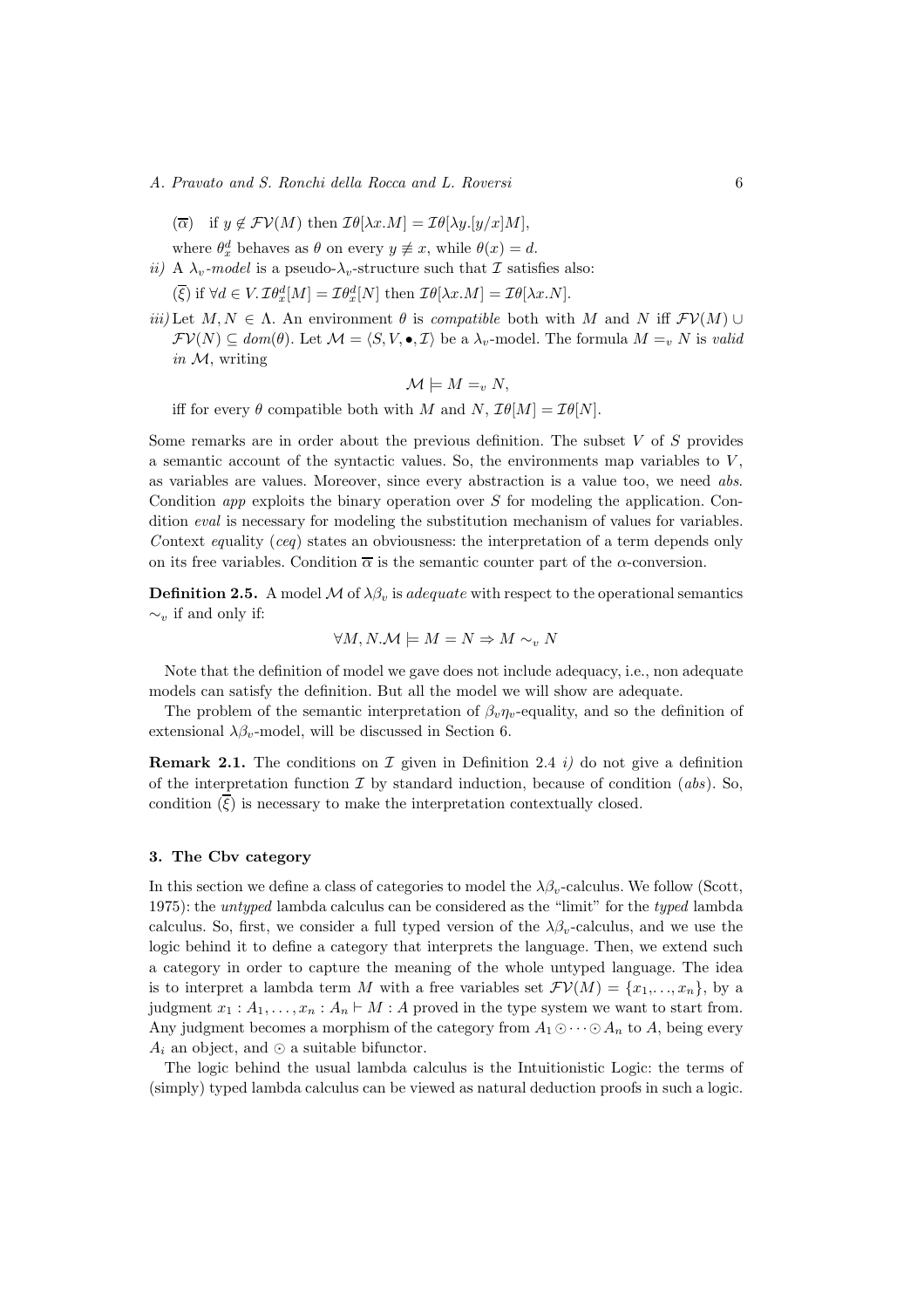The  $\beta$ -equality is modeled by the substitution property of derivations. From all this, it follows that the models of untyped lambda calculus are cartesian closed categories, namely the models of Intuitionistic Logic, extended with a reflexive object. Our starting point is the observation that the  $\beta_v$ -equality is a restriction of the  $\beta$ -equality. If we want to model it in terms of the substitution property of a natural deduction, we need a logic where the substitution property holds only partially.

Let us focus on the type assignment in Figure 1. It is a restriction of the natural deduction for full Intuitionistic Linear Logic studied in (Ronchi della Rocca and Roversi, 1997). Its judgments have the form:

$$
T\Gamma, \Delta \vdash M : A .
$$

The symbol A is a type and is generated by the grammar:

$$
A, B ::= \alpha, \alpha_1, \alpha_2, \dots \mid T(A \Longrightarrow B) \tag{1}
$$

being  $\alpha, \alpha_1, \alpha_2, \ldots$  type variables. By TT we mean a, possibly empty, set of modal assumptions  $x_1 : TA_1, \ldots, x_n : TA_n$ . On the contrary,  $\Delta$  is a, possibly empty, set of non modal assumptions  $x_{n+1} : B_1, \ldots, x_{n+m} : B_m$ , *i.e.*, every  $B_i \not\equiv TC$ , for any C. Finally, M is a term in the language  $T\Lambda$ , generated by the grammar:

$$
M, N ::= x | T(\lambda x : A.M) | d(M)N ,
$$

where x ranges over a countable set of variables. In particular, we call  $TV$  the set  ${x, T(\lambda x : A.M) \mid A \text{ is a type} \ of \ values on T\Lambda}$ . The system in Figure 1 gives types to this language, and a restricted substitution property holds for it:

# Property 3.1.

- i) If  $T\Gamma, x : TA, \Delta \vdash M : B$  and  $T\Gamma, \emptyset \vdash N : TA$ , then  $T\Gamma, \Delta \vdash M[N/x] : B$ .
- ii) If  $T\Gamma, \Delta_1, x : A \vdash M : B$  and  $T\Gamma, \Delta_2 \vdash N : A$ , where A is non modal, then  $T\Gamma, \Delta_1, \Delta_2 \vdash M[N/x] : B.$

Thanks to Property 3.1, we can define a rewriting system  $\rightarrow_T$  on T $\Lambda$ :

$$
(\text{d}(T(\lambda x:TA.M)))N \rightarrow_T M[N/x] \text{ if and only if } N
$$
(2)  
reduces to some  $P \in TV$   
by one or more steps of  $\rightarrow_T$   

$$
(\text{d}(T(\lambda x:A.M))N \rightarrow_T M[N/x] \text{ being } A \text{ non modal}
$$
(3)

The definition of  $\rightarrow_T$  formalizes the substitution property of the system in Figure 1 at the level of the terms of TΛ. To verify this, it is enough to check that  $\Gamma, \emptyset \vdash M : TA$ implies that M reduces to some value N after some steps of  $\rightarrow_T$ , namely:  $M \rightarrow_T^* N$ , where  $N \in TV$ . Observe that clause (2) recalls  $\beta_v$ -reduction: in TA the values are the terms with modal type. Moreover, clause (3) tells us that, in T $\Lambda$ , we can replace an arbitrary term N for a variable x, if x has non modal type, *i.e.*, if x will never be neither duplicated nor erased during a reduction of M by means of  $\rightarrow_T$ . Finally, TA is a sub-system of the one introduced in (Ronchi della Rocca and Roversi, 1997) which was strongly normalizing. So is TA with respect to  $\rightarrow_T$ .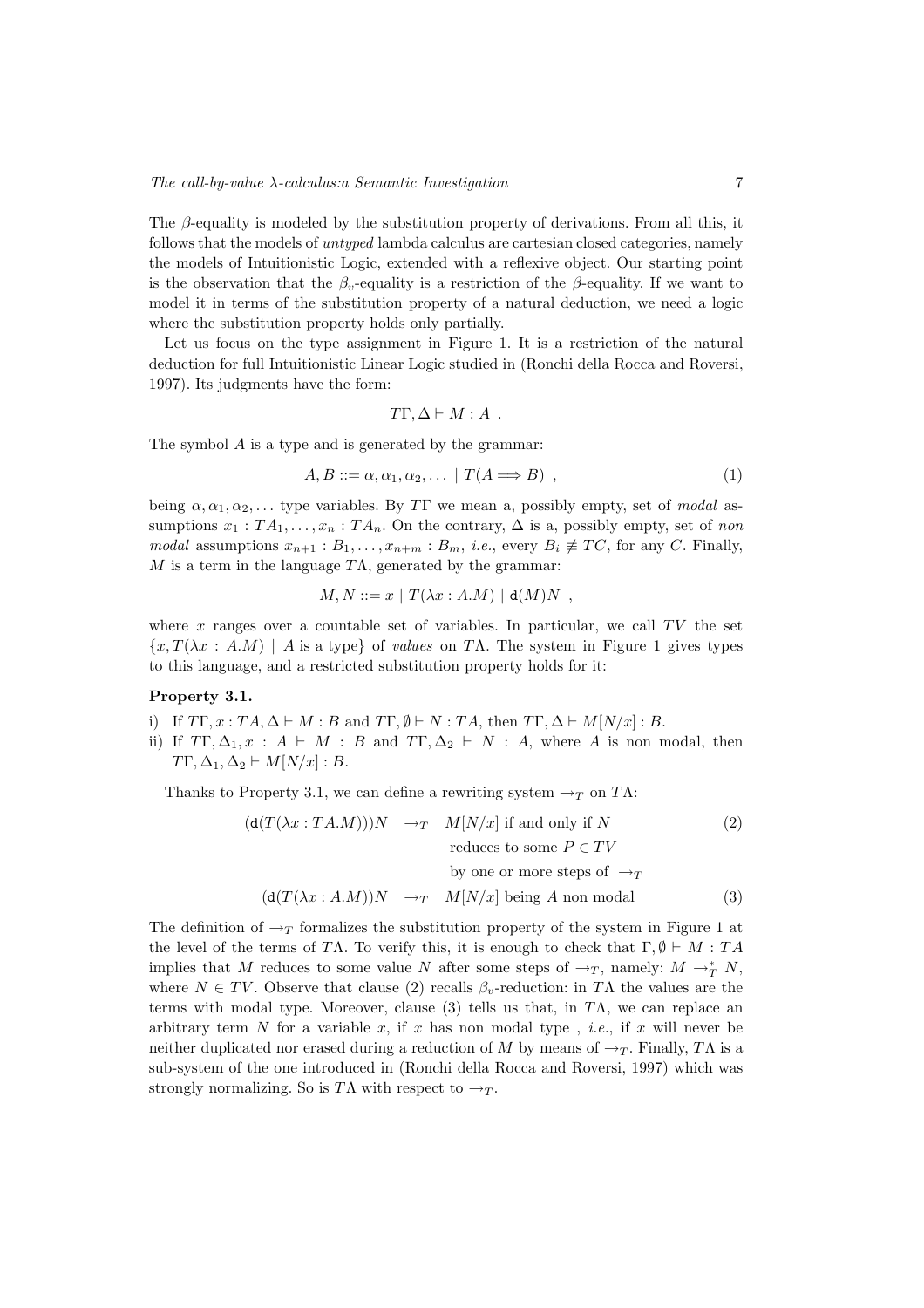$$
\overline{TT}, x : A \vdash x : A^{\text{(Id)}}
$$
\n
$$
\overline{TT \vdash T} \land x : A \vdash M : B
$$
\n
$$
\overline{TT \vdash T} \land x : A.M) : T(A \implies B) \quad \text{(ii)} \land \text{(iii)} \quad \text{(iv)} \quad \text{(iv)} \quad \text{(iv)} \quad \text{(iv)} \quad \text{(iv)} \quad \text{(iv)} \quad \text{(iv)} \quad \text{(iv)} \quad \text{(iv)} \quad \text{(v)} \quad \text{(v)} \quad \text{(v)} \quad \text{(v)} \quad \text{(v)} \quad \text{(v)} \quad \text{(v)} \quad \text{(v)} \quad \text{(v)} \quad \text{(v)} \quad \text{(v)} \quad \text{(v)} \quad \text{(v)} \quad \text{(v)} \quad \text{(v)} \quad \text{(v)} \quad \text{(v)} \quad \text{(v)} \quad \text{(v)} \quad \text{(v)} \quad \text{(v)} \quad \text{(v)} \quad \text{(v)} \quad \text{(v)} \quad \text{(v)} \quad \text{(v)} \quad \text{(v)} \quad \text{(v)} \quad \text{(v)} \quad \text{(v)} \quad \text{(v)} \quad \text{(v)} \quad \text{(v)} \quad \text{(v)} \quad \text{(v)} \quad \text{(v)} \quad \text{(v)} \quad \text{(v)} \quad \text{(v)} \quad \text{(v)} \quad \text{(v)} \quad \text{(v)} \quad \text{(v)} \quad \text{(v)} \quad \text{(v)} \quad \text{(v)} \quad \text{(v)} \quad \text{(v)} \quad \text{(v)} \quad \text{(v)} \quad \text{(v)} \quad \text{(v)} \quad \text{(v)} \quad \text{(v)} \quad \text{(v)} \quad \text{(v)} \quad \text{(v)} \quad \text{(v)} \quad \text{(v)} \quad \text{(v)} \quad \text{(v)} \quad \text{(v)} \quad \text{(v)} \quad \text{(v)} \quad \text{(v)} \quad \text{(v)} \quad \text{(v)} \quad \text{(v)} \quad \text{(v)} \quad \text{(v)} \quad \text{(v)} \quad \text{(v)} \quad \text{(v)} \quad \text{(v)} \quad \text{(v)} \quad \text{(v)} \quad \text{(v)} \quad \text{(v)} \quad \text{(v)} \quad \text{(v)} \quad \text{(v)} \quad \text{(v)} \quad \text{(v)} \quad \text{(v)} \quad \text{(v)} \quad \
$$

Fig. 1. The typed language  $T\Lambda$ 

 $\alpha^{\diamondsuit} \rightarrow T\alpha$  $(\sigma \to \tau)^{\diamondsuit} \quad \mapsto \quad T(\sigma^{\diamondsuit} \Longrightarrow \tau^{\diamondsuit})$  $x^{\diamondsuit} \rightarrow x$  $(\lambda x : \sigma.M)$  $\Diamond \mapsto T(\lambda x : \sigma^{\Diamond}.M^{\Diamond})$  $(MN)$  $^\diamondsuit \quad \mapsto \quad \mathtt{d}(M^\diamondsuit)N$ ♦

Fig. 2. The map from typed  $\beta_v$ -calculus to TA

Let see, now, how the rewriting system  $\rightarrow_T$  allows to simulate the computations of the typed  $\lambda \beta_v$ -calculus, where, by typed  $\lambda \beta_v$ -calculus we mean the simply typed  $\lambda$ -calculus on which  $\beta_v$ -equality is used. To make this simulation explicit it is enough to introduce the (overloaded) function  $(.)^{\diamondsuit}$  in Figure 2. The function  $(.)^{\diamondsuit}$  goes from the types and the terms of typed  $\lambda \beta_v$ -calculus to the types and the terms of TΛ. Let  $\sigma$ ,  $\tau$  range over simple types. Let say that, in the typed  $\lambda \beta_v$ -calculus, a variable x is linear in M if and only if x is free in M, and x occurs once in every M' such that  $M \to_{v}^* M'$ . Observe that the typed  $\lambda \beta_v$ -calculus is strongly normalizing. So, given a variable x, and a term M of typed  $\lambda \beta_n$ -calculus, it is decidable to say whether x is linear in M, or not. We have:

**Property 3.2.** Let  $M, N$  be terms of typed  $\lambda \beta_v$ -calculus.

- i) If  $(\lambda x : \sigma.M)N \to_v M[N/x]$ , then  $((\lambda x : \sigma.M)N)^{\diamondsuit} \to_T (M[N/x])^{\diamondsuit}$ .
- ii) If N is not a value of  $\lambda\beta_v$ -calculus, and x is not linear in M, then  $((\lambda x : \sigma.M)N)^{\diamondsuit}$  is not a redex.
- iii) If x is linear in M, then  $((\lambda x : \sigma.M)N)^{\diamondsuit} \to_T (M[N/x])^{\diamondsuit}$ .

Point i) of Property 3.2 says that the  $\beta_v$ -reduction of typed  $\lambda \beta_v$ -calculus can be simulated by  $\rightarrow_T$  of T $\Lambda$ . Point ii) says that T $\Lambda$  is not enough to model the full call-by-name lambda calculus. Point *iii*) says that the system  $\rightarrow_T$  contains something more than the system  $\rightarrow$ <sub>n</sub>. Indeed, point *iii*) holds because  $\rightarrow$ <sub>T</sub> describes the substitution property of a fragment of Intuitionistic Linear Logic, where substituting any term for a variable is always legal if the variable is linear (see Property 3.1). So  $T\Lambda$  can be used as meta-language for studying the semantics of typed  $\lambda \beta_v$ -calculus.

To interpret  $T\Lambda$  it is enough to observe that it is typed by a multiplicative and exponential fragment of Intuitionistic Linear Logic if we think of replacing −◦, and ! for  $\implies$ , and T, respectively. Models of such a fragment were introduced in (Benton et al.,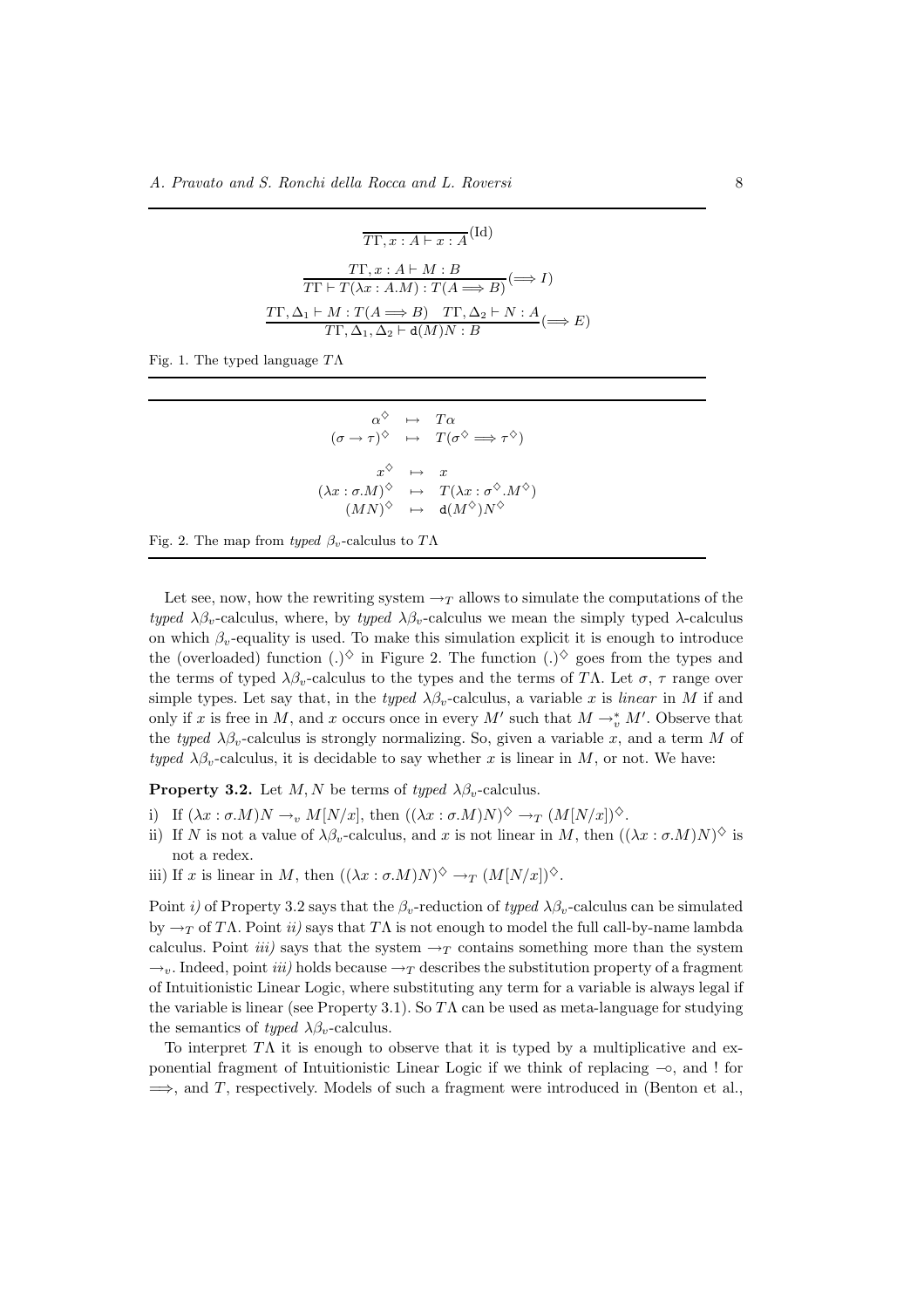1990) and are symmetric monoidal closed categories, endowed with a monoidal comonad  $(T, \delta, \epsilon)$ , such that:

- for every co-free T-coalgebra  $(TA, \delta_A)$ , there are two monoidal natural transformations  $Dup_A$ , and  $E_A$  which form a commutative comonoid and are coalgebra morphisms,
- for every  $f : (TA, \delta_A) \to (TB, \delta_B)$ , if f is a coalgebra between co-free coalgebras, then it is also a comonoid morphisms.

In principle, we could require less structure in our model for  $T\Lambda$  than the one here above, as the logic encoded by  $T\Lambda$  is structurally much simpler than the logic modeled in (Benton et al., 1990). However, we stick to the above class of categories because, as we shall see in the conclusions, we want exploit other results built on such a class.

Now, let extend the system  $\rightarrow_v$  on typed  $\lambda \beta_v$ -calculus with the rule:

$$
(\lambda x : \sigma.M)N \to_l M[N/x]
$$
 if and only if x is linear in M,

and observe that this extension is still correct with respect to the operational semantics, introduced in Section 2. By Property 3.2, all models of TΛ are also models of  $\rightarrow_v \cup \rightarrow_l$ , if we use TΛ as a meta-language to compile the extension of typed  $\lambda \beta_v$ -calculus here above, using function (.)<sup> $\diamond$ </sup> in Figure 2. Moreover, every model of TA is a model of the  $\eta_v$ -rule.

Now that we know the class of categories for interpreting the type system in Figure 1, so TΛ, and, hence, the typed  $\lambda \beta_v$ -calculus, we "degenerate" such a class to the untyped case, following the usual pattern to give models to call-by-name lambda calculus. First, we restrict the language of types in  $(1)$ , by generating it from a single constant  $D$ :

$$
A, B ::= D | T(A \Longrightarrow B) .
$$

Second, we consider this new language of types up to the congruence:

$$
D = T(D \Longrightarrow D) \tag{4}
$$

This congruence is analogous to  $D = D \rightarrow D$ , used by Scott on call-by-name lambda calculus, to assign to every of its terms the type D. Note that the congruence  $D = D \rightarrow D$ can be obtained from (4) by Girard's translation:  $(D \to D)^* = T(D^* \Longrightarrow D^*)$ , originally given in (Girard, 1987) to translate intuitionistic formulas in intuitionistic linear formulas. So, the class of categories we need to interpret untyped  $\lambda \beta_v$ -calculus, using the untyped version of  $T\Lambda$ , restricts to the following definition of  $C$ bv category:

Definition 3.1. Cbv is a call-by-value category if it is symmetric monoidal closed, being  $\odot$  its monoidal product, and  $\implies$  its Hom-sets internalization, such that:

- Cbv has a monoidal comonad  $(T, \delta, \epsilon)$ ,
- for every co-free T-coalgebra  $(TA, \delta_A)$  of Cbv, there are two monoidal natural transformations  $Dup_A : TA \to TA \odot TA$ , and  $E_A : TA \to I$  which form a commutative comonoid and are coalgebra morphisms,
- for every morphism  $f : (TA, \delta_A) \to (TB, \delta_B)$  of Cbv, if f is a coalgebra between co-free coalgebras, then it is also a comonoid morphisms,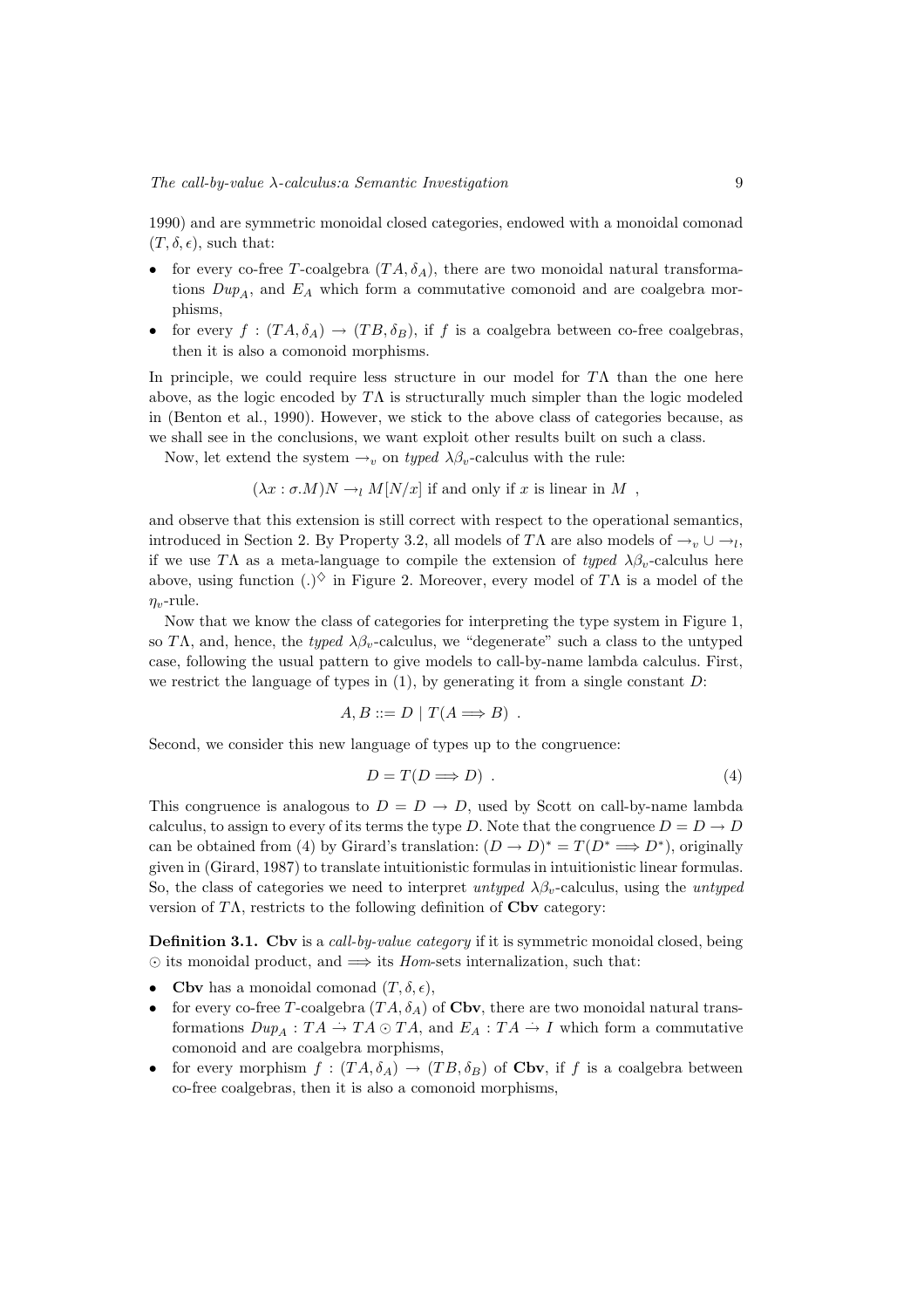• Cbv has a model object D, which has  $T(D \implies D)$  as a retract (written  $D \triangleright T(D \implies D)$ D)). We mean that there exist  $F: \mathcal{D} \to T(\mathcal{D} \implies \mathcal{D})$  and  $G: T(\mathcal{D} \implies \mathcal{D}) \to \mathcal{D}$ , such that  $F \circ G = id_{T(\mathcal{D} \Longrightarrow \mathcal{D})}$ .

In particular, we shall denote the object  $(\mathcal{D} \implies \mathcal{D})$  by  $\mathcal{V}$ .

Clearly, moving from a typed to an untyped  $\lambda \beta_v$ -calculus, the definition of  $\rightarrow_l$  becomes undecidable. However, in Section 6, we shall see how to take the behavior of  $\rightarrow_l$  in account, at a pure semantic level.

**Remark 3.1.** A particular choice of the monoidal functor  $T$  of Definition 3.1 is the identity functor. In this case every object of the category induces a commutative comonoid and it is easy to check that the category contains a cartesian closed category with a retraction  $\mathcal{D} \triangleright (\mathcal{D} \Longrightarrow \mathcal{D})$ . Hence, we have a pseudo-structure, or a *combinatory algebra*, for call-by-name lambda calculus. This is not surprising: every formula provable in the theory of  $\lambda \beta_n$ -calculus is also provable in the theory of call-by-name lambda calculus. This implies that a model of call-by-name lambda calculus is a particular case of a  $\lambda \beta_{\nu}$ model. This is the semantic counterpart to the following: syntactically, the call-by-name lambda calculus can be viewed as a  $\lambda \beta_v$ -calculus where the set of values coincides with the set of all the terms of the calculus.

**Remark 3.2.** A discussion about models of typed  $\lambda \beta_v$ -calculus, based on translations into a linear calculus is in (Benton and Wadler, 1996). There the linear calculus used as a meta-language to give a meaning to typed  $\lambda \beta_v$ -calculus is the one in (Benton et al., 1990). The discussion is developed by translating typed  $\lambda \beta_v$ -calculus into the linear calculus by using the, so called, call-by-value translation of intuitionistic formulas to intuitionistic linear formulas. It's clear that we use a different meta-language than in (Benton and Wadler, 1996). This choice is motivated by our interest to typed  $\lambda \beta_v$ -calculus just as "bridge" to get to the *untyped* one. Indeed, *untyped*  $\lambda \beta_v$ -calculus can be obtained from TΛ, which is typed, by applying a standard erasure function for ruling out the types of the terms in TΛ. Namely, we do what it is usually done on *typed* call-by-name lambda calculus to get its untyped version.

#### 4. The categorical pseudo- $\lambda_v$ -structure

In this section we will prove that every Cbv category induces a pseudo- $\lambda_v$ -structure. First, let us introduce some useful notation. In the sequel we refer simply to "the category", in place of "one category belonging to the class Cbv".

# Notation 4.1.

- Let  $A_1, \ldots, A_n$  be either morphisms or objects of the category. Thanks to the associativity of  $\odot$  and the Coherence Theorem (A),  $A_1 \odot \cdots \odot A_n$  is an abbreviation for  $A_1 \odot (A_2 \odot \cdots (A_{n-1} \odot A_n) \cdots)$  or else for  $(\cdots (A_1 \odot A_2) \odot A_3) \cdots \odot A_n$ , modulo isomorphisms.
- Let A be either a morphism or an object of the category. By  $A^n$  we denote the tensor product  $A \odot \cdots \odot A$ , *n* times, where  $A^0 = I$  if A is an object, and  $A^0 = id_I$  if A is a morphism.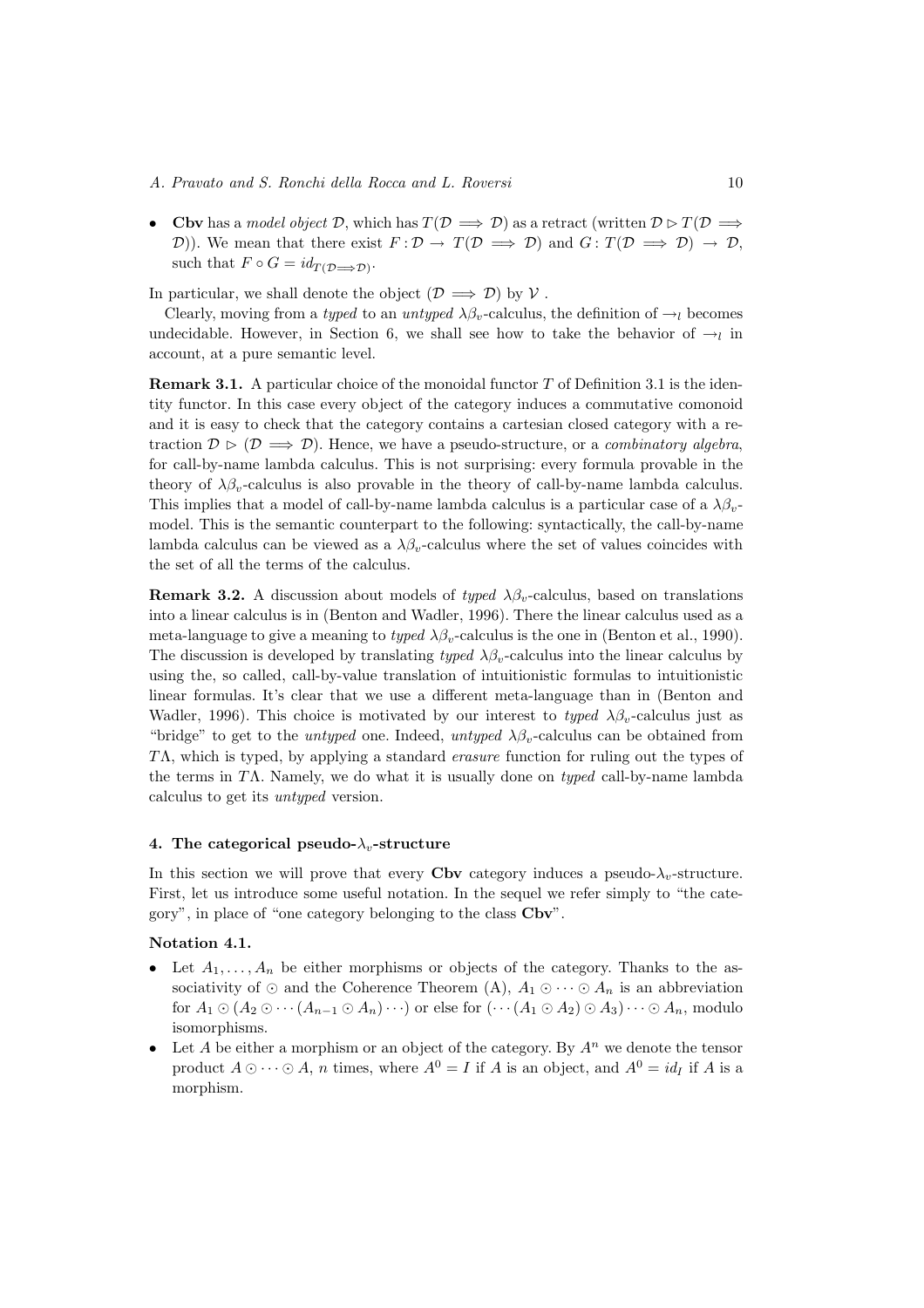• For all  $A_1, \ldots, A_n \in Obj_{\mathbf{Cbv}}$ , let  $m_{A_1, \ldots, A_n}$   $(n > 2)$ , be the generalization of  $m_{A,B}$ inductively defined as  $m_{A_1,...,A_n} = m_{A_1,A_2\odot\cdots\odot A_n} \circ (id_{TA_1} \odot m_{A_2,...,A_n}),$  implicitly exploiting the associativity of  $\odot$ . We define:  $m_{nA} : (TA)^n \to T(A^n)$  as

$$
m_{0A} = m_I
$$
  
\n
$$
m_{1A} = id_{TA}
$$
  
\n
$$
m_{nA} = m_{A,\dots,A} \text{ for } n > 1.
$$

and  $m_n: (I^n) \to T(I^n)$  as:

$$
\begin{array}{rcl}\nm_0 = m_1 & = & m_I \\
m_n & = & m_{nI} \circ m_I^n \quad \text{for } n > 1.\n\end{array}
$$

We now introduce some morphisms useful for defining the interpretation of a term in a concise way. Let notice that for interpreting the terms of  $\lambda \beta_v$ -calculus we must be able to duplicate environments and to project arguments. In the next definition, the structure of the comonoids in Cbv helps us in the definition of projections and duplications.

For all  $A_1, \ldots, A_n \in Obj_{\text{Cbv}}$  and for every permutation  $\sigma$  of the sequence  $1, \ldots, n$ , we call  $Exc_{A_{\sigma(1)}\odot\cdots\odot A_{\sigma(n)}}^{A_1\odot\cdots\odot A_n}$  the natural isomorphism between  $A_1\odot\cdots\odot A_n$  and  $A_{\sigma(1)}\odot$  $\cdots \odot A_{\sigma(n)}$ . The isomorphism is defined using the symmetry isomorphism  $\gamma$  on Cbv.

**Definition 4.1.** Let  $A_1, \ldots, A_n \in Obj_{\text{Cbv}}$ . **Duplications:** Let  $A = TA_1 \odot \cdots \odot TA_n$ . We define *duplication*  $\Delta_A : A \rightarrow A \odot A$  as

 $Exc_{A\odot A}^{A'} \circ (Dup_{A_1} \odot \cdots \odot Dup_{A_n}),$ 

where  $A' = TA_1 \odot TA_1 \odot \cdots \odot TA_n \odot TA_n$ . In particular,  $\Delta_I : I \to I \odot I$  is defined as  $\Delta_I = \lambda_I^{-1} = \rho_I^{-1}.$ 

**Projections:** For every  $1 \leq i \leq n$ , we define the projection  $\pi_{A_1 \odot \cdots \odot A_n}^i : TA_1 \odot \cdots \odot$  $TA_n \to TA_i$  as

$$
iso \circ (E_{A_1} \odot \cdots \odot E_{A_{i-1}} \odot id_{A_i} \odot E_{A_{i+1}} \odot \cdots \odot E_{A_n}),
$$

where iso stands for the natural isomorphism between  $I \odot \cdots \odot I \odot A_i \odot I \odot \cdots \odot I$  and  $A_i$  built out of  $\lambda$  and  $\rho$ .

We now define the interpretation of the terms of  $\lambda \beta_v$ -calculus in Cbv with a model object D, following (Asperti and Longo, 1991), and (Koymans, 1982). Therefore, we interpret a term M, having free variables  $\{x_1, \ldots, x_n\}$ , as a morphism from  $\mathcal{D}^n$  to  $\mathcal{D}$ .

**Definition 4.2.** Let  $M \in \Lambda$  such that  $\mathcal{FV}(M) \subseteq \{x_1, \ldots, x_n\}$ . Let  $\mathcal{C}(\mathcal{D})$  be a Cbv category with D as a model object. The *interpretation function*  $[\![ . ]\!]^{\mathcal{C}(\mathcal{D})}$  such that  $[\![x_1, \ldots, x_n \vdash$  $M\vert\mathcal{C}(\mathcal{D})\in \text{Hom}(\mathcal{D}^n,\mathcal{D})$  is defined by induction on M as follows (remember that V denotes  $(\mathcal{D} \implies \mathcal{D})$ :

$$
[x_1, \ldots, x_n \vdash x_i]^{C(\mathcal{D})} = G \circ \pi_{\mathcal{V}^n}^i \circ F^n,
$$
\n
$$
(5)
$$

$$
[\![x_1, \ldots, x_n \vdash MN]\!]^{\mathcal{C}(\mathcal{D})} = \tag{6}
$$

$$
ev_{\mathcal{D},\mathcal{D}} \circ ((\epsilon_{\mathcal{V}} \circ F \circ [x_1,\ldots,x_n \vdash M]^{\mathcal{C}(\mathcal{D})}) \odot [x_1,\ldots,x_n \vdash N]^{\mathcal{C}(\mathcal{D})}) \circ r_n,
$$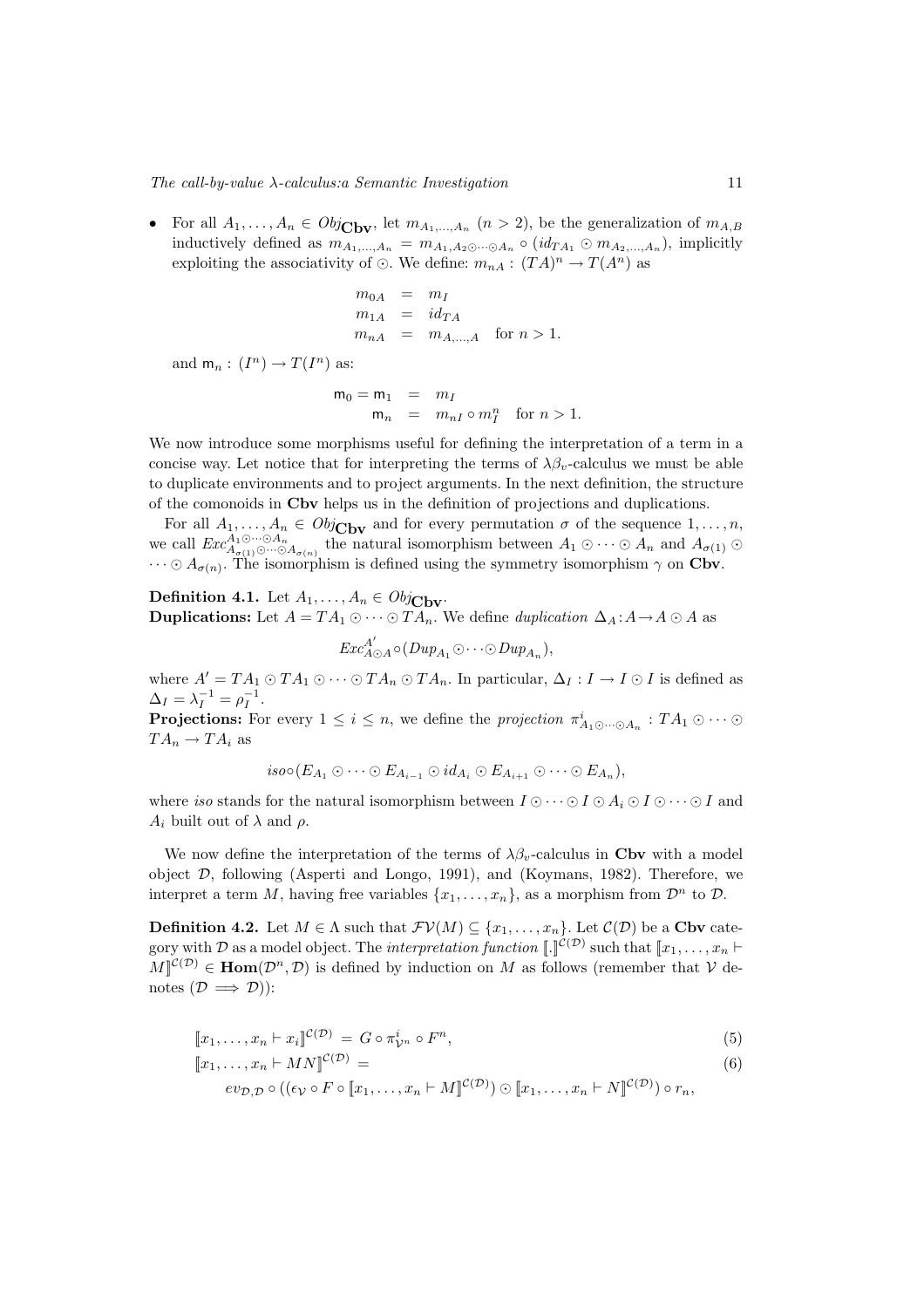A. Pravato and S. Ronchi della Rocca and L. Roversi 12

$$
[x_1, \dots, x_n \vdash \lambda x.M]^{\mathcal{C}(\mathcal{D})} =
$$
  
\n
$$
G \circ T(\Lambda_{\mathcal{D}^n, \mathcal{D}, \mathcal{D}}([x_1, \dots, x_n, x \vdash M]^{\mathcal{C}(\mathcal{D})}) \circ G^n) \circ s_n,
$$
\n
$$
(7)
$$

where

 $r_n = (G^n \odot G^n) \circ \Delta_{(T\mathcal{V})^n} \circ F^n,$  $s_n = m_n T \mathcal{V} \circ \delta_{\mathcal{V}}^n \circ F^n.$ 

Clause (5) defines a projection of the *i*-th variable in the sequence  $x_1, \ldots, x_n$ . The interpretation of  $MN$ , defined by clause (6), is usual. It exploits the monoidal closure, namely,  $ev_{\mathcal{D},\mathcal{D}}$  is used for applying the interpretation of M to the one of N. In particular,  $\epsilon_V$  extracts the functional behavior of the interpretation of M. Moreover, r duplicates the environment so that it can be given to both the interpretation of  $M$  and  $N$ . Clause (7) interprets  $\lambda x.M$  using the monoidal functor of the comonad T. In this way, the morphism interpreting an abstraction can be both erased and duplicated. Morphism  $s_n$ merely serves for correctly composing the interpretation.

**Remark 4.1.** In clause (7), if  $n = 0$ , we take  $\Lambda_{I, \mathcal{D}, \mathcal{D}}([\![x \vdash M]\!]^{\mathcal{C}(\mathcal{D})} \circ \lambda_{\mathcal{D}}) : I \to \mathcal{V}$ , because  $[x \vdash M]^{\mathcal{C}(\mathcal{D})} \in \text{Hom}(\mathcal{D}, \mathcal{D}) \approx \text{Hom}(I \odot \mathcal{D}, \mathcal{D}) \ni [x \vdash M]^{\mathcal{D}} \circ \lambda_{\mathcal{D}}.$ 

Now, we are ready to show the following:

**Theorem 4.1.** Let  $\mathcal{C}(\mathcal{D})$  be a Cbv category. Then,  $\mathcal{M}^{\mathcal{C}(\mathcal{D})}$  is a pseudo- $\lambda_v$ -structure.

The proof of Theorem 4.1 consists in checking that the construction of  $\mathcal{M}^{\mathcal{C}(\mathcal{D})}$ , as in Definition 4.3 here below, yields what we want. Those interested to the whole proof can find it in Subsection 4.1.

**Definition 4.3.** Let  $\mathcal{C}(\mathcal{D})$  be denoting a Cbv category with a model object  $\mathcal{D}$ . The Cbv-model  $\mathcal{M}^{\mathcal{C}(\mathcal{D})}$  built on  $\mathcal{C}(\mathcal{D})$  is

$$
\mathcal{M}^{\mathcal{C}(\mathcal{D})} = \left\langle S^{\mathcal{C}(\mathcal{D})}, V^{\mathcal{C}(\mathcal{D})}, \bullet^{\mathcal{C}(\mathcal{D})}, \mathcal{I}^{\mathcal{C}(\mathcal{D})} \right\rangle ,
$$

where:

- $S^{C(D)} = \text{Hom}(I, \mathcal{D})$  (Notice that  $\text{Hom}(I, \mathcal{D}) \approx \text{Hom}(I^n, \mathcal{D})$  for all  $n \geq 1$ .)
- $V^{C(D)} = \{f \mid f \in \text{Hom}(I, \mathcal{D}) \text{ and } \exists h \in \text{Hom}(I, \mathcal{V}). f = G \circ Th \circ m_I \},\$
- $f \cdot C^{(\mathcal{D})} g = ev_{\mathcal{D}, \mathcal{D}} \circ ((\epsilon_{\mathcal{V}} \circ F \circ f) \odot g),$  for every pair of morphisms  $f, g \in \text{Hom}(I, \mathcal{D}),$
- $\mathcal{I}^{C(\mathcal{D})}\theta[M] = [\![x_1,\ldots,x_n \vdash M]\!]^{C(\mathcal{D})} \circ (\theta(x_1)\odot \cdots \odot \theta(x_n)),$  where  $\mathcal{F}V(M) \subseteq \text{dom}(\theta) =$  ${x_1, \ldots, x_n}$ . We call every  $\theta(x_i)$  environment component. Since  $\theta$  maps variables to values, every environment component  $\theta(x_i)$  is of the form  $G \circ Th_i \circ m_I$  for some  $h_i$ . As consequence of the definition of the set of semantic values  $V^{(\mathcal{D})}$ , an interpretation  $[x_1,\ldots,x_n \vdash M]^{\mathcal{C}(\mathcal{D})}$  is a value iff  $\mathcal{I}^{\mathcal{C}(\mathcal{D})}\theta[M] = G \circ Th \circ \mathsf{m}_n$  for each  $\theta$  and for some  $h: I^n \to \mathcal{V}.$

#### 4.1. From a **Cbv** category to a pseudo- $\lambda_v$ -structure: details

This part has mainly a technical content. It is devoted to show formally that every Cbv category induces a pseudo- $\lambda_v$ -structure.

Before developing the proof, we need a couple of lemmas.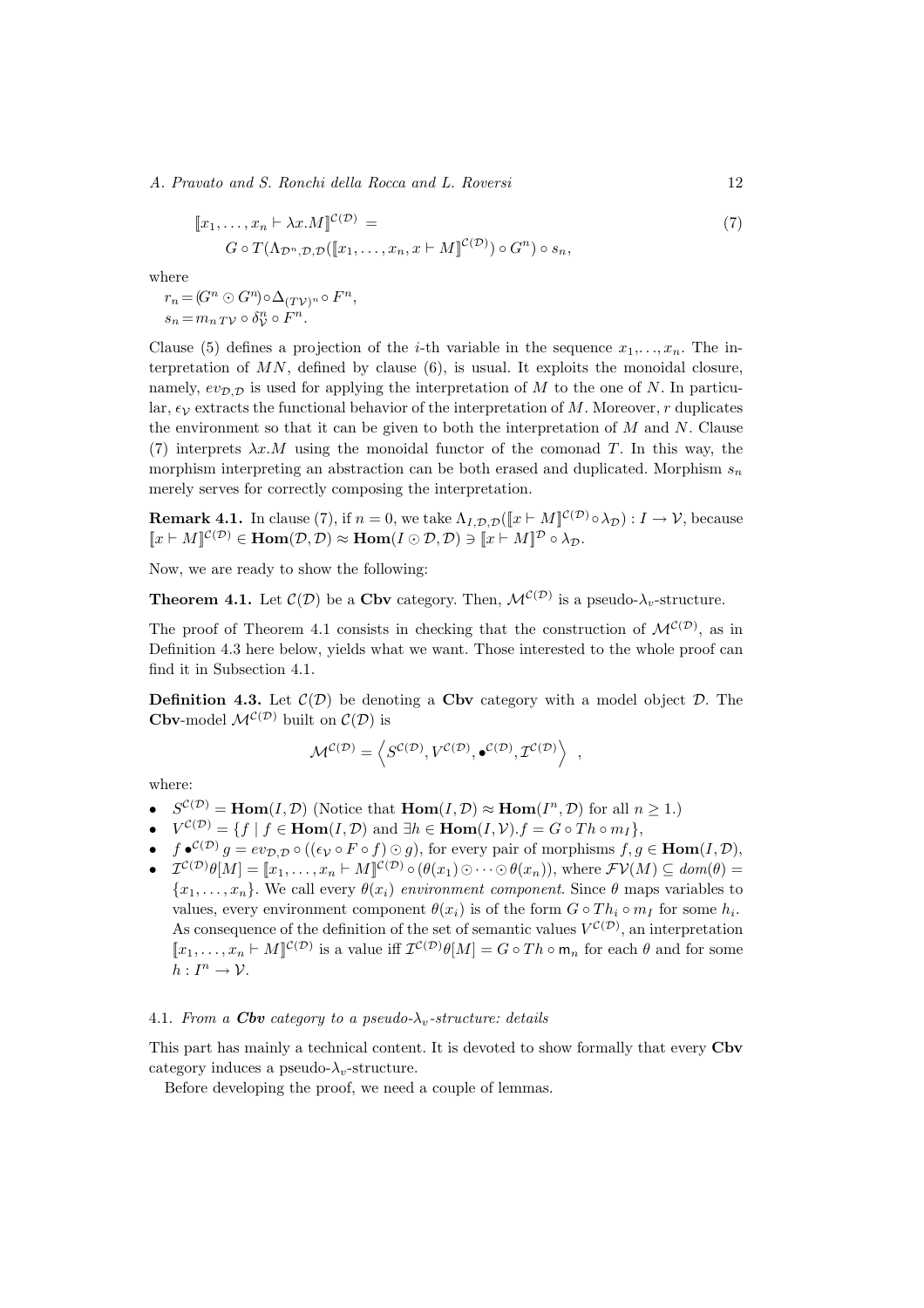$The \, call-by-value \, \lambda\text{-}calculus: a \, Semantic \, Investigation \qquad \qquad 13$ 

**Lemma 4.1.** Let M be a term such that  $\mathcal{FV}(M) \subseteq \{x_1, \ldots, x_n\}$ . Let  $1 \leq i \leq n-1$  and  $x_{n+1} \notin \mathcal{FV}(M)$ . The following equations hold: (exchange)  $\llbracket x_1, \ldots, x_i, x_{i+1}, \ldots, x_n \vdash M \rrbracket^{\mathcal{C}(\mathcal{D})} =$  $=[\![x_1,\ldots,x_{i+1},x_i,\ldots,x_n\vdash M]\!]^{\mathcal{C}(\mathcal{D})}\circ(id_{\mathcal{D}}^{i-1}\odot\gamma_{\mathcal{D},\mathcal{D}}\odot id_{\mathcal{D}}^{n-i-1}).$ (weakening)  $[x_1, \ldots, x_n, x_{n+1} \vdash M]^{\mathcal{C}(\mathcal{D})} =$  $=[\![x_1,\ldots,x_n\vdash M]\!]^{\mathcal{C}(\mathcal{D})}\circ\rho_{\mathcal{D}^n}\circ(id_{\mathcal{D}}^n\odot(E_{\mathcal{V}}\circ F)).$ 

*Proof.* Exchange can be proved by induction on  $M$  substantially using the naturality of  $\gamma$ .

Much work must be done for proving weakening. We proceed by induction on M. Let  $M = x_i$ , for  $1 \leq i \leq n-1$ .

$$
[x_1, ..., x_n, x_{n+1} \vdash x_i]^{C(\mathcal{D})} =
$$
  
\n
$$
= G \circ \pi_{\mathcal{V}^{n+1}}^{i} \circ F^{n+1}
$$
  
\n(by naturality of  $\rho$ )  
\n
$$
= G \circ \pi_{\mathcal{V}^n}^{i} \circ \rho_{(T\mathcal{V})^n} \circ (id_{T\mathcal{V}}^n \circ E_{\mathcal{V}}) \circ F^{n+1}
$$
  
\n
$$
= G \circ \pi_{\mathcal{V}^n}^{i} \circ \rho_{(T\mathcal{V})^n} \circ (F^n \circ (E \circ F))
$$
  
\n(by naturality of  $\rho$ )  
\n
$$
= G \circ \pi_{\mathcal{V}^n}^{i} \circ F^n \circ \rho_{\mathcal{D}^n} \circ (id_{\mathcal{D}}^n \circ (E \circ F))
$$
  
\n
$$
= [x_1, ..., x_n \vdash x_i]^{C(\mathcal{D})} \circ \rho_{\mathcal{D}^n} \circ (id_{\mathcal{D}}^n \circ (E_{\mathcal{V}} \circ F)).
$$

Let  $M = PQ$ .

$$
[x_1, \ldots, x_n, x_{n+1} \vdash PQ]^{\mathcal{C}(\mathcal{D})} =
$$
  
\n
$$
= ev \circ ((\epsilon \circ F \circ [x_1, \ldots, x_n, x_{n+1} \vdash P]^{\mathcal{C}(\mathcal{D})}) \odot
$$
  
\n
$$
[x_1, \ldots, x_n, x_{n+1} \vdash Q]^{\mathcal{C}(\mathcal{D})}) \circ r_{n+1}
$$
  
\n(by inductive hypothesis)  
\n
$$
= ev \circ ((\epsilon \circ F \circ [x_1, \ldots, x_n \vdash P]^{\mathcal{C}(\mathcal{D})} \circ \rho_{\mathcal{D}^n} \circ (id_{\mathcal{D}}^n \odot (E \circ F))) \odot
$$
  
\n
$$
([x_1, \ldots, x_n \vdash Q]^{\mathcal{C}(\mathcal{D})} \rho_{\mathcal{D}^n} \circ (id_{\mathcal{D}}^n \odot (E \circ F)))) \circ r_{n+1}
$$
  
\n
$$
= ev \circ ((\epsilon \circ F \circ [x_1, \ldots, x_n \vdash P]^{\mathcal{C}(\mathcal{D})}) \odot
$$
  
\n
$$
[x_1, \ldots, x_n \vdash Q]^{\mathcal{C}(\mathcal{D})}) \circ (\rho_{\mathcal{D}^n} \circ (id_{\mathcal{D}}^n \odot (E \circ F)))^2 \circ r_{n+1},
$$

to conclude, it is sufficient to show:

$$
(\rho_{\mathcal{D}^n} \circ (id_{\mathcal{D}}^n \odot (E \circ F)))^2 \circ r_{n+1} = r_n \circ \rho_{\mathcal{D}^n} \circ (id_{\mathcal{D}}^n \odot (E \circ F)).
$$

Without loss of generality, we proceed for  $n = 1$ :

$$
(\rho_{\mathcal{D}} \circ (id_{\mathcal{D}} \odot (E \circ F)))^2 \circ r_2 =
$$
  
=  $(\rho_{\mathcal{D}} \circ (id_{\mathcal{D}} \odot (E \circ F)))^2 \circ (id_{TV} \odot \gamma_{TV,TV} \odot id_{TV}) \circ Dup^2 \circ F^2$   
(by naturality of  $\gamma$ )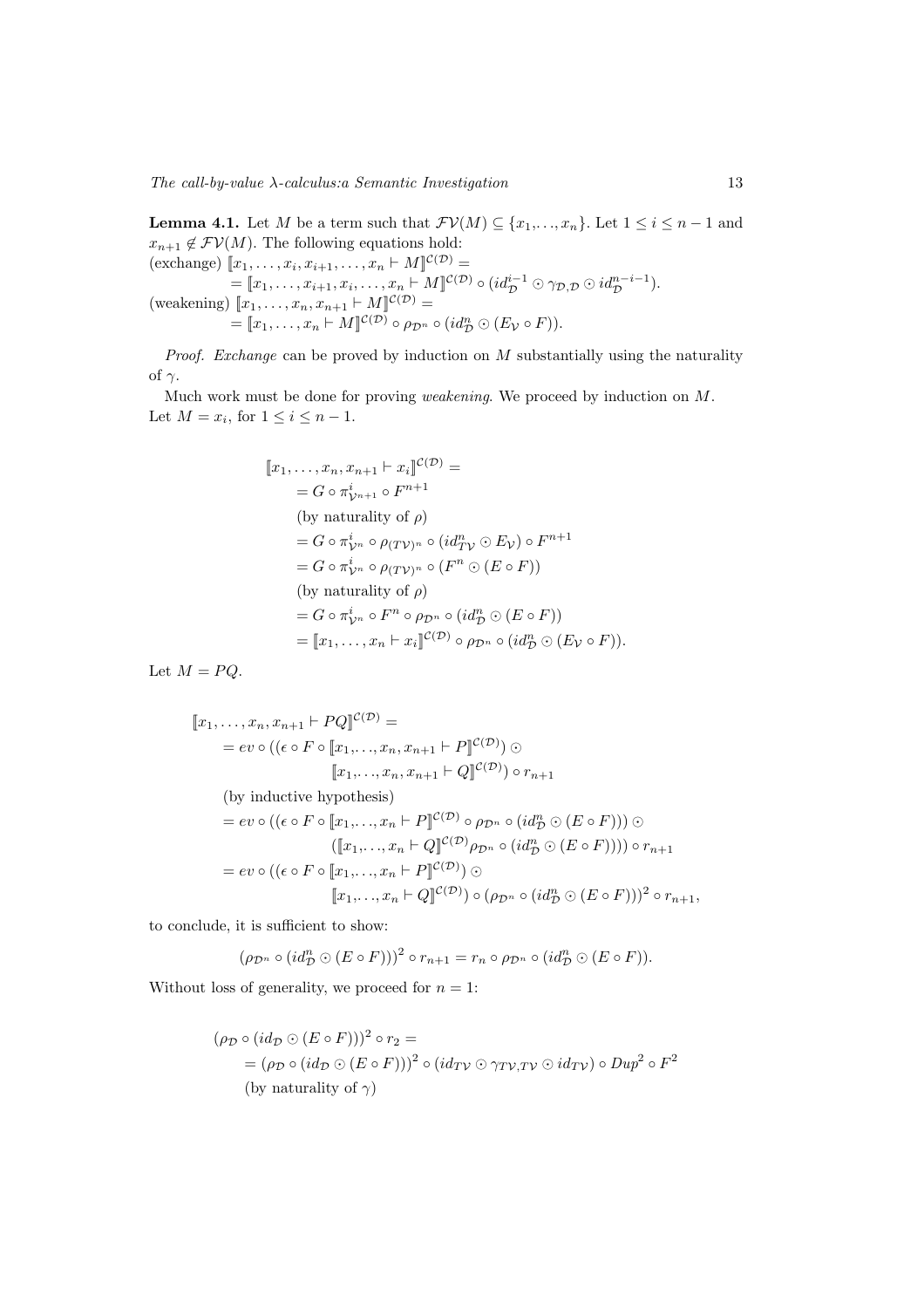# A. Pravato and S. Ronchi della Rocca and L. Roversi 14

$$
= \rho_D^2 \circ (id_{\mathcal{D}} \odot \gamma_{\mathcal{D},I} \odot id_{\mathcal{D}}) \circ (G^2 \odot E^2) \circ Dup^2 \circ F^2
$$
  
\n(by the comonoid and naturality of  $\lambda^{-1}$ )  
\n
$$
= \rho_D^2 \circ (id_{\mathcal{D}} \odot \gamma_{\mathcal{D},I} \odot id_{\mathcal{D}}) \circ (G^2 \odot \lambda_I^{-1}) \circ (Dup \odot E) \circ F^2
$$
  
\n(by naturality of  $\rho$  and definition of  $\gamma$ )  
\n
$$
= G^2 \circ \rho_{(TV)^2} \circ (Dup \odot E) \circ F^2
$$
  
\n(by naturality of  $\rho$ )  
\n
$$
= \rho_{\mathcal{D}^2} \circ (G^2 \odot id_I) \circ (Dup \odot E) \circ F^2
$$
  
\n
$$
= \rho_{\mathcal{D}^2} \circ ((G^2 \circ Dup \odot F) \odot (E \circ F))
$$
  
\n
$$
= \rho_{\mathcal{D}^2} \circ (r_1 \odot (E \circ F))
$$
  
\n(by naturality of  $\rho$ )  
\n
$$
= r_1 \circ \rho_{\mathcal{D}} \circ (id_{\mathcal{D}} \odot (E \circ F)).
$$

Let  $M = \lambda x.P$ .

$$
[x_1,...,x_n, x_{n+1} \vdash \lambda x.P]^{\mathcal{C}(D)} =
$$
\n
$$
= G \circ T(\Lambda([x_1,...,x_n, x_{n+1}, x \vdash P]^{\mathcal{C}(D)}) \circ G^{n+1}) \circ s_{n+1}
$$
\n(using exchange)

\n
$$
= G \circ T(\Lambda([x_1,...,x_n, x, x_{n+1} \vdash P]^{\mathcal{C}(D)}) \circ (id^n_D \odot \gamma_{D,D})) \circ G^{n+1}) \circ s_{n+1}
$$
\n(by inductive hypothesis)

\n
$$
= G \circ T(\Lambda([x_1,...,x_n, x \vdash P]^{\mathcal{C}(D)}) \circ \rho_{D^{n+1}} \circ (id^{n+1}_D \odot (E \circ F)) \circ (id^n_D \odot \gamma_{D,D})) \circ G^{n+1}) \circ s_{n+1}
$$
\n(by naturality of  $\gamma$ )

\n
$$
= G \circ T(\Lambda([x_1,...,x_n, x \vdash P]^{\mathcal{C}(D)} \circ \rho_{D^{n+1}} \circ (id^{n+1}_D \odot (E \circ F)) \circ s_{n+1})
$$
\n(since  $\rho_D \circ \gamma_{I,D} = \lambda_D$  and  $\rho_{D^{n+1}} = id_{D^n} \odot \rho_D)$ 

\n
$$
= G \circ T(\Lambda([x_1,...,x_n, x \vdash P]^{\mathcal{C}(D)}) \circ (id_{D^n} \odot (E \circ F) \odot id_D)))) \circ G^{n+1}) \circ s_{n+1}
$$
\n(let us suppose  $n > 0$ . If  $n = 0$  the proof is simpler and uses Remark 4.1)

\n
$$
= G \circ T(\Lambda([x_1,...,x_n, x \vdash P]^{\mathcal{C}(D)} \circ \rho_{D^{n+1}} \circ (id^{n-1}_D \odot \rho_D) \circ (id^{n}_D \odot (E \circ F) \odot id_D)) \circ G^{n+1}) \circ s_{n+1}
$$
\n
$$
= G \circ T(\Lambda([x_1,...,x_n, x \vdash P]^{\mathcal{C}(D)} \circ \rho_{D^{n+1}} \circ (id^{n-1}_D \odot \rho_D) \circ (id^{n}_D \odot (E \circ F))) \odot id_D) \circ G^{n+1
$$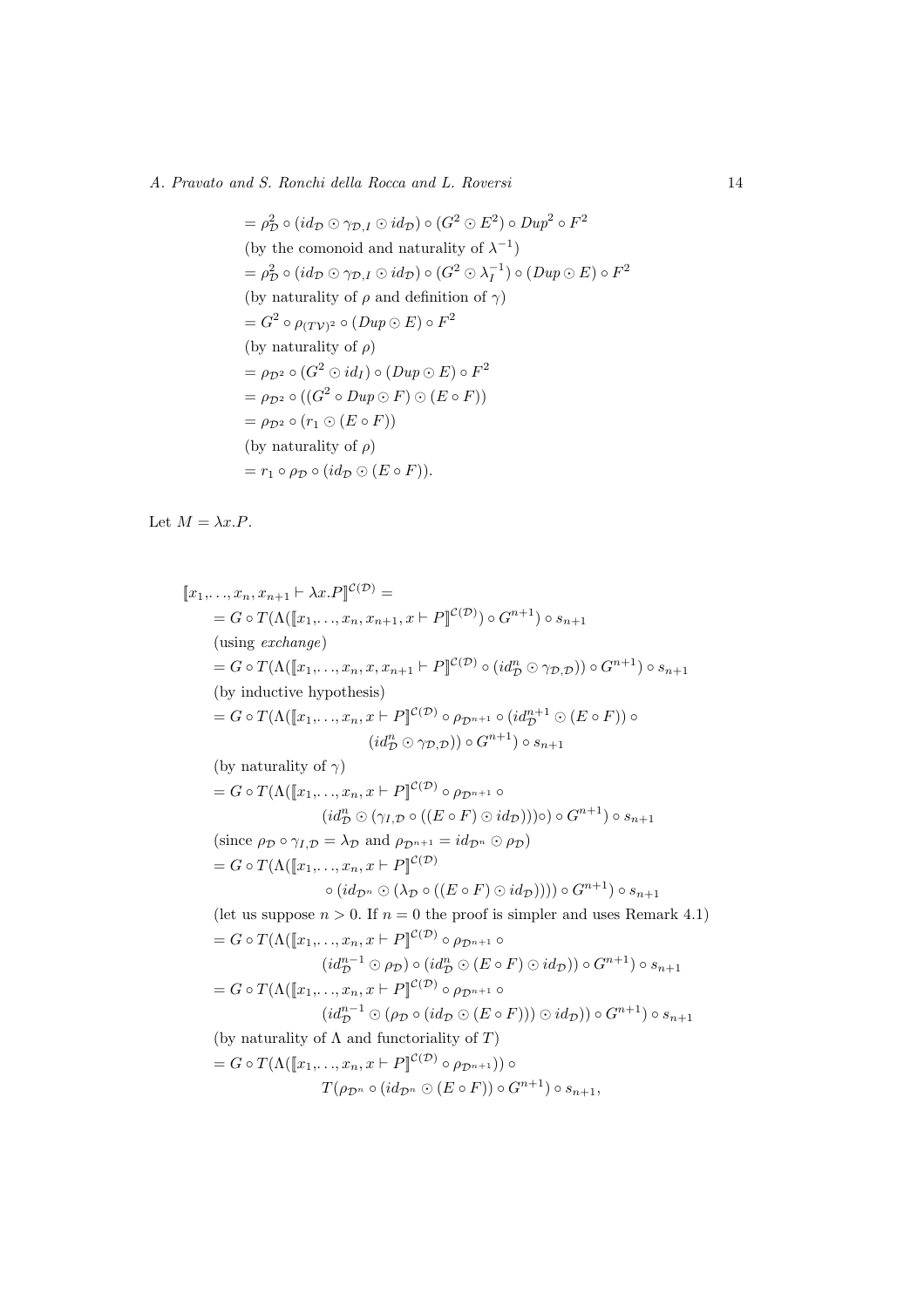to conclude it is sufficient to prove that:

$$
T(\rho_{\mathcal{D}^n} \circ (id_{\mathcal{D}^n} \odot (E \circ F)) \circ G^{n+1}) \circ s_{n+1} = T(G^n) \circ s_n \circ \rho_{\mathcal{D}^n} \circ (id_{\mathcal{D}^n} \odot (E \circ F)).
$$

Step by step:

$$
T(\rho_{\mathcal{D}^n} \circ (id_{\mathcal{D}^n} \odot (E \circ F)) \circ G^{n+1}) \circ s_{n+1} =
$$
  
\n
$$
= T(\rho_{\mathcal{D}^n}) \circ T(G^n \odot E) \circ m_{(n+1)TV} \circ \delta^{n+1} \circ F^{n+1}
$$
  
\n(by naturality of  $m_{\Box, \Diamond}$ )  
\n
$$
= T(\rho_{\mathcal{D}^n}) \circ m_{\mathcal{D}^n, I} \circ (m_n \circ id_{TI}) \circ ((TG)^n \odot TE) \circ \delta^{n+1} \circ F^{n+1}
$$
  
\n
$$
= T(\rho_{\mathcal{D}^n}) \circ m_{\mathcal{D}^n, I} \circ (m_n \circ id_{TI}) \circ ((TG \circ \delta)^n \odot (TE \circ \delta)) \circ F^{n+1}
$$
  
\n(since  $E_A$  is an element of  $T$ -**coalg** $_{\text{Cbv}}((TA, \delta_A), (I, m_I)))$   
\n
$$
= T(\rho_{\mathcal{D}^n}) \circ m_{\mathcal{D}^n, I} \circ (m_n \circ id_{TI}) \circ ((TG \circ \delta)^n \odot (m_I \circ E)) \circ F^{n+1}
$$
  
\n
$$
= T(\rho_{\mathcal{D}^n}) \circ m_{\mathcal{D}^n, I} \circ (m_n \circ id_{TI}) \circ ((m_n \circ (TG \circ \delta)^n) \odot E) \circ F^{n+1}
$$
  
\n(by monoidality of  $T)$   
\n
$$
= \rho_{T(\mathcal{D}^n)} \circ ((m_n \circ (TG \circ \delta)^n) \odot E) \circ F^{n+1}
$$
  
\n(by naturality of  $\rho)$   
\n
$$
= m_n \circ (TG \circ \delta)^n) \circ F^n \circ \rho_{\mathcal{D}^n} \circ (id_{\mathcal{D}}^n \odot (E \circ F))
$$
  
\n(by naturality of  $m_{\Box, \Diamond}$ )  
\n
$$
= T(G^n) \circ m_n r_V \circ \delta^n \circ F^n \circ \rho_{\mathcal{D}^n} \circ (id_{\mathcal{D}}^n \odot (E \circ F))
$$
  
\n
$$
= T(G
$$

**Lemma 4.2.** Let  $r_n$  be as in Definition 4.2. The interpretation of the application of a lambda-abstraction  $(\lambda x.M)$  to a generic term N can have one of the forms: for  $n > 0$ :  $[x_1, \ldots, x_n \vdash (\lambda x.M)N]^{\mathcal{C}(\mathcal{D})}$  =

 $=[\![x_1,\ldots,x_n,x\vdash M]\!]^{\mathcal{C}(\mathcal{D})}\circ (id_{\mathcal{D}}^n\odot [\![x_1,\ldots,x_n\vdash N]\!]^{\mathcal{C}(\mathcal{D})})\circ r_n,$ for  $n = 0$ :  $\lbrack\mathcal{F}(\lambda x. M)N\rbrack^{\mathcal{C}(\mathcal{D})} = \lbrack\!\lbrack x \vdash M \rbrack^{\mathcal{C}(\mathcal{D})} \circ \lbrack\!\lbrack\vdash N \rbrack^{\mathcal{C}(\mathcal{D})}.$ 

*Proof.* We proceed step by step. For  $n > 0$ :

$$
[x_1, ..., x_n \vdash (\lambda x.M)N]^{\mathcal{C}(\mathcal{D})} =
$$
  
\n
$$
= ev \circ ((\epsilon \circ F \circ [x_1, ..., x_n \vdash \lambda x.M]^{\mathcal{C}(\mathcal{D})}) \odot [x_1, ..., x_n \vdash N]^{\mathcal{C}(\mathcal{D})}) \circ r_n
$$
  
\n(by Diagram 8 below)  
\n
$$
= ev \circ ((\Lambda_{\mathcal{D}^n, \mathcal{D}, \mathcal{D}}([x_1, ..., x_n, x \vdash M]^{\mathcal{C}(\mathcal{D})}) \circ G^n \circ F^n) \odot
$$
  
\n
$$
[x_1, ..., x_n \vdash N]^{\mathcal{C}(\mathcal{D})} \circ r_n
$$
  
\n
$$
= ev \circ (\Lambda_{\mathcal{D}^n, \mathcal{D}, \mathcal{D}}([x_1, ..., x_n, x \vdash M]^{\mathcal{C}(\mathcal{D})}) \odot id) \circ
$$
  
\n
$$
((G^n \circ F^n) \odot [x_1, ..., x_n \vdash N]^{\mathcal{C}(\mathcal{D})}) \circ r_n
$$
  
\n(by naturality of  $\Lambda$ )  
\n
$$
= [x_1, ..., x_n, x \vdash M]^{\mathcal{C}(\mathcal{D})} \circ ((G^n \circ F^n) \odot [x_1, ..., x_n \vdash N]^{\mathcal{C}(\mathcal{D})}) \circ r_n
$$

 $\Box$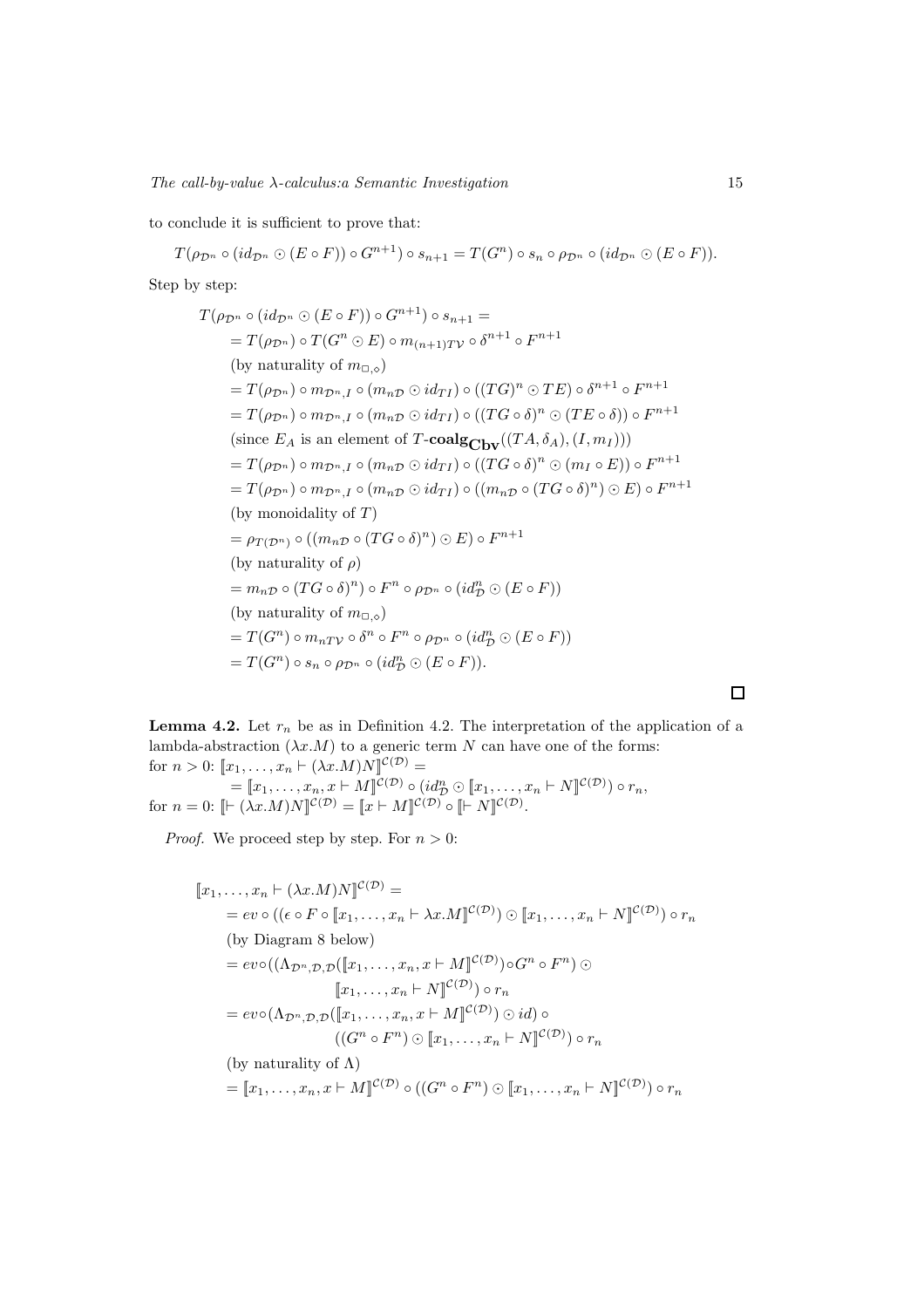A. Pravato and S. Ronchi della Rocca and L. Roversi 16

$$
\begin{aligned} &\text{(collapsing } G^n \circ F^n \text{ in } r_n \text{, exploiting } F \circ G = id) \\ &= [x_1, \dots, x_n, x \vdash M]^{C(\mathcal{D})} \circ (id^n \odot [x_1, \dots, x_n \vdash N]^{C(\mathcal{D})}) \circ r_n \end{aligned}
$$

For  $n = 0$  we have:

$$
[ [-(\lambda x.M)N]^{C(D)} =
$$
\n= ev o (( $\epsilon \circ F \circ [[-\lambda x.M]^{C(D)}) \circ [[-N]^{C(D)}) \circ \lambda_I^{-1}$   
\n(by Diagram 9 below)  
\n= ev (( $\Lambda_{I,D,D}([x \vdash M]^{C(D)} \circ \lambda_D)$ )  $\circ [[-N]^{C(D)} \circ \lambda_I^{-1}$   
\n=  $[[x \vdash M]^{C(D)} \circ \lambda_D \circ (id_I \circ [[-N]^{C(D)}) \circ \lambda_I^{-1}]$   
\n(by naturality of  $\lambda$ )  
\n=  $[[x \vdash M]^{C(D)} \circ [[-N]^{C(D)}]$ .  
\n $(TV)^n \xrightarrow{id} \xrightarrow{\iota} (TV)^n \xrightarrow{\Lambda([x_1, \ldots, x_n, x \vdash M]^{C(D)})_0 \circ T^n} D \Rightarrow D$   
\n $\delta^n$   
\n $\delta^n$   
\n $(TV)^n \xrightarrow{\iota} T((TV)^n) \xrightarrow{T(\Lambda([x_1, \ldots, x_n, x \vdash M]^{C(D)})_0 \circ T^n)} T$   
\n $\delta^n$   
\n $\delta^n$   
\n $\delta^n$   
\n $\delta^n$   
\n $\delta^n$   
\n $\delta^n$   
\n $\delta^n$   
\n $\delta^n$   
\n $\delta^n$   
\n $\delta^n$   
\n $\delta^n$   
\n $\delta^n$   
\n $\delta^n$   
\n $\delta^n$   
\n $\delta^n$   
\n $\delta^n$   
\n $\delta^n$   
\n $\delta^n$   
\n $\delta^n$   
\n $\delta^n$   
\n $\delta^n$   
\n $\delta^n$   
\n $\delta^n$   
\n $\delta^n$   
\n $\delta^n$   
\n $\delta^n$   
\n $\delta^n$   
\n $\delta^n$   
\n $\delta^n$   
\n $\delta^n$   
\n $\delta^n$   
\n $\delta^n$   
\n $\delta^n$   
\n $\delta^n$   
\n $\delta^n$ 

Diagrams 8 and 9 commute because they are essentially instances of Diagrams 10 and 11 below, that can be proved to commute using the comonad and both the naturality and the monoidality of  $\epsilon$ .

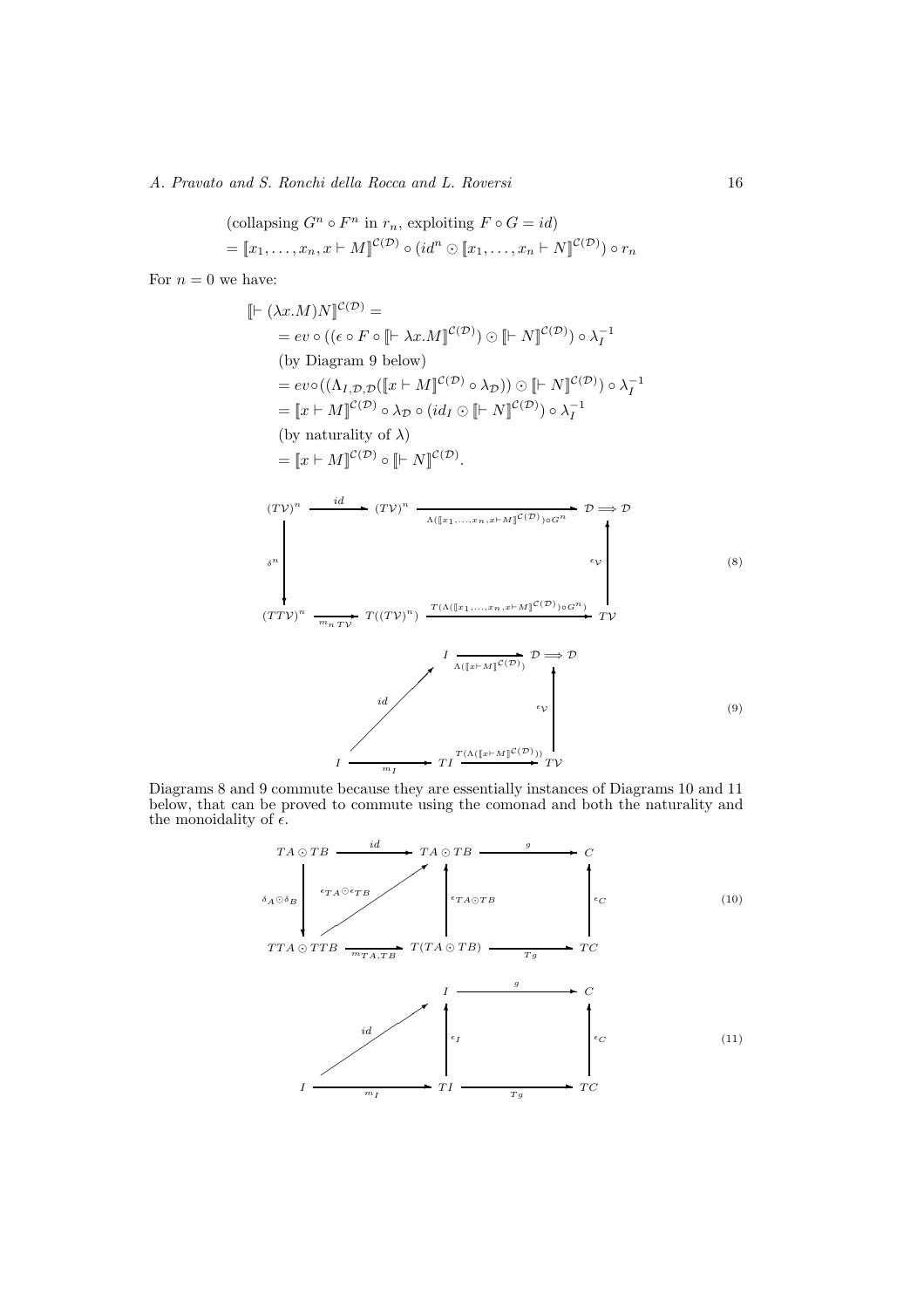Finally, the proof of Theorem 4.1:

*Proof.* We shall prove that  $\mathcal{M}^{(\mathcal{D})}$  satisfies the first part of Definition 2.4. We skip the index  $\mathcal{C}(\mathcal{D})$  for sake of clarity. To prove condition var we use the definition of  $\pi$  and both the naturality and the monoidality of  $E$ . Condition app comes from the definition of  $\bullet$ essentially using the naturality and the monoidality of Dup. Condition eval is proved as follows. Let  $\mathcal{F}V(\lambda x.M) = \{x_1, \ldots, x_n\}$ , and denote every  $\theta(x_i)$   $(i = 1, \ldots, n)$  by  $\theta_i$ . Let also  $d \in V$ . Step by step, we have that:

$$
\mathcal{I}\theta[\lambda x.M] \bullet d =
$$
\n
$$
= ev \circ ((\epsilon \circ F \circ [x_1, \dots, x_n \vdash \lambda x.M]^{\mathcal{C}(\mathcal{D})} \circ (\theta_1 \odot \cdots \odot \theta_n)) \odot d)
$$
\n(by Diagram 8 in the proof of Lemma 4.2  
\nand exploiting the fact that  $\theta_i$ 's have form  $G \circ \cdots$ )\n
$$
= ev \circ ((\Lambda_{\mathcal{D}^n, \mathcal{D}, \mathcal{D}}([x_1, \dots, x_n, x \vdash M]^{\mathcal{C}(\mathcal{D})}) \circ (\theta_1 \odot \cdots \odot \theta_n)) \odot d)
$$
\n
$$
= ev \circ (\Lambda_{\mathcal{D}^n, \mathcal{D}, \mathcal{D}}([x_1, \dots, x_n, x \vdash M]^{\mathcal{C}(\mathcal{D})}) \odot id) \circ ((\theta_1 \odot \cdots \odot \theta_n) \odot d)
$$
\n
$$
= [x_1, \dots, x_n, x \vdash M]^{\mathcal{C}(\mathcal{D})} \circ (\theta_1 \odot \cdots \odot \theta_n \odot d) = \mathcal{I}\theta_x^d[M].
$$

Conditions ceq follows from Lemma 4.1, while condition  $\bar{\alpha}$  is easily satisfied. To show condition abs, assuming  $\theta_i = G \circ Th_i \circ m_I (1 \leq i \leq n)$ , and

$$
f = \Lambda_{\mathcal{D}^n, \mathcal{D}, \mathcal{D}}([\![x_1, \ldots, x_n, x \vdash M]\!]^{\mathcal{C}(\mathcal{D})}) \circ G^n :
$$

 $\mathcal{I}\theta[\lambda x.M] =$  $= G \circ Tf \circ m_{nTV} \circ \delta_V^n \circ F^n \circ (\theta_1 \odot \cdots \odot \theta_n)$  $= G \circ Tf \circ m_{nTV} \circ ((\delta_{\mathcal{V}} \circ Th_1 \circ m_I) \odot \cdots \odot (\delta_{\mathcal{V}} \circ Th_n \circ m_I))$ (by Naturality of  $\delta$ )  $= G \circ Tf \circ m_{nTV} \circ ((TTh_1 \circ \delta_I \circ m_I) \odot \cdots \odot (TTh_n \circ \delta_I \circ m_I))$ (by monoidality of  $\delta$ )  $= G \circ Tf \circ m_{nTV} \circ ((TTh_1 \circ Tm_I \circ m_I) \odot \cdots \odot (TTh_n \circ Tm_I \circ m_I))$  $= G \circ Tf \circ m_{nTV} \circ (T(Th_1 \circ m_I) \odot \cdots \odot T(Th_n \circ m_I)) \circ m_I^n$ (by Naturality of  $m_{A,B}$ )  $G = G \circ Tf \circ T((Th_1 \circ m_I) \odot \cdots \odot (Th_n \circ m_I)) \circ m_{nI} \circ m_I^n$ (by definition of m)  $= G \circ T (f \circ ((Th_1 \circ m_I) \odot \cdots \odot (Th_n \circ m_I))) \circ m_n,$ 

hence, we have the form of a value.

#### 5. The categorical  $\lambda_v$ -model

It is well known that a cartesian closed category with a reflexive object, which is a pseudo- $\lambda$ -structure, is a  $\lambda$ -model, *i.e.*, a model for the *untyped* call-by-name lambda calculus,

 $\Box$ 

 $\Box$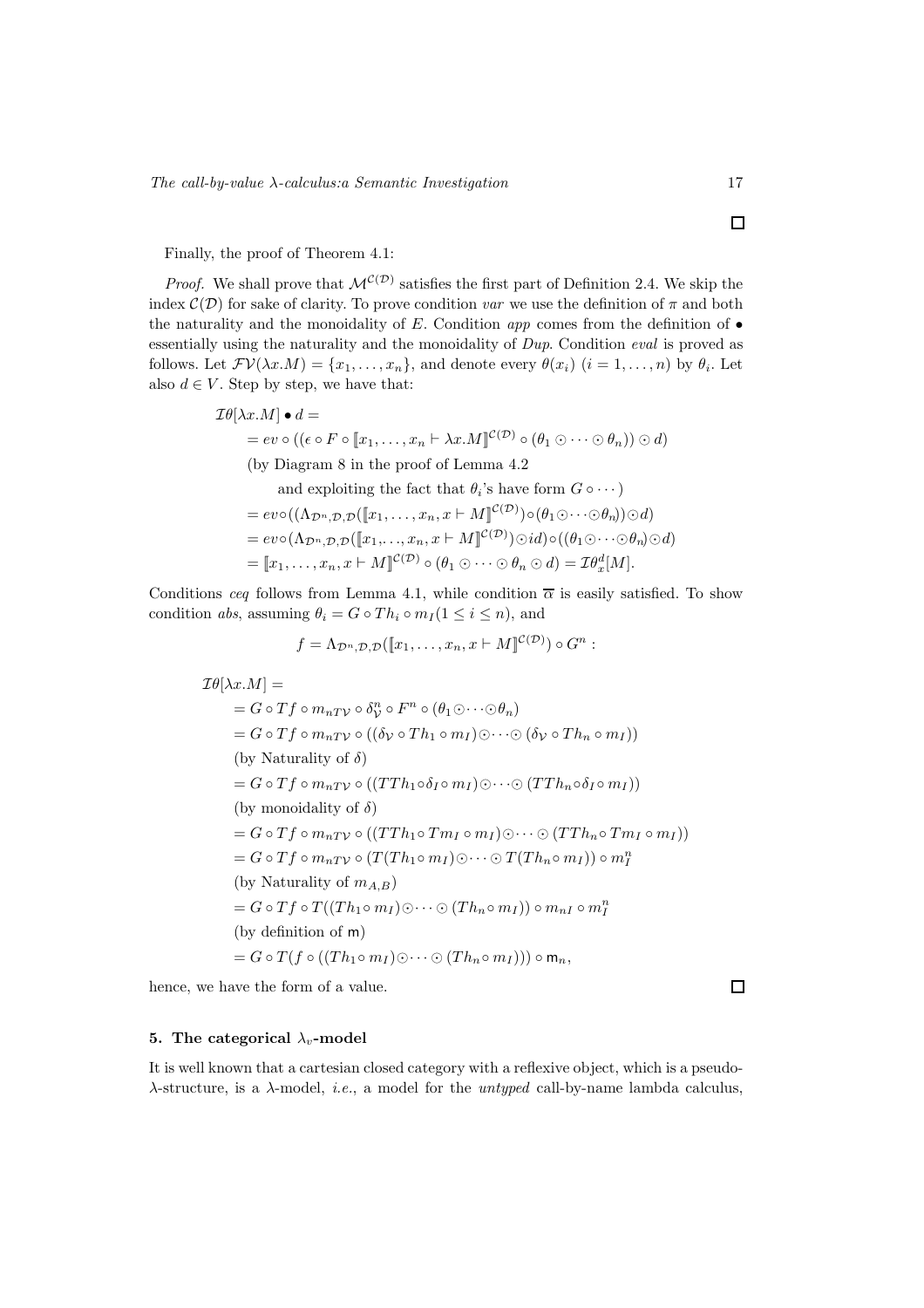if it has enough points (Koymans, 1982). We prove that a similar condition is required to have a model of  $\lambda \beta_v$ -calculus. Namely, a Cbv category, satisfies also condition  $\overline{\xi}$  in Definition 2.4 if it has enough values. This means that two morphisms in the model object  $\mathcal D$  of a pseudo- $\lambda_v$ -structure are different only if they have a different behavior on, at least, one value. More compactly:

**Definition.** A Cby category  $\mathcal{C}(\mathcal{D})$  has enough values if, and only if,

 $\forall f, g : \mathcal{D} \to \mathcal{D}.\exists h \in \text{HOM}(I, \mathcal{D} \Longrightarrow \mathcal{D})(f \neq g \Rightarrow f \circ (G \circ Th \circ m_I) \neq g \circ (G \circ Th \circ m_I))$ .

This property is the natural restriction of "having enough points" to the case where the  $\beta$ -rule is restricted to arguments which are only values.

In fact, for proving the theorem here below we need a more general form of the definition here above, because we manage morphisms from a tensor product of  $\mathcal D$  to  $\mathcal D$ .

Definition 5.1. A Cby category has enough values if, and only if:

$$
\forall n \geq 1. \forall i \leq n. \forall f, g: I^i \odot \mathcal{D} \odot I^{(n-i-1)} \rightarrow \mathcal{D}.\exists h \in \text{HOM}(I, \mathcal{D} \Longrightarrow \mathcal{D}).
$$
  

$$
(f \neq g \Rightarrow f \circ id^i_I \odot (G \circ Th \circ m_I) \odot id^{(n-i-1)}_I \neq g \circ id^i_I \odot (G \circ Th \circ m_I) \odot id^{(n-i-1)}_I).
$$

**Theorem 5.1.** Let  $\mathcal{C}(\mathcal{D})$  be a Cbv category with enough values. The pseudo- $\lambda_v$ -structure  $\mathcal{M}^{\mathcal{C}(\mathcal{D})}$  (as defined in Definition 4.3) is a  $\lambda_v$ -model.

*Proof.* We must prove Condition  $\overline{\xi}$  of Definition 2.4. Let M and N be two terms. If  $\forall d \in V$ .  $\mathcal{I}\theta_x^d[M] = \mathcal{I}\theta_x^d[N]$ , this means that, using the notation introduced in Definition 4.3 and in the proof of Theorem 4.1,

 $[x_1, \ldots, x_n, x \vdash M]^{\mathcal{C}(\mathcal{D})} \circ (\theta(x_1) \odot \cdots \odot \theta(x_n) \odot d) =$  $[x_1, \ldots, x_n, x \vdash M]^{\mathcal{C}(\mathcal{D})} \circ (\theta(x_1) \odot \cdots \odot \theta(x_n) \odot id_{\mathcal{D}}) \circ (id_I \odot \cdots \odot id_I \odot d) =$  $[[x_1,\ldots,x_n,x\vdash N]^{\mathcal{C}(\mathcal{D})}\circ(\theta(x_1)\odot\cdots\odot\theta(x_n)\odot id_{\mathcal{D}})\circ(id_I\odot\cdots\odot id_I\odot d).$ Since  $\mathcal{M}^{\mathcal{C}(\mathcal{D})}$  has enough values, we have  $[x_1, \ldots, x_n, x \vdash M]^{\mathcal{C}(\mathcal{D})} \circ (\theta(x_1) \odot \cdots \odot \theta(x_n) \odot id_{\mathcal{D}}) =$  $[x_1, \ldots, x_n, x \vdash N]^{\mathcal{C}(\mathcal{D})} \circ (\theta(x_1) \odot \cdots \odot \theta(x_n) \odot id_{\mathcal{D}}).$  (1) The thesis,  $\mathcal{I}\theta[\lambda x.M] = \mathcal{I}\theta[\lambda x.N]$ , holds in the following way:  $\mathcal{I}\theta[\lambda x.M] = G \circ T(\Lambda([\![x_1,\ldots,x_n,x\vdash M]\!]^{\mathcal{C}(\mathcal{D})} \circ (\theta(x_1)\odot\cdots\odot\theta(x_n)\odot id_{\mathcal{D}}))) \circ \mathsf{m}_k,$  $\mathcal{I}\theta[\lambda x.N]=G\circ T(\Lambda([\![x_1,\ldots,x_n,x\vdash N]\!](\mathcal{C}^{(1)})\circ(\theta(x_1)\odot\cdots\odot\theta(x_n)\odot id_{\mathcal{D}})))\circ\mathsf{m}_k,$ using the same steps in the proof of Theorem 4.1 and the naturality of  $\Lambda_{\mathcal{D}^n,\mathcal{D},\mathcal{D}}$ , i.e.  $\Lambda(g \circ (h \odot id)) = \Lambda(g) \circ h$ . Then we exploit (1).  $\Box$ 

Remark 5.1. Remark 3.1 highlights that a cartesian closed category is an instance of Cbv. This implies that every pseudo-structure for the call-by-name  $\lambda$ -calculus is a pseudo- $\lambda_v$ -structure. However, this does not imply the contrary, namely, that every model of the call-by-name  $\lambda$ -calculus is a  $\lambda_v$ -model as well. This because the condition of having enough values is stronger than the requirement of having enough points. This reflects the fact that condition  $\overline{\xi}$  in Definition 2.4 is stronger than the corresponding condition defining a model for the call-by-name  $\lambda$ -calculus. For example, let  $\mathcal D$  be the Scott Domain which is the least solution of:

$$
D \triangleright (D \to D) \oplus \{\bot, \top\} ,
$$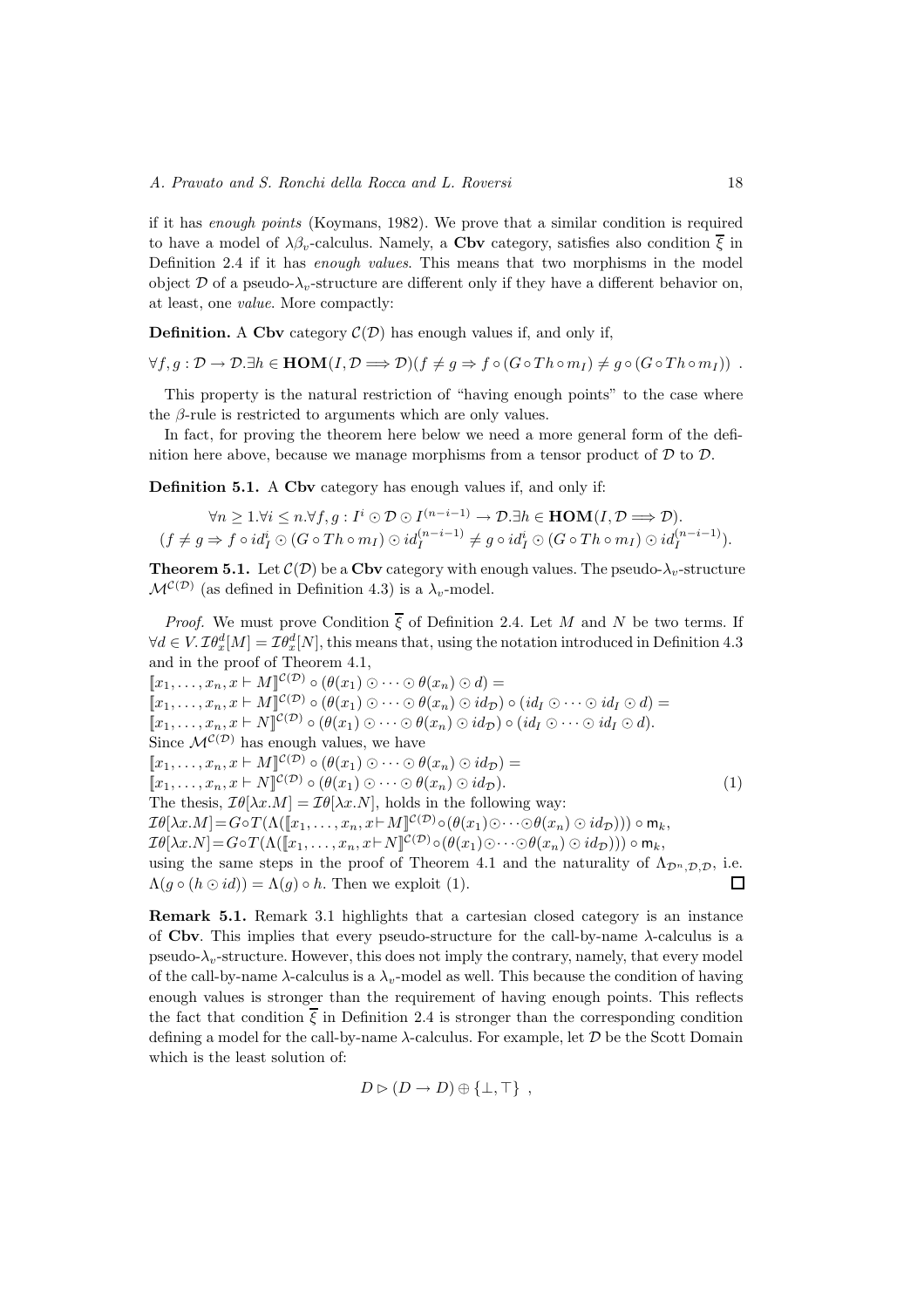where  $\oplus$  is the smash sum,  $\perp$  is smaller than  $\top$ , and  $D \to D$  is the domain of the continuous functions from  $D$  to  $D$ . The domain  $D$  is a cartesian closed category with enough points, and can be used as a model for the call-by-name  $\lambda$ -calculus. On the contrary, it has not enough values to interpret the  $\lambda \beta_v$ -calculus, using the domain  $\mathcal{V} =$  $\mathcal{D} \rightarrow \mathcal{D}$  as the natural choice to represent the set of the semantic values. Indeed, the two points  $f$  and  $g$  of  $\mathcal{D}$ , representing the two step functions:

$$
\lambda x\in\mathcal{D}.\mathtt{if}\ x = \top\ \mathtt{then}\ d_1\ \mathtt{else}\ d'\enspace,
$$

and

$$
\lambda x \in \mathcal{D}.\texttt{if } x = \top \texttt{ then } d_2 \texttt{ else } d' ,
$$

respectively, being  $d_1$  and  $d_2$  incomparable in  $\mathcal{D}$ , are different, but equal on every value of V. Of course, this does not say that D can not yield a  $\lambda_v$ -model. Indeed, it can be the case that all the step functions like f and g can never be in the interpretation of any terms of  $\lambda \beta_v$ -calculus. However, this can only be checked with an *ad hoc* study of the interpretation.

#### 6. Extensionality

The notion of *extensionality* in a given semantics is relative to the extensional behavior of the applicative structure. If an applicative structure  $\langle D, \bullet, \mathcal{I} \rangle$  is a model for the classical lambda calculus, then the extensionality, syntactically corresponding to the  $\eta$ -equality, can be expressed in the usual way: for all  $d_1, d_2 \in D$ , if for all  $d_3 \in D$  we have  $d_1 \bullet d_3 =$  $d_2 \bullet d_3$ , then  $d_1 = d_2$ . Recall that the extensional models for the  $\lambda \beta$ -calculus are all and only models of the  $\beta\eta$ -equality. In a call-by-value setting, instead, the extensionality is a property concerning the behavior of a "function" w.r.t. the values. Namely:

**Definition 6.1.** A pseudo- $\lambda_v$ -structure  $\langle S, V, \bullet, \mathcal{I} \rangle$  is extensional iff:

$$
\forall d_1, d_2 \in S. ((\forall v \in V. d_1 \bullet v = d_2 \bullet v) \Longrightarrow d_1 = d_2).
$$

Since the extensionality of a pseudo- $\lambda_v$ -structure implies condition  $\bar{\xi}$  of Definition 2.4, we have:

**Proposition 6.1.** Every extensional pseudo- $\lambda_v$ -structure is an extensional  $\lambda_v$ -model.  $\Box$ 

**Definition 6.2.** A  $\lambda_v$ -model  $\mathcal{M} = \langle S, V, \bullet, \mathcal{I} \rangle$  is a  $\lambda \eta_v$ -model if for every pair of terms  $M, N,$ 

$$
\lambda \beta_v \eta_v \vdash M =_v N \quad \Longrightarrow \quad \mathcal{M} \models M =_v N.
$$

An obvious result is that every extensional  $\lambda_v$ -model is a  $\lambda_{\eta_v}$ -model. Differently from what happens for models of the classical lambda calculus, the opposite is not always true: there are non-extensional  $\lambda \eta_v$ -models, as we will see in Example 8.1.

We now prove that the categorical  $\lambda_v$ -model  $\mathcal{M}^{\mathcal{C}(\mathcal{D})}$  of the previous section, where the retraction  $\mathcal{D} \triangleright T(\mathcal{D} \Longrightarrow \mathcal{D})$  is an isomorphism, namely,  $G \circ F = id_{\mathcal{D}}$ , is, in fact, a  $\lambda \eta_v$ -model.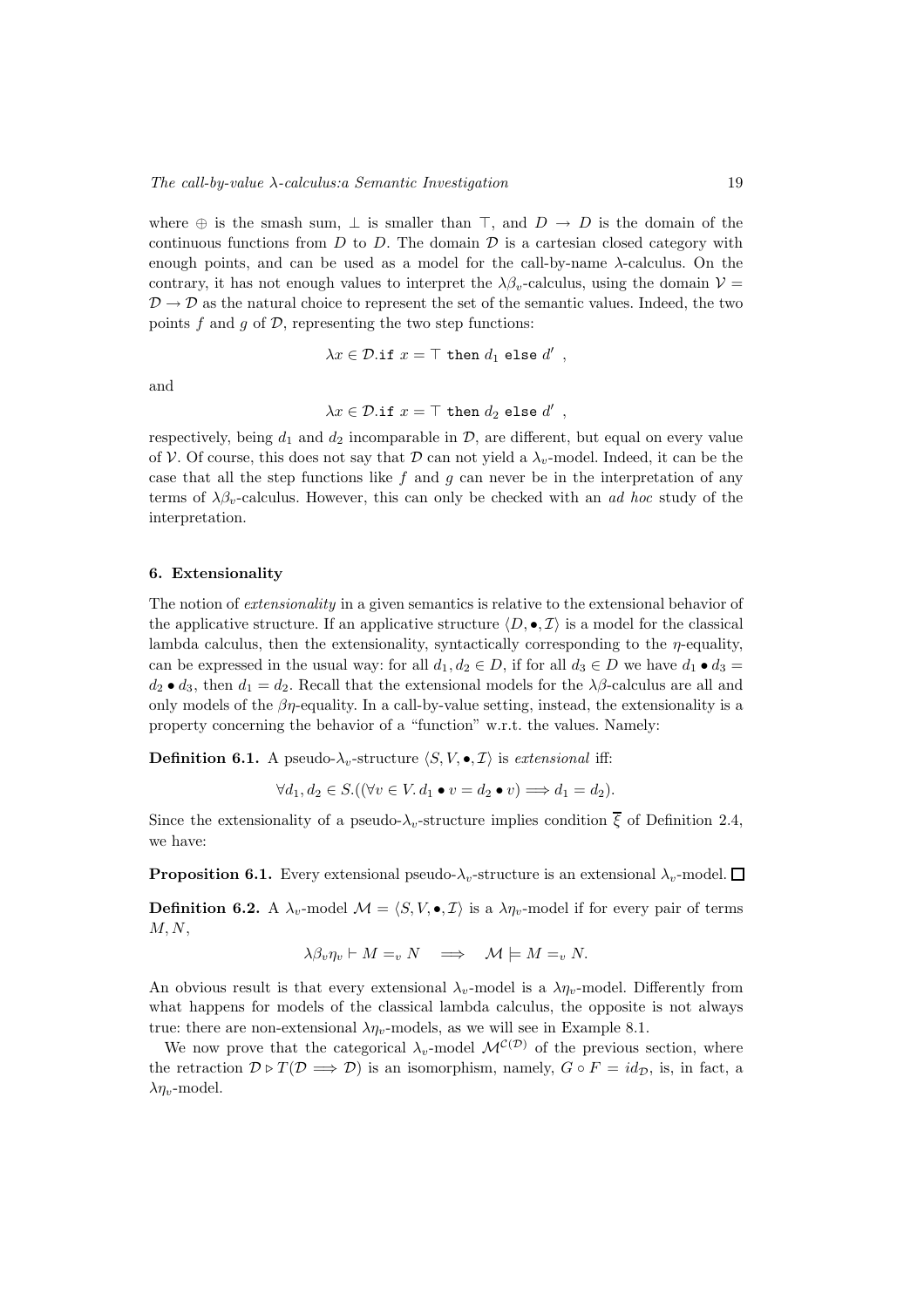**Theorem 6.1.** A categorical  $\lambda_v$ -model  $\mathcal{M}^{(\mathcal{O})}$  such that  $\mathcal{D} \approx T(\mathcal{D} \Longrightarrow \mathcal{D})$ , is a  $\lambda \eta_v$ model.

*Proof.* It is sufficient to prove that  $\mathcal{I}\theta[\lambda x.yx] = \mathcal{I}\theta[y]$ , for any  $\theta$ ,. Applying the interpretation function:  $[\![y \vdash \lambda x.yx]\!]^{C(\mathcal{D})} = G \circ T(\Lambda_{\mathcal{D},\mathcal{D},\mathcal{D}}([\![y,x \vdash yx]\!]^{C(\mathcal{D})}) \circ G) \circ \delta \circ F$ . Let us see the form of  $\llbracket y, x \vdash yx \rrbracket^{\mathcal{C}(\mathcal{D})}$ . By Lemma 4.1,

$$
[y, x \vdash y]^{\mathcal{C}(\mathcal{D})} =
$$
  
\n
$$
= [y \vdash y]^{\mathcal{C}(\mathcal{D})} \circ \rho_{\mathcal{D}} \circ (id_{\mathcal{D}} \odot (E \circ F))
$$
  
\n
$$
= G \circ F \circ \rho_{\mathcal{D}} \circ (id_{\mathcal{D}} \odot (E \circ F))
$$
  
\n
$$
= \rho_{\mathcal{D}} \circ (id_{\mathcal{D}} \odot (E \circ F)).
$$
  
\n
$$
[y, x \vdash x]^{\mathcal{C}(\mathcal{D})} =
$$
  
\n
$$
= [x, y \vdash x]^{\mathcal{C}(\mathcal{D})} \circ \gamma_{\mathcal{D}, \mathcal{D}}
$$
  
\n
$$
= \rho_{\mathcal{D}} \circ (id_{\mathcal{D}} \odot (E \circ F)) \circ \gamma_{\mathcal{D}, \mathcal{D}}
$$
  
\n(by naturality of  $\gamma$ )  
\n
$$
= \rho_{\mathcal{D}} \circ \gamma_{I, \mathcal{D}} \circ ((E \circ F) \odot id_{\mathcal{D}}))
$$
  
\n
$$
= \lambda_{\mathcal{D}} \circ ((E \circ F) \odot id_{\mathcal{D}}),
$$

hence, we have

$$
[y, x + yx]^{C(D)} =
$$
  
\n
$$
= ev \circ ((\epsilon_V \circ F \circ \rho_D \circ (id_D \circ (E_V \circ F))) \circ (\lambda_D \circ ((E_V \circ F) \circ id_D))) \circ r_2
$$
  
\n
$$
= ev \circ ((\epsilon_V \circ F) \circ id_D) \circ (\rho_D \circ \lambda_D) \circ (id_D \circ (E \circ F)^2 \circ id_D) \circ
$$
  
\n
$$
(G^2 \circ G^2) \circ (id_{TV} \circ \gamma_{TV,TV} \circ id_{TV}) \circ (Dup \circ Dup) \circ F^2
$$
  
\n(by naturality of  $\gamma$ )  
\n
$$
= ev \circ ((\epsilon_V \circ F) \circ id_D) \circ (\rho_D \circ \lambda_D) \circ (G \circ id^2 \circ G) \circ
$$
  
\n
$$
(id_{TV} \circ \gamma_{I,I} \circ id_{TV}) \circ (Dup \circ Dup) \circ F^2
$$
  
\n(by the comonoid and the fact that  $\gamma_{I,I} = id_{I \circ I}$ )  
\n
$$
= ev \circ ((\epsilon_V \circ F) \circ id_D) \circ (\rho_D \circ \lambda_D) \circ (G \circ id^2 \circ G) \circ (\rho_{TV}^{-1} \circ \lambda_{TV}^{-1}) \circ F^2
$$
  
\n(by naturality of  $\rho$  and  $\lambda$ )  
\n
$$
= ev \circ ((\epsilon_V \circ F) \circ id_D) \circ (\rho_D \circ \lambda_D) \circ (\rho_D^{-1} \circ \lambda_D^{-1}) \circ G^2 \circ F^2
$$
  
\n
$$
= ev \circ ((\epsilon_V \circ F) \circ id_D).
$$

Substituting:

$$
[y \vdash \lambda x.yx]^{\mathcal{C}(\mathcal{D})} =
$$
  
=  $G \circ T(\Lambda_{\mathcal{D},\mathcal{D},\mathcal{D}}(ev \circ ((\epsilon \circ F) \odot id)) \circ G) \circ \delta \circ F$   
(by naturality of  $\Lambda$ )  
=  $G \circ T(\epsilon \circ F \circ G) \circ \delta \circ F$   
=  $G \circ T(\epsilon) \circ \delta \circ F$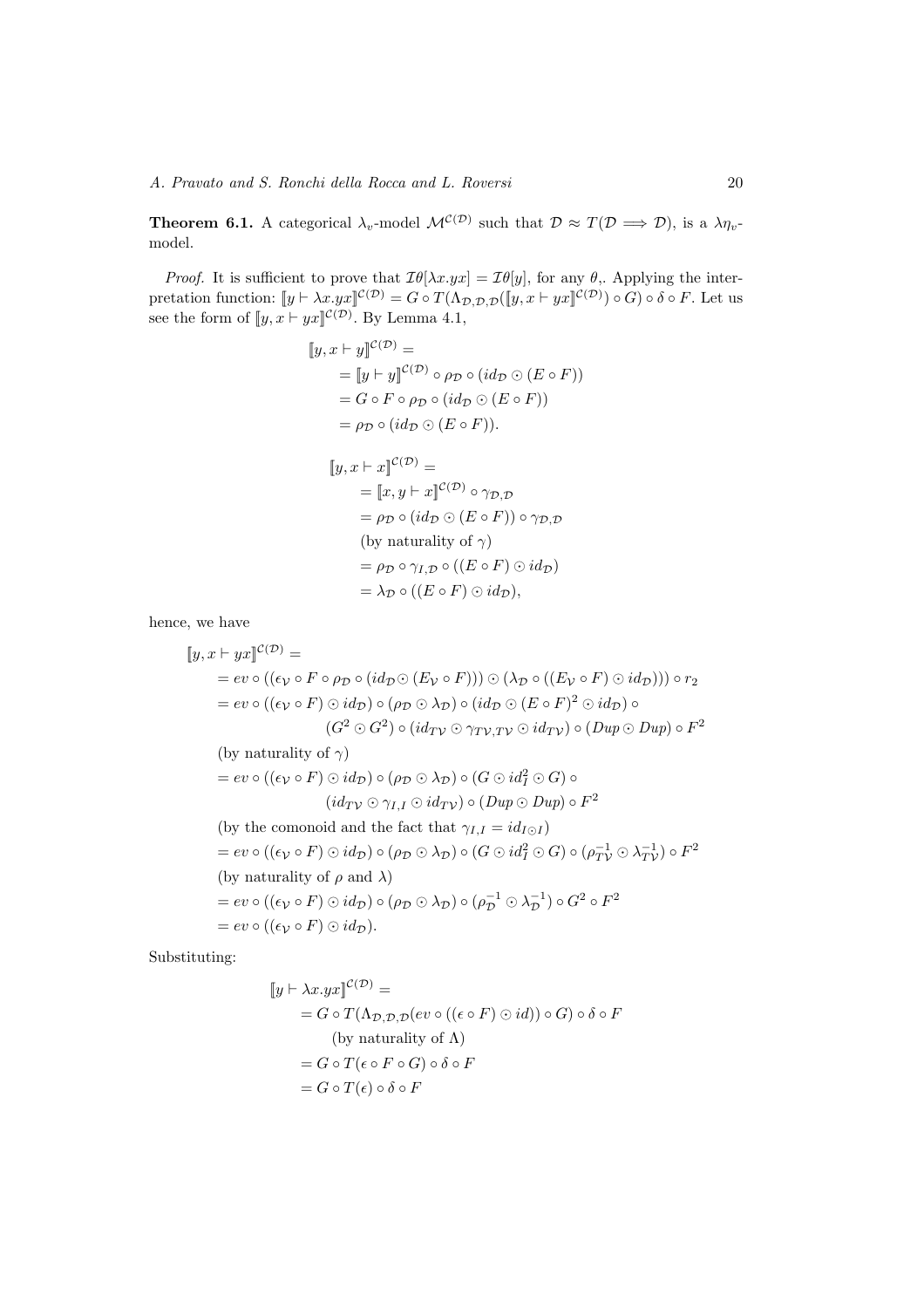$The \, call \, -value \, \lambda \, - calculus \, is \, a \, semantic \, Investigation \,\n\qquad \qquad 21$ 

(by the comonad)  
= 
$$
G \circ F = [y \vdash y]^{C(\mathcal{D})}
$$
.

#### 7. Incompleteness of the Cbv models

Recall that the class of models of the  $\lambda \beta_v$ -calculus we defined has been obtained by starting from the definition of model for its typed version. We said in Section 3 that every model for the typed  $\lambda \beta_v$ -calculus is closed under the congruence induced by (the typed version of) the  $\beta_v$ -rule, of the  $\eta_v$ -rule, and of the  $\rightarrow_l$ . This fact has the following consequence at the untyped level. Let us consider the term  $\lambda x.x$  which is a term trivially linear, according to Property 3.2. Here below, Proposition 7.1 tells us that  $\lambda x.x$ is interpreted as the identity in every model of the  $\lambda \beta_v \eta_v$ -calculus, no matter what its arguments are:

**Proposition 7.1.** Let  $I = \lambda z \cdot z$  and let  $M \in \Lambda$  a generic term (may be not valuable) such that  $\mathcal{F}V(M) \subseteq \{x_1, \ldots, x_n\}$ . In the categorical  $\lambda \eta_v$ -model  $\mathcal{M}^{\mathcal{C}(\mathcal{D})}$ ,

$$
[\![x_1,\ldots,x_n\vdash \mathbf{I}M]\!]^{\mathcal{C}(\mathcal{D})} = [\![x_1,\ldots,x_n\vdash M]\!]^{\mathcal{C}(\mathcal{D})}.
$$

Proof. Step by step:

 $[x_1,...,x_n \vdash \mathbf{I}M]^{\mathcal{C}(\mathcal{D})} =$ (by Lemma 4.2)  $=[\![x_1,\ldots,x_n,z\vdash z]\!]^{\mathcal{C}(\mathcal{D})}\circ(id_{\mathcal{D}}^n\odot[\![x_1,\ldots,x_n\vdash M]\!]^{\mathcal{C}(\mathcal{D})})\circ r_n$  $=G\circ \pi_{\mathcal{V}^{n+1}}^{n+1}\circ F^{n+1}\circ (id_{\mathcal{D}}^{n}\odot \llbracket x_{1},\ldots,x_{n}\vdash M\rrbracket^{\mathcal{C}(\mathcal{D})})\circ$  $\circ$   $(G^n \odot G^n) \circ \Delta_{(T \mathcal{V})^n} \circ F^n$  $=G\circ iso\circ ((E\circ F)^n\odot (F\circ \llbracket x_1,\ldots,x_n\vdash M\rrbracket^{{\cal C}({\cal D})}))\circ$  $\circ$   $(G^n \odot G^n) \circ \Delta_{(T \mathcal{V})^n} \circ F^n$  $G = G \circ iso \circ (id^n_I \odot (F \circ \llbracket x_1, \ldots, x_n \vdash M \rrbracket^{{\mathcal C}({\mathcal D})})) \circ (E^n \odot G^n) \circ \Delta_{(T{\mathcal V})^n} \circ F^n$ (Exploiting the technique used in the proof of Theorem 6.1 and the coherence theorem)  $G = G \circ F \circ [x_1, \ldots, x_n \vdash M]^{\mathcal{C}(\mathcal{D})} \circ G^n \circ F^n$ (Since  $\mathcal{D} \approx T\mathcal{V}$ )  $= [x_1, ..., x_n \vdash M]^{C(D)}.$ 

 $\Box$ 

Notice that the preceding property is correct with the operational semantics induced by SECD machine, as IM  $\sim_v M$ , for any M, and has the following important theorem as its corollary:

**Theorem 7.1.** The class of Cbv models satisfying  $\beta_n \eta_n$ -equality is incomplete with respect to the class of  $\beta_v \eta_v$ -theories.

 $\Box$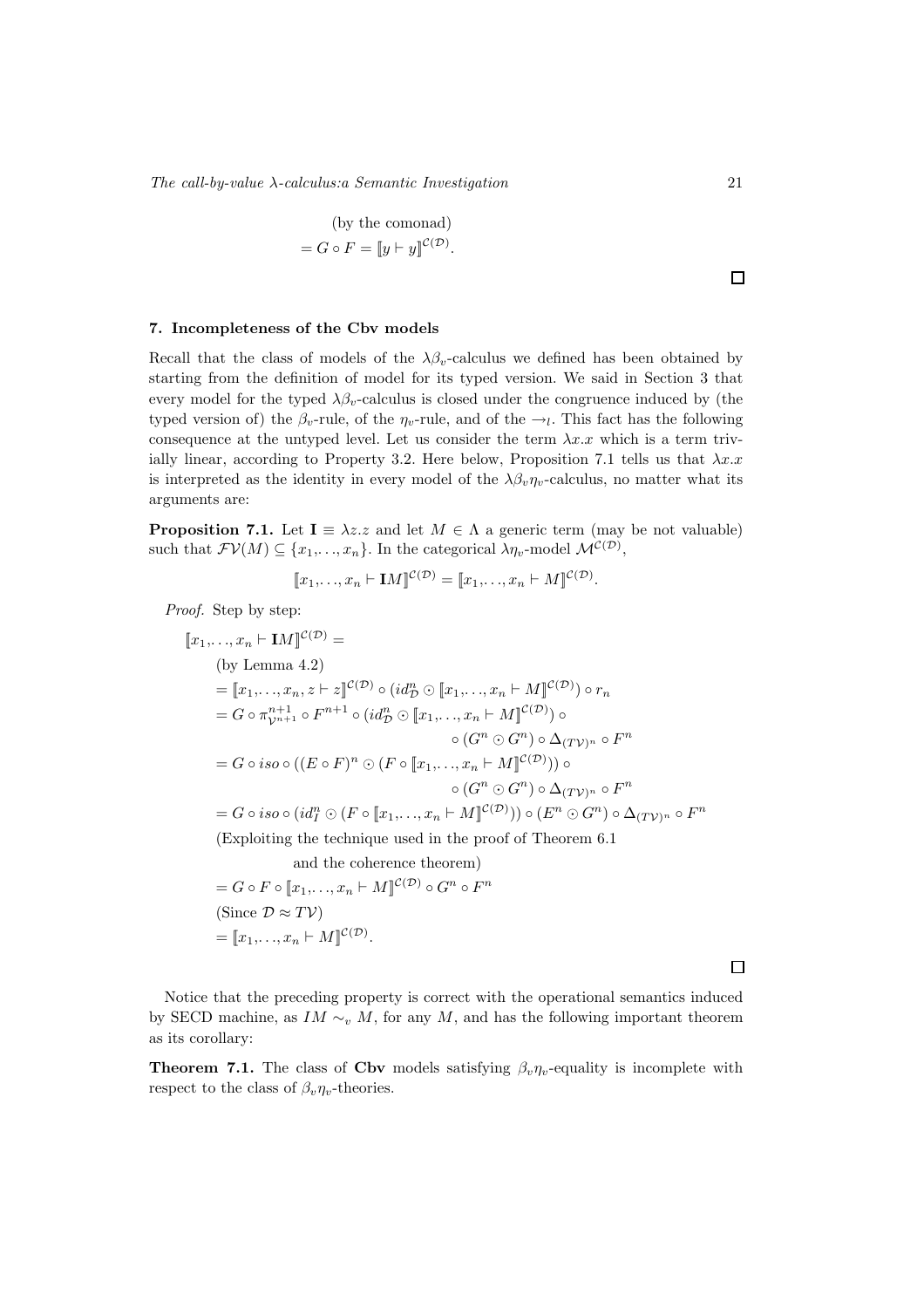An example of a model of  $\beta_v \eta_v$ -equality, for which Proposition 7.1 does not hold is the model defined in (Honsell and Lenisa, 1993). It is based on the \*-Coherence Spaces, which are a variant of Girard's Coherence Spaces. In such a model,  $IM \neq M$ , if M is not valuable.

# 8. Instances of Cbv

The definition of our categorical  $\lambda \eta_v$ -model has some models of  $\lambda \beta_v \eta_v$ -calculus as its instances .

# 8.1. An instance of **Cbv** in Scott Domains

In this subsection we prove that every model of  $\lambda \beta_n$ -calculus, belonging to the class defined in (Dezani-Ciancaglini et al., 1986), is a categorical  $\lambda \eta_v$ -model.

Let CPOS be the category such that:

- $\bullet$  the objects are the *complete partial orders* (cpo) or *Scott domains*,
- the morphisms are the *strict continuous functions*, namely those continuous functions that always take the bottom element of the source object to the bottom element of the target object.

Let  $D_1, D_2$  be two cpos.  $(D_1 \rightarrow \perp D_2)$  is the cpo of the strict continuous functions from  $D_1$  to  $D_2$  ordered point wise. We denote with  $\perp_D$  the bottom element of a cpo D. The bottom element of  $(D_1 \rightarrow_{\perp} D_2)$  is the function constantly equal to  $\perp_{D_2}$ . Moreover, with  $D_{\perp}$  we denote the cpo (the *lifted* of D) obtained from D adding a new bottom element ⊥.

**Lemma 8.1.** Let  $CPOS^{\mathcal{D}}$  be the category CPOS equipped with a retraction  $D\square(\mathcal{D} \rightarrow \bot)$  $\mathcal{D}|_1$ . The category **CPOS**<sup> $\mathcal{D}$ </sup> is a **Cbv** category.

Proof.

•  $\odot$  is the *smash product*:

$$
D_1 \odot D_2 = \{ \langle d_1, d_2 \rangle \mid d_1 \in D_1, d_2 \in D_2, d_1 \neq \perp_{D_1}, d_2 \neq \perp_{D_2} \} \cup \{ \perp_{D_1 \odot D_2} \},
$$

with unit  $I = {\perp, 1}$ , being  $\perp$  smaller than 1, and for any  $f : D_1 \rightarrow D_2$ , and  $g: D_3 \rightarrow D_4$ :

$$
f \odot g(d) = \begin{cases} \langle f(d_1), g(d_3) \rangle & \text{if } d = \langle d_1, d_3 \rangle \text{ and } f(d_1) \neq \perp_{D_2}, f(d_3) \neq \perp_{D_4} \\ \perp & \text{if } d = \langle d_1, d_3 \rangle \text{ and } f(d_1) = \perp_{D_2} \text{ or } f(d_3) = \perp_{D_4} \\ \perp & \text{if } d = \perp \end{cases}
$$

•  $\Rightarrow$  is the *strict continuous functions* functor  $\rightarrow_{\perp}$ ,

- T is the *lifting* monoidal functor  $(.)_1$ , namely:
	- $-TD = D_{\perp},$
	- for any  $f: D_1 \to D_2$ , the morphism  $Tf = f_\perp : D_{1\perp} \to D_{2\perp}$  is  $f_\perp(d) = f(d)$  if  $d \in D_1$ , while  $f_{\perp}(\perp) = \perp$ ,
- $\epsilon_D : D_\perp \to D$  is  $\epsilon_D(d) = d$  if  $d \in D$ , while  $\epsilon_D(\perp) = \perp_D$ ,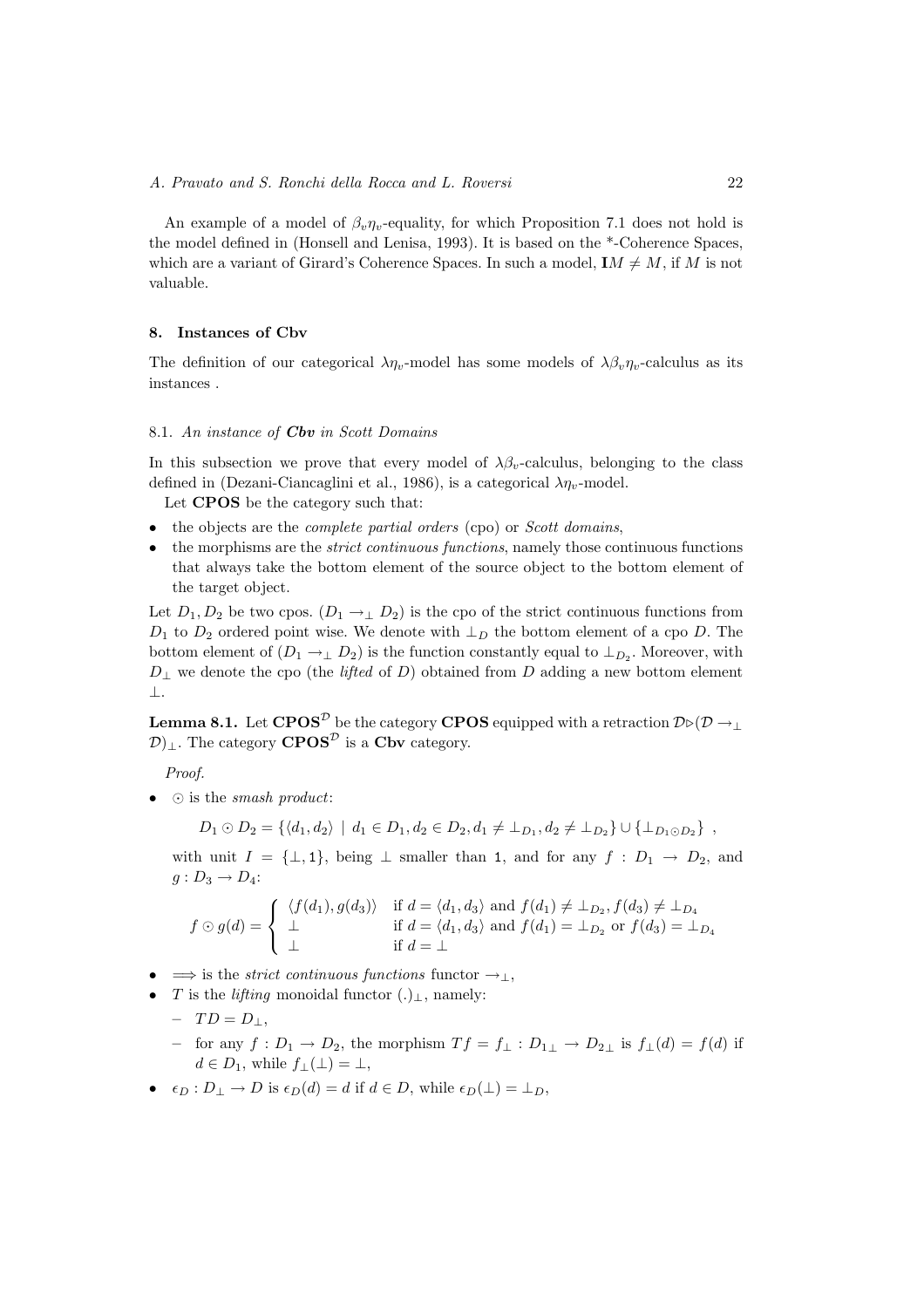$The \, call \, -value \, \lambda \, - calculus \, is \, a \, semantic \, Investigation \qquad \qquad 23$ 

- $\delta_D: D_{\perp} \to D_{\perp\perp'}$  is  $\delta_D(d) = d$  if  $d \in D$ , while  $\delta_D(\perp) = \perp'$ ,
- $m_{D_1,D_2}: D_{1\perp} \odot D_{2\perp} \rightarrow (D_1 \odot D_2)_{\perp}$  and  $m_I: I \rightarrow I_{\perp}$  are:

$$
m_{D_1, D_2}(d) = \begin{cases} \langle d_1, d_2 \rangle & \text{if } d = \langle d_1, d_2 \rangle \text{ and } d_1 \neq \bot_{D_1}, d_2 \neq \bot_{D_2} \\ \bot & \text{if } d = \langle d_1, d_2 \rangle \text{ and } d_1 = \bot_{D_1} \text{ or } d_2 = \bot_{D_2} \\ \bot & \text{if } d = \bot \end{cases}
$$

$$
m_I(1) = 1 \qquad m_I(\perp_I) = \perp,
$$

- $E_D: D_\perp \to I$  is  $E_D(d) = 1$  if  $d \in D$ , while  $E_D(\perp) = \perp_I$ ,
- $Dup_D : D_{\perp} \to D_{\perp} \odot D_{\perp}$  is  $Dup_D(d) = \langle d, d \rangle$  if  $d \in D$ , while  $Dup_D(\perp) = \perp_{D_{\perp} \odot D_{\perp}}$ ,
- $ev_{D_1,D_2}: (D_1 \Longrightarrow D_2) \odot D_1 \rightarrow D_2$  is  $ev_{D_1,D_2}(\langle f, d_1 \rangle) = f(d_1)$ , while
- $ev_{D_1,D_2}(\perp_{(D_1 \to \perp D_2) \odot D_1}) = \perp_{D_2},$
- $\Lambda$ : Hom $((D_1 \implies D_2), D_3) \rightarrow$  Hom $((D_1 \odot D_2), D_3)$  is such that  $\Lambda(f)(\perp_{D_1}) =$  $\perp_{(D_2 \to \perp D_3)}$ , while  $\Lambda(f)(d_1)(d_2) = f(\langle d_1, d_2 \rangle)$  if  $d_2 \neq \perp_{D_2}$ , and  $\Lambda(f)(d_1)(\perp_{D_2}) = \perp_{D_3}$ .

If, in addition, there is an object  $\mathcal D$  having  $(\mathcal D \to \perp \mathcal D)_\perp$  as a retract, then it is routine to prove that all the diagrams for having a Cbv category commute.  $\Box$ 

At this point we can use the Cbv category just introduced for defining a pseudo- $\lambda_v$ -structure as in Definition 4.3. Let us see how the set of semantic values  $V^{\text{CPOS}^{\mathcal{D}}}$  is defined. Starting from a strict continuous function  $h: I \to (D \to \perp D)$ , we have that this function relates  $1 \in I$  to an element  $d \in (\mathcal{D} \to \perp \mathcal{D})$ . Furthermore,  $h_{\perp}: I_{\perp} \to (\mathcal{D} \to \perp \mathcal{D})_{\perp}$ is different from the function constantly equal to  $\perp$ , since  $h_+(1) = d \neq \perp$ . (Let notice that d can be  $\perp_{(\mathcal{D}\to\perp\mathcal{D})}$ , that is different from  $\perp$ .) Hence, the function  $h_{\perp} \circ m_I$  picks an element  $d \in (\mathcal{D} \to_{\perp} \mathcal{D})_{\perp}$ , different from  $\perp$ , out. Finally, from  $F \circ G = id_{((\mathcal{D} \to_{\perp} \mathcal{D})_{\perp}})$ , we have that a semantic value  $G \circ h_{\perp} \circ m_I \neq \perp_{\mathcal{D}}$ . The following remark outlines this point:

**Remark 8.1.** Let the pseudo- $\lambda_v$ -structure  $\mathcal{M}^{\mathbf{CPOS}^{\mathcal{D}}} = \langle S, V, \bullet, \mathcal{I} \rangle$  be given (see Lemma 8.1). The morphisms  $v: I \to \mathcal{D}$  of V are such that:

$$
v(1) = d \neq \perp_{\mathcal{D}} v(\perp_I) = \perp_{\mathcal{D}}.
$$

**Theorem 8.1.** Let  $D$  be a *Scott domain* such that  $D \approx (D \rightarrow_{\perp} D)_{\perp}$ . Then  $D$  gives a categorical  $\lambda \eta_v$ -model.

*Proof.* By Lemma 8.1, and Definition 4.3 we know how to define a pseudo- $\lambda_v$ -structure  $\mathcal{M}^{\mathbf{CPOS}^{\mathcal{D}}} = \langle D, V, \bullet, \mathcal{I} \rangle$ . Moreover,  $\mathcal{M}^{\mathbf{CPOS}^{\mathcal{D}}}$  has enough values. Let us take two strict and different continuous functions  $f, g : \mathcal{D} \to \mathcal{D}$ . Now,  $f, g$  both strict, and different, implies the existence of  $\perp_{\mathcal{D}} \neq \overline{d} \in \mathcal{D}$  such that  $f(\overline{d}) \neq g(\overline{d})$ . G is an isomorphism, hence  $\overline{d} = G(\overline{e})$ , where  $\overline{e} \neq \perp_{(\mathcal{D} \to \perp \mathcal{D})\perp}$ . So, by Remark 8.1,  $\overline{e}$  can be written as  $\overline{e} = (h_{\perp} \circ m_I)(1)$ . Hence,  $f \circ G \circ h_{\perp} \circ m_I \neq g \circ G \circ h_{\perp} \circ m_I$ , for some h.

By Theorem 4.1  $\mathcal{M}^{\mathbf{CPOS}^{\mathcal{D}}}$  is a  $\lambda_v$ -model, and, thanks to  $\mathcal{D} \approx (\mathcal{D} \to_{\perp} \mathcal{D})_{\perp}$ , by Theorem 6.1,  $\mathcal{M}^{\mathbf{CPOS}^{\mathcal{D}}}$  is also a  $\lambda \eta_{v}$ -model.

In (Egidi et al., 1992) the initial solution to  $D \approx (D \rightarrow \neg D)$  in the category of Scott domains is extensively studied.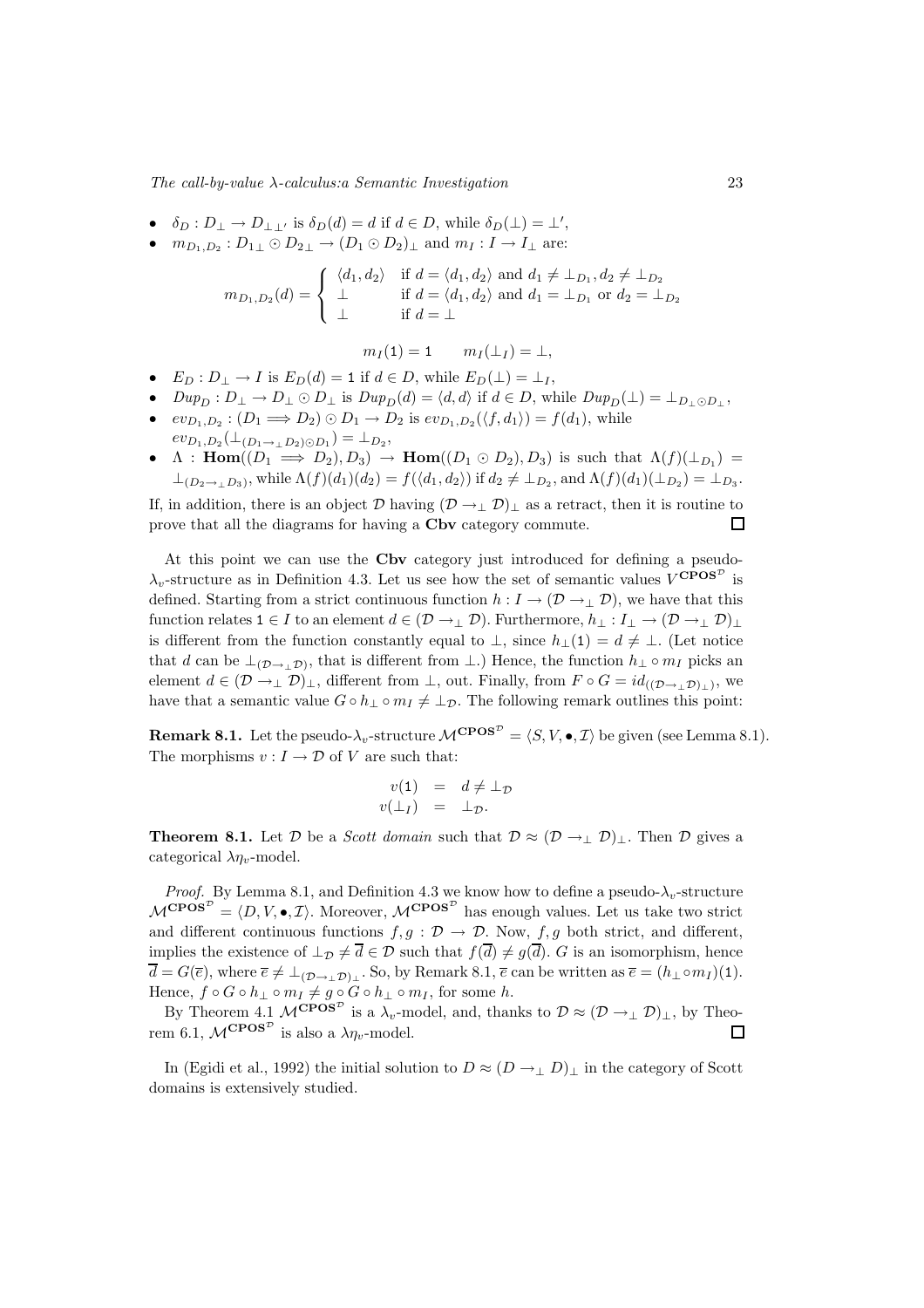#### 8.2. An instance of Cbv in Coherence Spaces

In this subsection we show an instance of Cbv in coherence spaces. which was first presented in (Pravato et al., 1995).

8.2.1. Coherence Spaces. In this subsection we recall the notions of coherence space and linear function together with some of their basic constructions.

**Definition 8.1.** Let |A| be a set of elements called *atoms*. Let  $c_{|A|} \in |A| \times |A|$  be a symmetric and reflexive relation, called *compatibility relation*. Given |A| and  $c_{|A|}$ , a *coherence space* A is the set of all sets of compatible atoms in |A|, namely,  $A \subseteq \mathcal{P}(|A|)$ and  $\alpha \in A \Leftrightarrow \forall a, b \in \alpha$ .c<sub>|A|</sub> $(a, b)$ .

Let observe that if A is a coherence space, then  $\emptyset \in A$ .

**Definition 8.2.** Let A and B be two coherence spaces.

- i) A function  $f : A \rightarrow B$  is *continuous* iff:
	- $-$  f is monotonic, namely: for every  $\alpha, \alpha' \in A$ , if  $\alpha \subseteq \alpha'$ , then  $f(\alpha) \subseteq f(\alpha')$ , – if  $(\alpha_i)_{i\in I}$  is a directed family in A, then:
	- $f(\bigcup_{i\in I}\alpha_i)=\bigcup_{i\in I}f(\alpha_i).$
- ii) A continuous function  $f : A \rightarrow B$  is stable iff:
- for every  $\alpha, \alpha' \in A$ , if  $\alpha \cup \alpha' \in A$ , then  $f(\alpha \cap \alpha') = f(\alpha) \cap f(\alpha')$ .

iii) A stable function  $f : A \to B$  is linear iff f preserves arbitrary unions, namely:  $f(\bigcup_{\alpha\in\mathcal{A}}\alpha)=\bigcup_{\alpha\in\mathcal{A}}f(\alpha)$  for every  $\mathcal{A}\subseteq\mathcal{A}$ .

Let notice that every linear function is strict, in the sense that  $f(\emptyset) = \emptyset$ .

Let A, B be two coherence spaces.  $(A \rightarrow_{s} B)$  denotes the coherence space of the stable functions from  $A$  to  $B$  ordered by Berry's order, namely given two stable functions  $f, g \in (A \rightarrow_{s} B)$ :

 $f \leq g$  iff  $\forall \alpha, \alpha' \in A. (\alpha \subseteq \alpha' \Rightarrow f(\alpha) = g(\alpha) \cap f(\alpha')).$ 

 $(A \nightharpoonup B)$  denotes the coherence space of linear functions from A to B ordered like stable functions.

Notation 8.1. Let A be a coherence space. Atoms of A will be ranged over by  $a, b, \ldots$ while elements of A (i.e. sets of atoms) will be ranged over by  $\alpha, \beta, \ldots$ . With 1 we denote the unique atom of I, namely  $I = \{\emptyset, \{1\}\}\text{.\ } c(a, a')$  means that a and a' are compatible. Let  $\otimes$ , !, and  $\multimap$  be the functors over coherence domains such that:

- $|A \otimes B| = \{[a, b] \mid a \in |A| \text{ and } b \in |B|\}$ , where  $\mathsf{c}([a, b], [a', b'])$  iff both  $\mathsf{c}(a, a')$  and  $c(b, b').$
- $|!A| = \{d \mid d \text{ is a finite element of } A\}$ , where, if  $d, d' \in |!A|$ , then  $c(d, d')$  iff  $d \cup d' \in A$ .
- the functor  $\sim$  builds the coherence domains of linear functions where  $|A \sim B|$  =  $\{(a,b) \mid a \in |A| \text{ and } b \in |B|\},\$  where  $\mathsf{c}((a,b),(a',b'))$  iff  $\mathsf{c}(a,a')$  implies both  $\mathsf{c}(b,b')$ and if  $b = b'$ , then  $a = a'$ .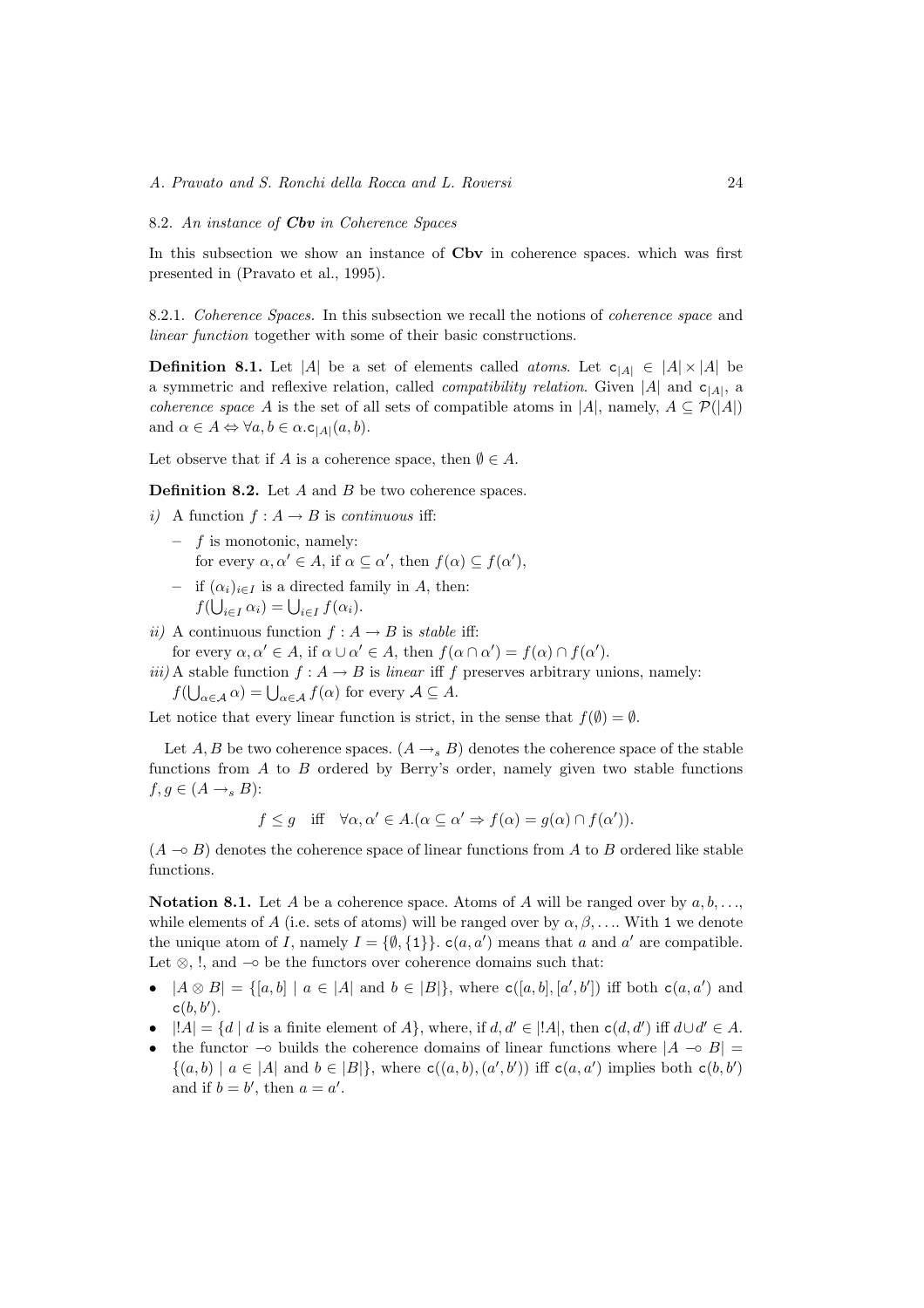The elements of  $A \to B$  are linear traces of linear functions from A to B. If  $f : A \to B$ is a linear function, then its *linear trace* is denoted by  $\text{tr}(f)$  and it is used as follows:  $f({a_i | i \in I}) = {b_i | (a_i, b_i) \in \text{tr}(f)}.$ 

8.2.2. The Linear Instance of  $Cbv$ . Let Lin be the category such that:

- the objects are all *coherence spaces*,
- the morphisms are all *linear functions*.

Let  $\odot$ ,  $\Longrightarrow$ , and T of Definition 3.1 be  $\otimes$ ,  $\neg \circ$ , and !, respectively, as defined in the previous Subsection 8.2.1.

**Lemma 8.2.** Let  $\text{Lin}^{\mathcal{D}}$  be the category **Lin** equipped with the retraction  $\mathcal{D} \triangleright !(\mathcal{D} \multimap \mathcal{D})$ . The category  $\text{Lin}^{\mathcal{D}}$  is a Cbv category.

Proof. We have a **Cbv** category if we use the following definitions:

• The linear traces of the monoidal closure are

$$
tr(\Lambda_{A,B,C}) = \{ (([a,b],c), (a,(b,c))) | ([a,b],c) \in | (A \otimes B) \sim C | \}
$$

 $ltr(ev_{B|C} = \{([ (b, c), b], c) | (b, c) \in |B \multimap C| \}$ 

• If  $f$  is a linear function from  $A$  to  $B$ , then

$$
ltr(lf) = \{ (\{a_{i_1}, \ldots, a_{i_k}\}, \{b_{i_1}, \ldots, b_{i_k}\}) \mid (a_{i_j}, b_{i_j}) \in ltr(f)
$$
  
and  $\{a_{i_1}, \ldots, a_{i_k}\}, \{b_{i_1}, \ldots, b_{i_k}\}$  are finite (perhaps empty)  
sets of compatible elements $\}.$ 

• The linear traces of the natural transformations for the comonad are

$$
ltr(\delta_A) = \{ (\bigcup \Omega, \Omega) \mid \Omega \in |!!A| \}, \qquad ltr(\epsilon_A) = \{ (\{\alpha\}, \alpha) \mid \alpha \in |A| \}.
$$

• The linear traces of the morphisms making ! monoidal are

$$
ltr(m_I) = \{(1, \emptyset), (1, \{1\})\}
$$

$$
tr(m_{A_1,...,A_n}) = \{ ([\alpha_1,...,\alpha_n], \{ [a_1^1,...,a_n^1],..., [a_1^k,...,a_n^k] \}) \mid a_i^j \in \alpha_i, b_i^j \in \beta_i \}.
$$

Remember that  $m_{nA}$  and  $m_n$  are defined starting from  $m_{A_1,...,A_n}$ .

• The linear traces of the morphisms giving the comonoid are

 $ltr(E_A) = \{(\emptyset, 1)\}, \qquad \qquad ltr(Dup_A) = \{(\alpha, [\alpha_1, \alpha_2]) \mid \alpha_1 \cup \alpha_2 = \alpha \in |!A|\}.$ 

If, in addition, there is an object  $\mathcal D$  having  $!(\mathcal D \multimap \mathcal D)$  as a retract, then it is routine to prove that all the diagrams for having a Cbv (introduced in Definition 3.1) commute.  $\Box$ 

The Cbv category  $\text{Lin}^{\mathcal{D}}$  yields pseudo- $\lambda_v$ -structure  $\mathcal{M}^{\text{Lin}^{\mathcal{D}}} = \langle S, V, \bullet, \mathcal{I} \rangle$  (Definition 4.3). Let us see what the set V contains. We start from the following linear function  $h: I \rightarrow$  $(D \nightharpoonup D)$  as an example:

$$
tr(h) = \{ (1, (d_1, d_2)), (1, (e_1, e_2)) \}.
$$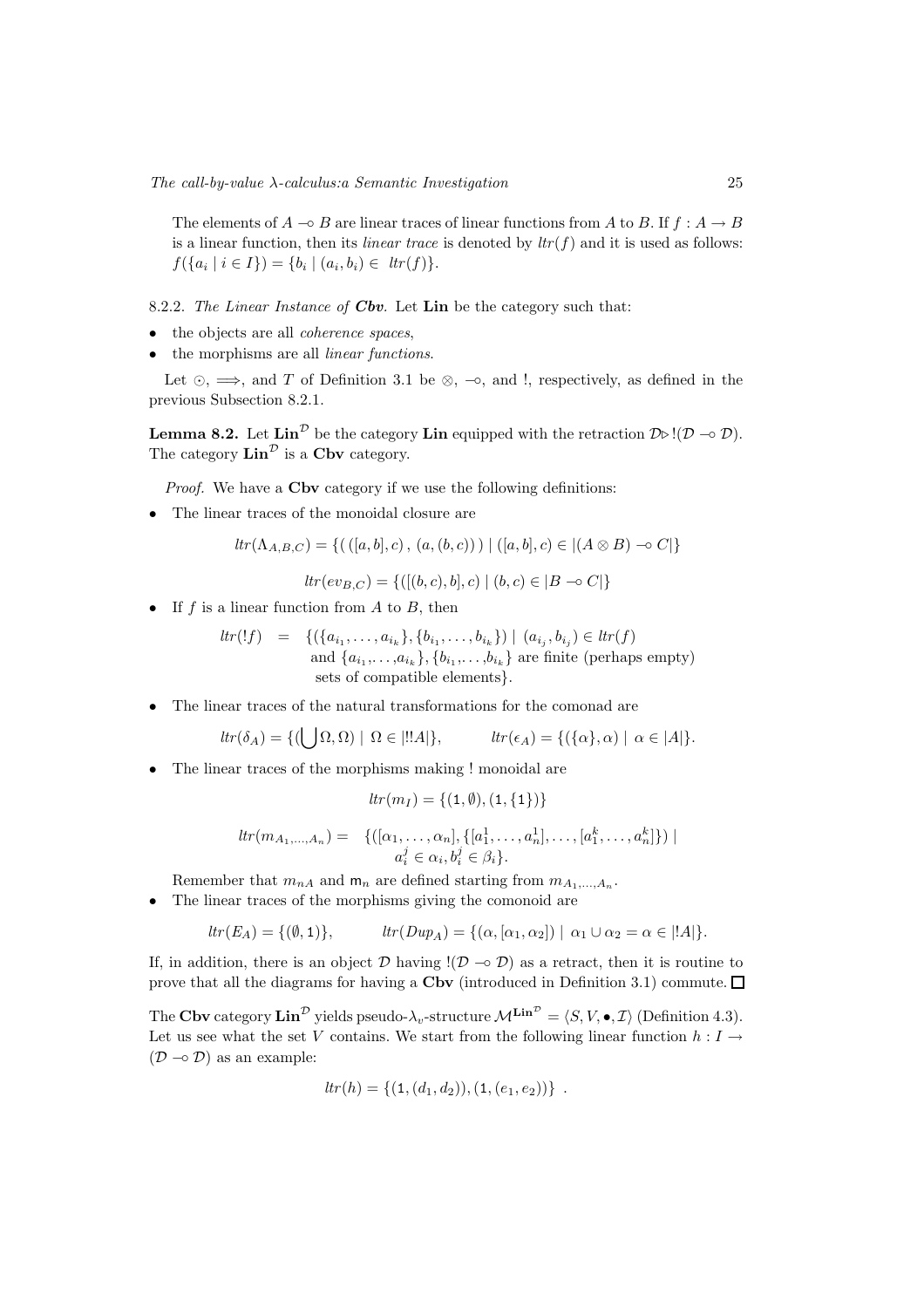#### A. Pravato and S. Ronchi della Rocca and L. Roversi 26

In this case we have that h relates  $\{1\} \in I$  to the element  $\{(d_1, d_2), (e_1, e_2)\} \in (\mathcal{D} \to \mathcal{D})$ . Furthermore, from:

$$
tr(lh) = \{(\emptyset, \emptyset), (\{1\}, \{(d_1, d_2)\}), (\{1\}, \{(e_1, e_2)\}), (\{1\}, \{(d_1, d_2), (e_1, e_2)\})\},\
$$

and

$$
tr(lh \circ m_I) = \{ (1, \emptyset), (1, \{(d_1, d_2)\}), (1, \{(e_1, e_2)\}), (1, \{(d_1, d_2), (e_1, e_2)\}) \},
$$

we have:

$$
(!h \circ m_I)(\{1\}) = \{\emptyset, \{(d_1, d_2)\}, \{(e_1, e_2)\}, \{(d_1, d_2), (e_1, e_2)\}\}.
$$

Finally, from  $F \circ G = id_{(D \circ \mathcal{D})}$ , and the linearity of  $G$ :

$$
G(\{\emptyset, \{(d_1, d_2)\}, \{(e_1, e_2)\}, \{(d_1, d_2), (e_1, e_2)\}\}) = \{\emptyset, d', d'', d'''\}
$$

for some d', d'', d''' such that,  $d''' = d' \cup d''$ . Generalizing this discussion, we get the following:

**Remark 8.2.** Let  $\mathcal{M}^{\mathbf{Lin}^{\mathcal{D}}} = \langle S, V, \bullet, \mathcal{I} \rangle$  be given (Lemma 8.2). The morphisms  $v : I \to \mathcal{D}$ of  $V$ , are such that:

$$
v(\lbrace 1 \rbrace) = \mathcal{P}(d) v(\emptyset) = \emptyset,
$$

where  $\mathcal{P}(d)$  is the power set of a given atom d of D, and G is the embedding function of Definition 3.1.

**Theorem 8.2.** Let D be coherence space such that  $\mathcal{D} \approx (\mathcal{D} \sim \mathcal{D})$ . Then D gives a categorical  $\lambda \eta_v$ -model.

*Proof.* From Lemma 8.2 and Definition 4.3 we know how to build a pseudo- $\lambda_v$ -structure  $\mathcal{M}^{\mathbf{Lin}^{\mathcal{D}}} = \langle D, V, \bullet, \mathcal{I} \rangle$ . Moreover,  $\mathcal{M}^{\mathbf{Lin}^{\mathcal{D}}}$  has enough values. Let  $f, g: \mathcal{D} \to \mathcal{D}$  be two linear functions such that  $f \neq g$ . This is equivalent to say that their traces are different. Hence, it must be  $f({d}) \neq g({d})$ , for at least one atom  $d \in [D \multimap D) \approx D$ . Notice that d is taken as atom of  $!(\mathcal{D} \neg \mathcal{D})$ , and not as atom of  $\mathcal{D}$ , i.e., d is a finite trace of a linear function from D to D. Now, let us consider the smaller atom  $\overline{d} \in I(\mathcal{D} \to \mathcal{D})$  among those  $d \in [D \to D)$  such that  $f({d}) \neq g({d})$ . Equivalently,  $\overline{d}$  is one of the smallest traces of linear functions that allow to distinguish  $f$  and  $g$ . Now, by linearity:

$$
f(\mathcal{P}(\overline{d})) = f(\{\overline{d}\}) \cup X
$$

$$
g(\mathcal{P}(\overline{d})) = g(\{\overline{d}\}) \cup Y ,
$$

for some X and Y. Hence:  $f(\mathcal{P}(\overline{d})) \neq g(\mathcal{P}(\overline{d}))$ , or, equivalently,  $f(v(\{1\})) \neq g(v(\{1\})),$ as  $\mathcal{P}(\overline{d}) = v({1})$ , by Remark 8.2. So, we have concluded the existence of a semantic value that takes  $f$  and  $g$  apart each to the other.

By Theorem 4.1,  $\mathcal{M}^{\mathbf{Lin}^{\mathcal{D}}}$  is a  $\lambda_v$ -model, and, thanks to  $\mathcal{D} \approx !(\mathcal{D} \multimap \mathcal{D})$ , by Theorem 6.1,  $M^{\mathbf{Lin}^{\mathcal{D}}}$  is also a  $\lambda \eta_v$ -model.  $\Box$ 

**Remark 8.3.** Let us note that, although  $\mathcal{D} \approx !(\mathcal{D} \rightarrow \mathcal{D})$  gives a  $\lambda \eta_{v}$ -model, this model is not extensional, as the following example clarifies: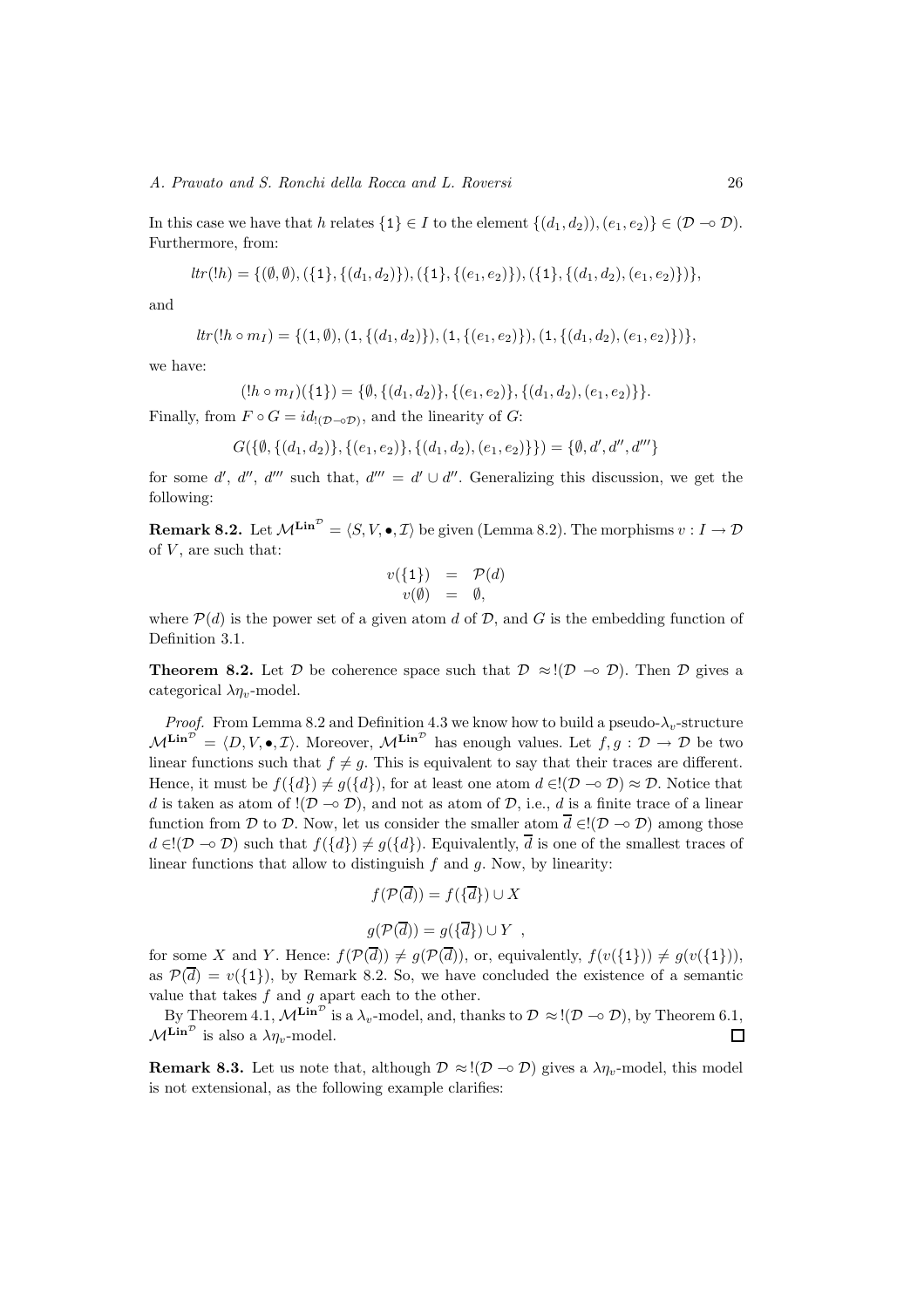**Example 8.1.** Let  $\mathcal{M}^{\text{Lin}^{\mathcal{D}}} = \langle D, V, \bullet, \mathcal{I} \rangle$  be based on  $\text{Lin}^{\mathcal{D}}$ . The binary operation  $\bullet$ , making  $\langle D, \bullet \rangle$  an applicative structure, is defined as:  $f \bullet g = ev_{\mathcal{D}, \mathcal{D}} \circ ((\epsilon_{\mathcal{V}} \circ f) \otimes g)$ , for every pair of morphisms  $f, g \in \text{Hom}(I, \mathcal{D})$ . For simplicity, we have omitted F, as it is an isomorphism. Let consider the two morphisms  $f_1, f_2 \in \text{Hom}(I, \mathcal{D})$  with traces:

$$
tr(f_1) = \{ (1, \emptyset), (1, \{(d_1, d_2)\}), (1, \{(e_1, e_2)\}), (1, \{(d_1, d_2), (e_1, e_2)\}) \},
$$

and

$$
ltr(f_2) = \{(1, \emptyset), (1, \{(d_1, d_2)\}), (1, \{(e_1, e_2)\})\},\
$$

where the atoms of  $D$  are identified with the atoms of  $!(D \sim D)$ . Both  $f_1$  and  $f_2$  have the same behavior, as consequence of the definition of  $\epsilon_{\mathcal{V}}$ :  $f_1 \bullet g = f_2 \bullet g$ , for every  $g \in \text{Hom}(I, \mathcal{D})$ . However,  $f_1 \neq f_2$  because they have different traces.  $\Box$ 

We conclude this section giving an example of interpretation in  $\text{Lin}^{\mathcal{D}}$ .

**Example 8.2.** Let  $\omega = (\lambda x . xx)(\lambda x . xx)$ . From Lemma 4.2 we have  $\lbrack \lbrack \vdash \omega \rbrack^{\mathcal{C}(\mathcal{D})} = \lbrack \lbrack x \rbrack \vdash$  $xx\llbracket^{\mathcal{C}(\mathcal{D})}\circ\llbracket \vdash \lambda x.xx\rrbracket^{\mathcal{C}(\mathcal{D})}\right.$  Since  $\llbracket \vdash \lambda x.xx\rrbracket^{\mathcal{C}(\mathcal{D})} = !(\Lambda([\llbracket x \vdash xx\rrbracket^{\mathcal{C}(\mathcal{D})})) \circ m_I$ , let us see the form of  $\llbracket x \vdash xx \rrbracket^{\mathcal{C}(\mathcal{D})}.$ 

$$
[x \vdash xx]^{\mathcal{C}(\mathcal{D})} =
$$
  
=  $ev \circ ((\epsilon \circ [x \vdash x]^{\mathcal{C}(\mathcal{D})} \otimes [x \vdash x]^{\mathcal{C}(\mathcal{D})}) \circ Dup$   
=  $ev \circ ((\epsilon \circ id) \otimes id) \circ Dup = ev \circ (\epsilon \otimes id) \circ Dup.$ 

Since the linear trace of  $\epsilon \otimes id$  is of the form  $\{([\{(a,b)\},c], [(a,b),c], \ldots\},\)$  we have  $ltr(ev \circ (\epsilon \otimes id)) = \{([ \{(a, b)\}, a], b), \ldots \}, \text{ hence } \text{tr}([\![x \vdash xx\!]^{\mathcal{C}(\mathcal{D})}) = \{(\{(a, b)\} \cup a, b), \ldots \}.$ Moreover,  $\text{tr}([\mathbb{F} \lambda x. \text{tr}(\mathbb{C}^{\mathcal{D}})] = \{(1, \emptyset), (1, \{(\{(a, b)\} \cup a, b), \ldots\}), \ldots\},\$  with  $\{(\{(a, b)\} \cup$  $a, b), \ldots\}$  finite. This finiteness implies that  $\lbrack \Vbrack^{\mathcal{L}(\mathcal{D})} = \emptyset$ , hence for every environment we cannot have a semantic value.

#### 9. Conclusions

This section is a summary of what we have done in this work and contains some relations with other models of  $\lambda \beta_v$ -calculus.

In this paper we mainly trace a relation between two hierarchies of structures that can be used to model  $\lambda \beta_v$ -calculus. A useful picture is in Figure 3. One is the set-theoretical hierarchy of pseudo- $\lambda_v$ -structures (Definition 2.4), containing  $\lambda_v$ -models (Definition 2.4),  $\lambda \eta_v$ -models (Section 6), and extensional  $\lambda_v$ -models (Section 6). The other hierarchy distinguishes among  $C$ bv categories with model object  $D$ . A first distinction among  $C$ bv categories rests on the property of having or not enough values . A second distinction among them relies on having either  $\mathcal{D} \triangleright T(\mathcal{D} \Longrightarrow \mathcal{D})$ , or  $\mathcal{D} \approx T(\mathcal{D} \Longrightarrow \mathcal{D})$  as a model object.

Given a Cbv category  $\mathcal{C}(\mathcal{D})$ , we show how to build a pseudo  $\lambda_v$ -structure  $\mathcal{M}^{\mathcal{C}(\mathcal{D})}$  out of it (Definition 4.3). However, if **Cbv** has enough values,  $\mathcal{M}^{\mathcal{C}(\mathcal{D})}$  is a  $\lambda_v$ -model.

Finally, we show that the two instances  $CPOS^{\mathcal{D}}$ , with  $\mathcal{D}$  least solution of  $\mathcal{D} \approx (\mathcal{D} \rightarrow \perp$  $\mathcal{D}_{\perp}$ , and LIN<sup>D</sup>, with D least solution of D ≈!(D –☉ D), of Cbv categories yields two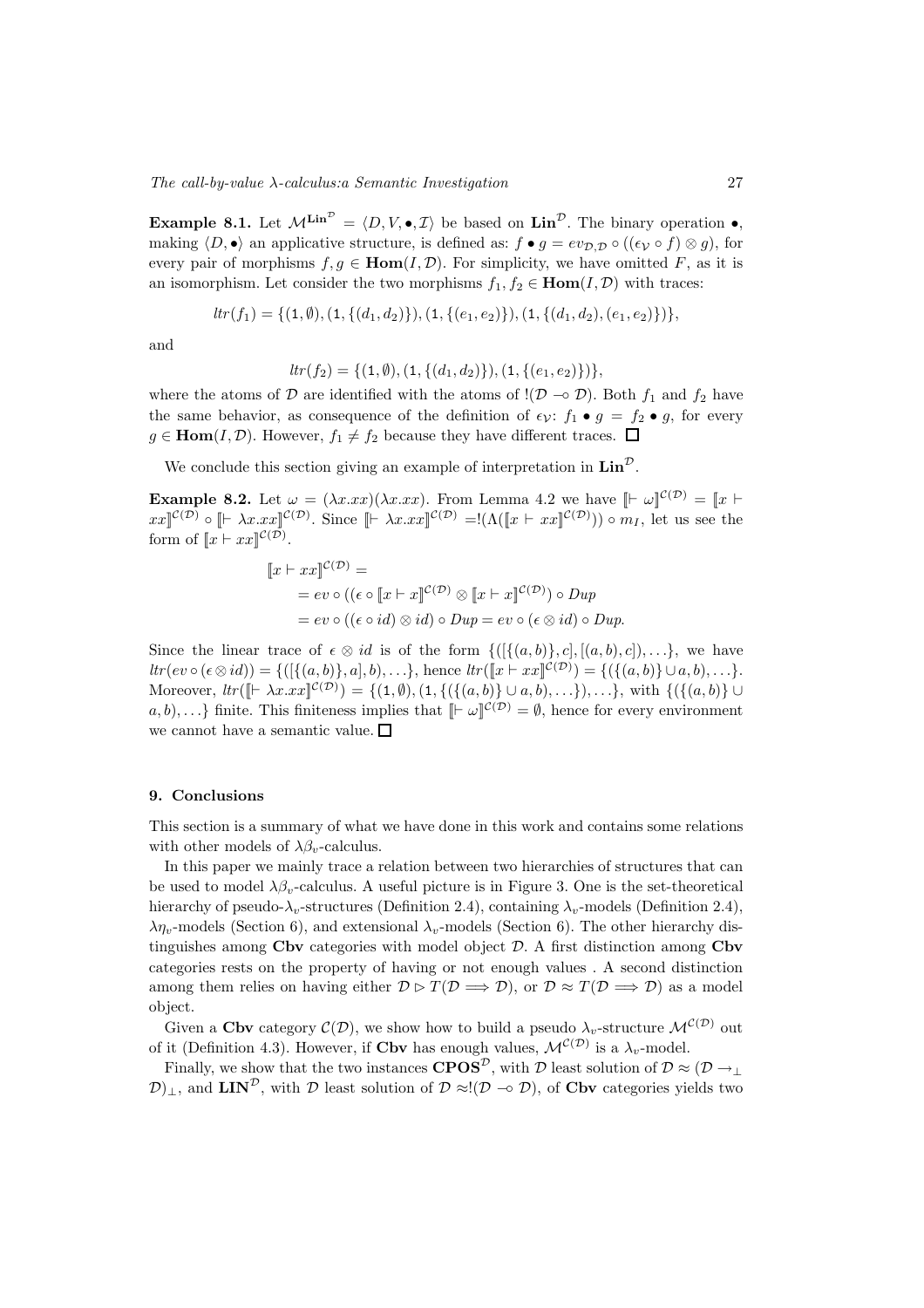

Fig. 3. Relation among the models dealt with in this paper: summary

 $\lambda_v$ -models (Section 8). In particular, the instance of  $\mathbf{LIN}^{\mathcal{D}}$  is an example of  $\lambda_{\eta_v}$ -model which is not an extensional  $\lambda_v$ -model (Example 8.1).

It is still an open problem the definition of the relation among the two hierarchies, going in the opposite direction. Just as an example, it is unknown how to extract a category in the class Cbv out of the model  $H$ , introduced in (Egidi et al., 1992), and fully abstract with respect to the SECD operational semantics.

Finally, the relation among our class Cbv of categories and Moggi's categorical models (Moggi, 1991) for  $\lambda \beta_v$ -calculus. First, the existence of  $\mathcal{D} \approx T(\mathcal{D} \Longrightarrow \mathcal{D})$  in Cbv induces a suitable cartesian closed category with both a commutative strong monad and an object to build a model à la Moggi for  $\lambda \beta_v$ -calculus. Second, the set of values in Moggi's model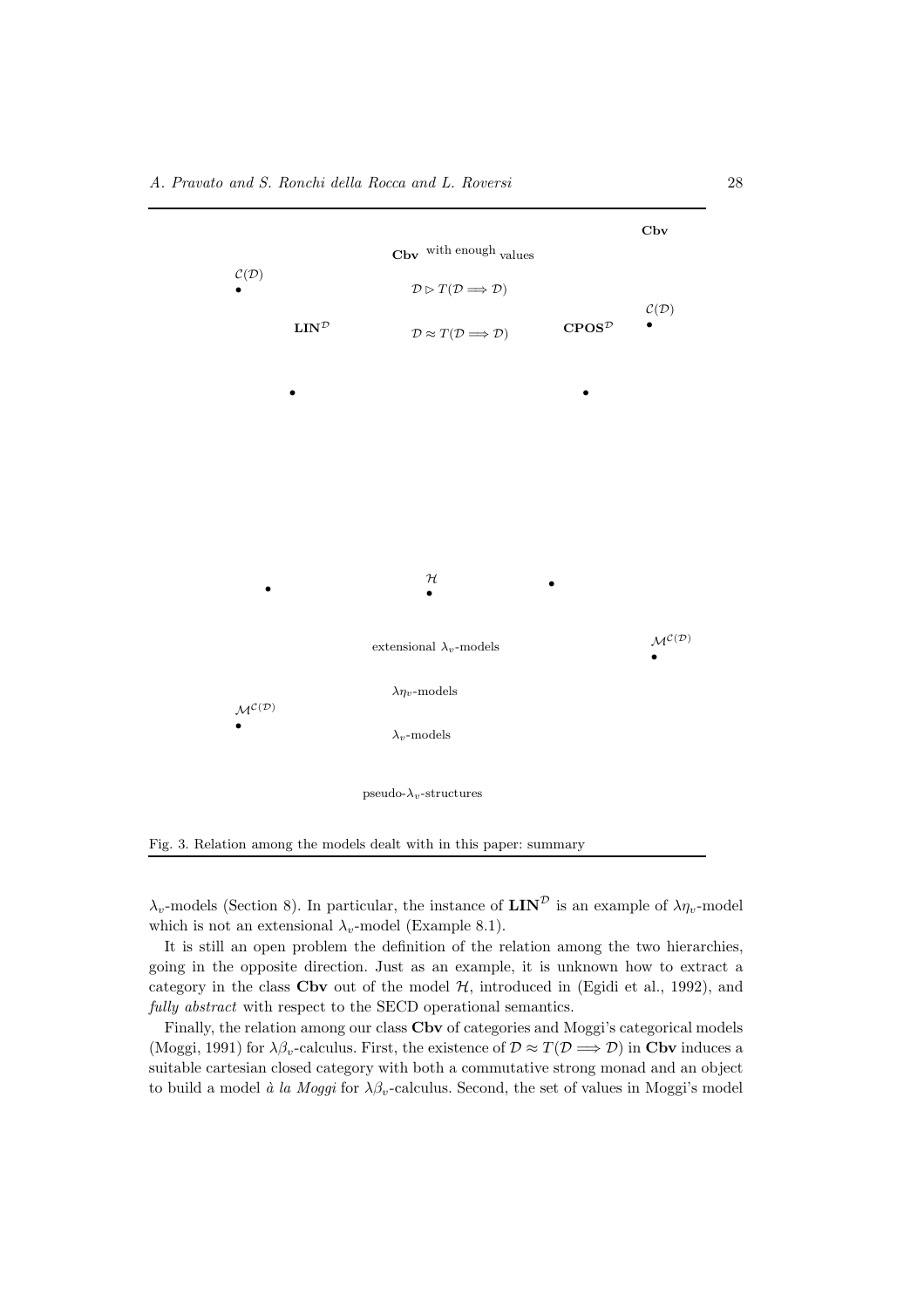is isomorphic to the set of values in the  $\lambda_v$ -model, induced by **Cbv** itself. This is worth noticing because the set of values of Moggi's models is an object of the category he defines. On the contrary, Cbv has no object in it which elements can be thought of as values.

The relation between Moggi's and our approaches is obtained by "lifting" to the untyped case two results. The first is in (Benton, 1995), where a reformulation of the categorical models for intuitionistic linear logic we started from is introduced. The second result is in (Benton and Wadler, 1996): the categorical models of typed  $\lambda \beta_v$ -calculus, based both on the categorical models of intuitionistic linear logic, and on cartesian closed categories with a commutative comonad (Moggi, 1991), are essentially the same. Indeed, they correspond through an adjunction. A summary of the details for lifting this second point to the untyped case is in the following subsection.

#### 9.1. Relations among  $Cbv$  and Moggi's models: some details

This section summarizes the main details to develop the relation between our definition of categorical models for  $\lambda \beta_v$ -calculus and *Moggi's approach*. The relation follows from the result that a category like Cbv induces a cartesian closed category with a commutative strong monad. An extended development of the details about this relation is in (Benton, 1995; Benton and Wadler, 1996).

The comonad  $(T, \delta, \epsilon)$  of Cbv gives rise to the Eilenberg-Moore category  $\mathbf{Cbv}^T$ , which objects are all T-coalgebras  $(A, h_A : A \to TA)$ , and all morphisms are T-coalgebras morphisms. Between Cbv and Cbv<sup>T</sup> there exists an adjunction  $\mathcal{F} \dashv \mathcal{U}$  where:  $\mathcal{U}(A) =$  $(T A, \delta_A)$ , and  $\mathcal{F}((A, h_A)) = A$ , being, of course,  $\mathcal{F}: \mathbf{Cbv}^T \to \mathbf{Cbv}$ , and  $\mathcal{U}: \mathbf{Cbv} \to \mathbf{Cbv}$  $Cbv^T$ .

The full sub-category  $\mathcal{E}(\mathbf{C}\mathbf{b}\mathbf{v}^T)$  of  $\mathbf{C}\mathbf{b}\mathbf{v}^T$ , having as objects all the exponentiable coalgebras, is cartesian closed with the T-coalgebra  $(I, m_I)$  as terminal object. Moreover,  $\mathcal{F} \dashv \mathcal{U}$  induces the strong monad  $\mathcal{U}\mathcal{F}$  on  $\mathcal{E}(\mathbf{C}\mathbf{b}\mathbf{v}^T)$ , and, thanks to the closed structure of Cbv, it also yields the following isomorphism:

$$
\mathbf{HOM}_{\mathcal{E}(\mathbf{Cbv}^T)}((I, m_I), (T(A \Longrightarrow B), \delta_{A \Longrightarrow B}))
$$
  
 
$$
\approx \mathbf{HOM}_{\mathcal{E}(\mathbf{Cbv}^T)}((I, m_I) \times (A, h_A), (TB, \delta_B))
$$

Now, assume  $\mathcal{D} \approx T(\mathcal{D} \Longrightarrow \mathcal{D})$  in Cbv, which implies  $T(\mathcal{D} \Longrightarrow \mathcal{D}) \approx T(T(\mathcal{D} \Longrightarrow \mathcal{D}))$  $(D) \implies T(D \implies D)$ . From the naturality of  $\delta$ , we get  $(T(D \implies D), \delta_{D \implies D}) \approx$  $(T(T(D \implies D) \implies T(D \implies D)), \delta_{T(D \implies D) \implies T(D \implies D))}$  in  $\mathcal{E}(\mathbf{Cbv}^T)$ , which, using the isomorphism between the Hom-sets of  $\mathcal{E}(\mathbf{C}\mathbf{b}\mathbf{v}^T)$ , yields:

 $\mathbf{HOM}_{\mathcal{E}(\mathbf{C}\mathbf{b}\mathbf{v}^T)}((I, m_I), (T(\mathcal{D} \Longrightarrow \mathcal{D}), \delta_{\mathcal{D} \Longrightarrow \mathcal{D}}))$  $\approx \text{HOM}_{\mathcal{E}(\text{Cbv}^T)}((I, m_I), (T(T(\mathcal{D} \Longrightarrow \mathcal{D}) \Longrightarrow T(\mathcal{D} \Longrightarrow \mathcal{D})), \delta_{T(\mathcal{D} \Longrightarrow \mathcal{D}) \Longrightarrow T(\mathcal{D} \Longrightarrow \mathcal{D})))}$  $\approx \text{HOM}_{\mathcal{E}(\mathbf{C}\mathbf{b}\mathbf{v}^T)}((I, m_I) \times (T(\mathcal{D} \Longrightarrow \mathcal{D}), \delta_{\mathcal{D} \Longrightarrow \mathcal{D}}), (TT(\mathcal{D} \Longrightarrow \mathcal{D}), \delta_{T(\mathcal{D} \Longrightarrow \mathcal{D}})))$  $\approx \text{HOM}_{\mathcal{E}(\mathbf{C}\mathbf{b}\mathbf{v}^T)}((I, m_I) \times (T(\mathcal{D} \Longrightarrow \mathcal{D}), \delta_{\mathcal{D} \Longrightarrow \mathcal{D}}), \mathcal{U}\mathcal{F}(T(\mathcal{D} \Longrightarrow \mathcal{D}), \delta_{\mathcal{D} \Longrightarrow \mathcal{D}}))$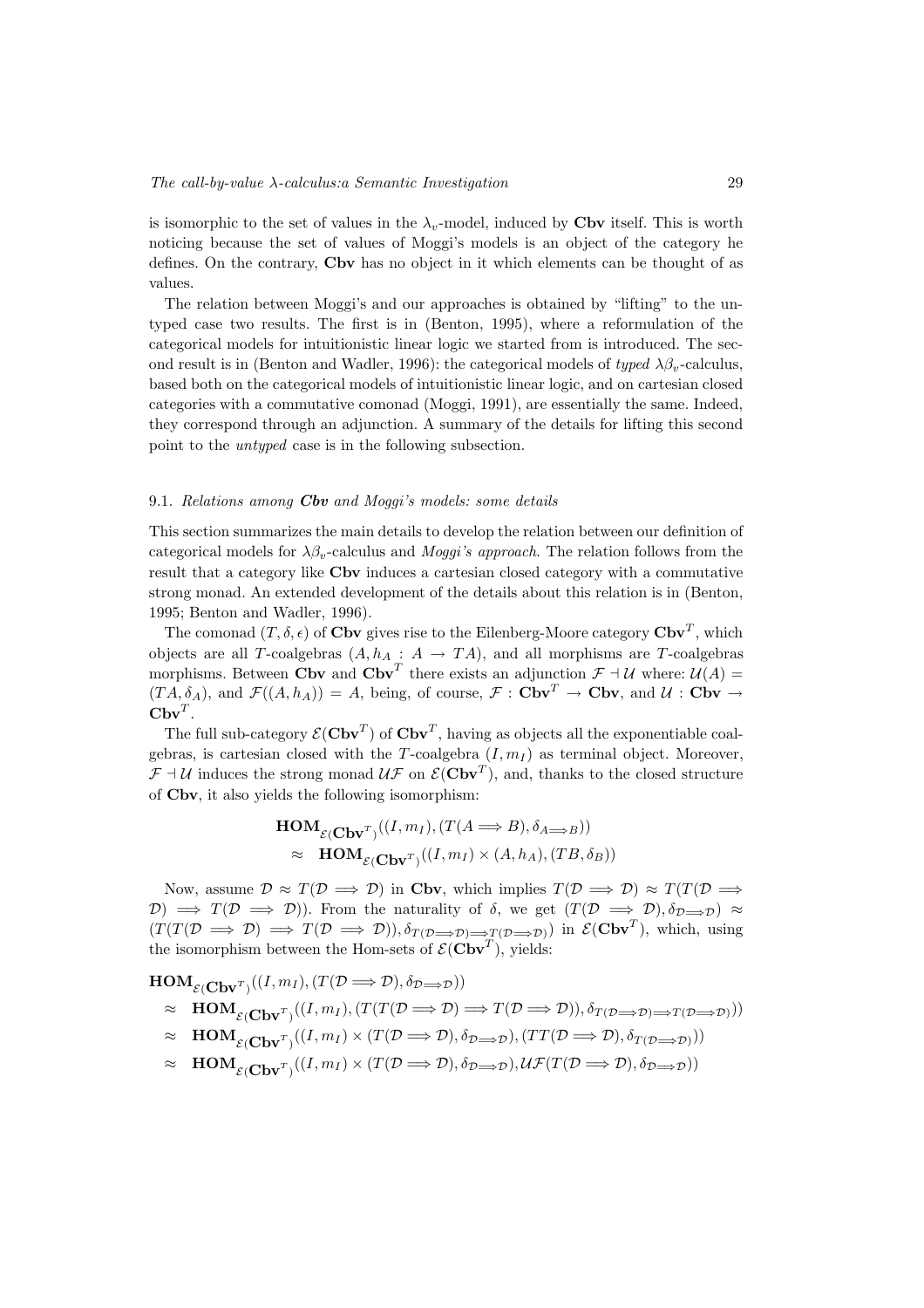#### A. Pravato and S. Ronchi della Rocca and L. Roversi 30

So, we can write:

$$
(T(\mathcal{D}\Longrightarrow\mathcal{D}),\delta_{\mathcal{D}\Longrightarrow\mathcal{D}})\approx(T(\mathcal{D}\Longrightarrow\mathcal{D}),\delta_{\mathcal{D}\Longrightarrow\mathcal{D}})\rightarrow\mathcal{U}\mathcal{F}(T(\mathcal{D}\Longrightarrow\mathcal{D}),\delta_{\mathcal{D}\Longrightarrow\mathcal{D}})
$$
(12)

being  $\rightarrow$  the arrow of  $\mathcal{E}(\mathbf{C}\mathbf{b}\mathbf{v}^T)$ .

Let us pose  $\mathcal{R} = T(\mathcal{D} \Longrightarrow \mathcal{D})$  in (12). We get that (12) is the domain equation that Moggi requires to exists in  $\mathcal{E}(\mathbf{C}\mathbf{b}\mathbf{v}^T)$  with the strong monad  $\mathcal{U}\mathcal{F}$ , in order to define a model of  $\lambda \beta_v$ -calculus.

The next question is about the relation between R and and the set  $V^{(\mathcal{D})}$  of values in the  $\lambda_v$ -model  $\mathcal{M}^{\mathcal{C}(\mathcal{D})}$  of Definition 4.3. The answer is:

$$
\mathcal{R} \approx V^{\mathcal{C}(\mathcal{D})} \ .
$$

On one side, if  $(G \circ Th \circ m_I)$  belongs to  $V^{C(D)}$ , for any  $h \in HOM_{\mathbf{Cbv}}(I, \mathcal{D})$ , then  $(Th \circ m_I)$  $m_I) \in \text{HOM}_{\mathcal{E}(\mathbf{C}\mathbf{b}\mathbf{v}^T)}((I, m_I), (V^{\mathcal{C}(\mathcal{D})}, \delta_{\mathcal{D} \implies \mathcal{D}}))$  follows from naturality and monoidality of  $\delta$ . We are interested to the contrary as well. So, we are interested to know if, for every coalgebra morphism  $f: I \to V$ , there exists  $\hat{f}$  such that  $T\hat{f} \circ m_I = f$ , and if  $\hat{f}$  is unique. The answer is: yes, defining  $\hat{f} \equiv \epsilon_{\mathcal{D}\implies\mathcal{D}} \circ f$ . The equation  $T\hat{f} \circ m_I = f$  follows from the naturality and the monoidality of  $\epsilon$ . For the unicity, its enough to assume the existence of  $g \neq \epsilon_{\mathcal{D}\Longrightarrow\mathcal{D}} \circ f$  such that  $T g \circ m_I = f$ , and we are done.

Acknowledgments. We would like to thank Jean-Yves Girard, Furio Honsell, Yves Lafont, and Eugenio Moggi for very stimulating and useful discussions about the subject of this work.

#### References

- Asperti, A. and Longo, G. (1991). Categories,Types and Structures. Foundations of Computing. The MIT Press.
- Benton, N., Bierman, G., de Paiva, V., and Hyland, M. (1990). Term assignment for intuitionistic linear logic. Technical Report 262, Computer Laboratory, University of Cambridge.
- Benton, N. and Wadler, P. (1996). Linear logic, monads and the lambda calculus. In Proceedings of Symposium on Logic in Computer Science LICS'96.
- Benton, P. (1995). A mixed linear and non-linear logic: Proofs, terms and models. In Proceedings of Computer Science Logic 1994 (CSL'94), Kazimierz, Poland, volume LNCS 993. Springer-Verlag.
- Dezani-Ciancaglini, M., Honsell, F., and Ronchi della Rocca, S. (1986). Models for theories for functions strictly depending on all their arguments (abstract). The Journal of Symbolic Logic,  $51(3):845 - 846.$
- Egidi, L., Honsell, F., and Ronchi della Rocca, S. (1992). Operational , denotational and logical descriptions: a case study. FUNDAMENTA INFORMATICAE,  $16(2)$ :149 - 169.
- Girard, J. (1987). Linear logic. Theoretical Computer Science, 50:1 102.
- Gonthier, G., Abadi, M., and Lévy, J. (1992). The geometry of optimal lambda reductions. In Proceedings of the 19th Symposium on Principles of programming languages POPL'92.
- Hindley, R. and Longo, G. (1980). To H.B. Curry: Essay on Combinatory Logic, Lambda Calculus and Formalisms, chapter Lambda-calculus models. J.R.Hindley and J.P. Seldin editors, Academic press.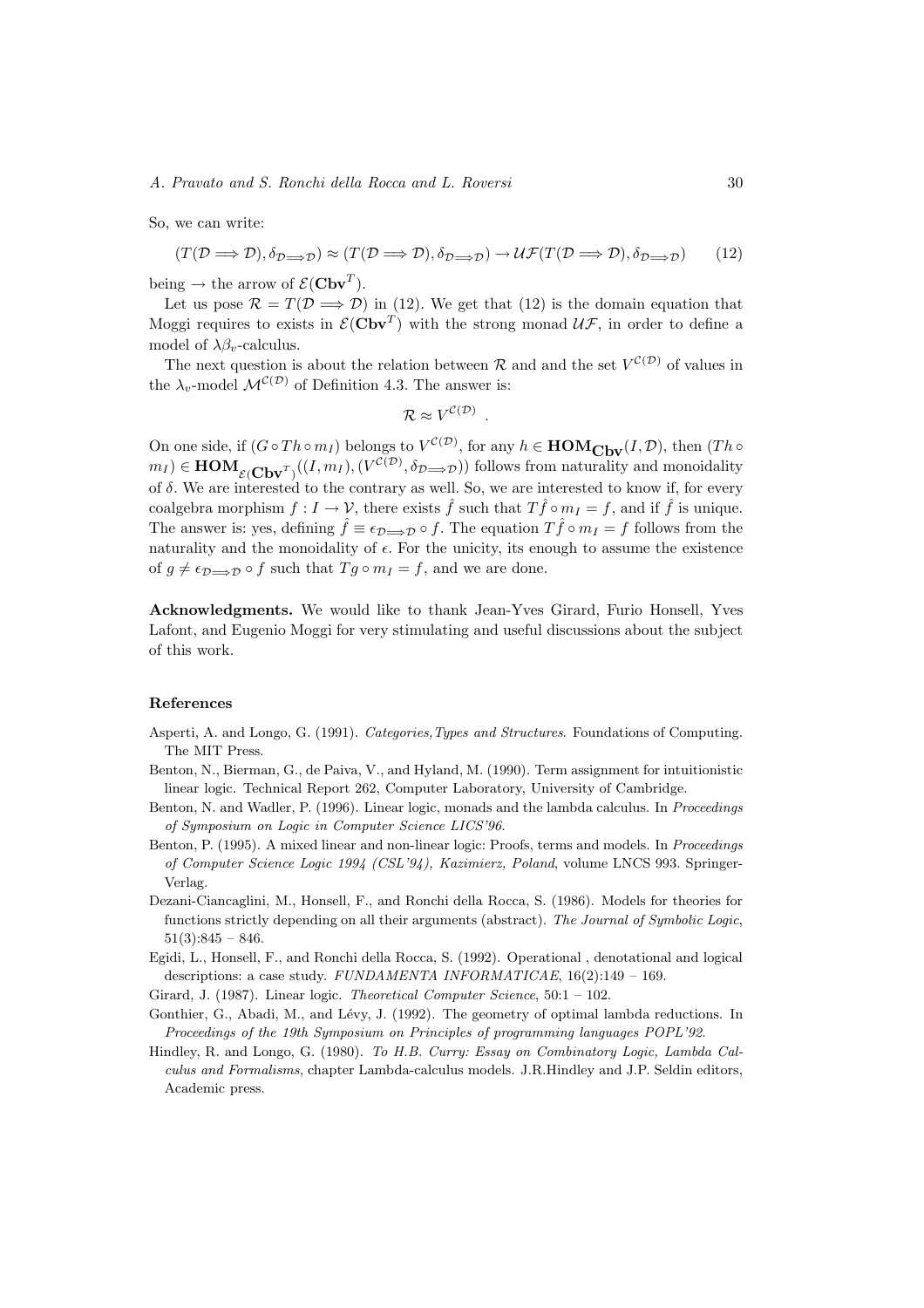Honsell, F. and Lenisa, M. (1993). Some results on the full-abstraction problem for restricted  $\lambda$ calculi. In Proceedings of 18th Symposium on Mathematical Foundations of Computer Science MFCS'93 (Poland), volume LNCS 711, pages 84 – 104. Springer-Verlag.

Koymans, C. (1982). Models of the lambda calculus. Information and Control, 52(3):306 – 332. Landin, P. (1964). The mechanical evaluation of expressions. Computer Journal, 6(4):308 – 320.

Mac Lane, S. (1971). Categories for the Working Mathematician. Springer-Verlag, New-York.

Moggi, E. (1991). Notions of computations and monads. Information and Computation, 93.

- Plotkin, G. (1975). Call-by-name, call-by-value and the  $\lambda$ -calculus. Theoretical Computer Science,  $1:125 - 159$ .
- Pravato, A., Ronchi della Rocca, S., and Roversi, L. (1995). Categorical semantics of the callby-value lambda calculus. In Typed Lambda Calculi and Applications TLCA'95 (Edinburgh), volume LNCS 902. Springer-Verlag.
- Ronchi della Rocca, S. and Roversi, L. (1997). Lambda calculus and intuitionistic linear logic. STUDIA LOGICA, (57):417 – 448.
- Scott, D. (1975). Some philosophical issues concerning theories of combinators. volume LNCS 37, pages 346 – 366. Springer-Verlag.

#### Appendix A. Categorical tools

This section recalls standard categorical notions that can be found in usual reference books about the subject, like (Mac Lane, 1971), and that we use to introduce the categorical  $\lambda_v$ -model.

A symmetric monoidal category is a category C with a bifunctor  $\odot$  :  $\mathbf{C} \times \mathbf{C} \to \mathbf{C}$ , an object I, and, for any  $A, B, C \in Obj_{\mathbb{C}}$ , the natural isomorphisms:

$$
\alpha_{A,B,C}: A \odot (B \odot C) \rightarrow (A \odot B) \odot C
$$
  

$$
\lambda_A: I \odot A \rightarrow A \qquad \rho_A: A \odot I \rightarrow A
$$
  

$$
\gamma_{A,B}: A \odot B \rightarrow B \odot A
$$

satisfying coherence. Namely:

$$
\alpha_{(A \odot B), C, D} \circ \alpha_{A, B, (C \odot D)} = (\alpha_{A, B, C} \odot id_B) \circ \alpha_{A, (B \odot C), D}^{-1} \circ (id_A \odot \alpha_{B, C, D})
$$
  
\n
$$
(\rho_A \odot id_C) \circ \alpha_{A, I, C} = id_A \odot \lambda_C \qquad \lambda_I = \rho_I
$$
  
\n
$$
\gamma_{A, B} \circ \gamma_{B, A} = id_{B \odot A} \qquad \rho_B = \lambda_B \circ \gamma_{B, I}
$$
  
\n
$$
\alpha_{C, A, B} \circ \gamma_{(A \odot B), C} \circ \alpha_{A, B, C} = (\gamma_{A, C} \odot id_B) \circ \alpha_{A, C, B} \circ (id_A \odot \gamma_{B, C}) .
$$

Recall also that, Coherence Theorem holds in a symmetric monoidal category, namely, two morphisms always coincide if they are built out of  $\alpha$ ,  $\rho$ ,  $\lambda$ , *id*, composition, and  $\gamma_{A,B}$ , with  $A \neq B$ .

Given a symmetric monoidal category **C**, an endofunctor  $T : \mathbf{C} \to \mathbf{C}$  is monoidal if, for every  $A, B \in Obj_{\mathbb{C}}$ , there are a natural transformation  $m_{A,B} : TA \odot TB \rightarrow T(A \odot B)$ and a map  $m_I : I \to TI$  such that the following diagrams commute:

$$
T I \odot TA \xrightarrow{m_{I,A}} T(I \odot A) \qquad TA \odot TI \xrightarrow{m_{A,I}} T(A \odot I)
$$
\n
$$
T A \odot TI \xrightarrow{m_{A,I}} T(A \odot I)
$$
\n
$$
T A \odot T A \xrightarrow{m_{I,A,I}} T(A \odot I)
$$
\n
$$
i d_{TA} \odot m_I
$$
\n
$$
T A \odot I \xrightarrow{\rho_{TA}} T A
$$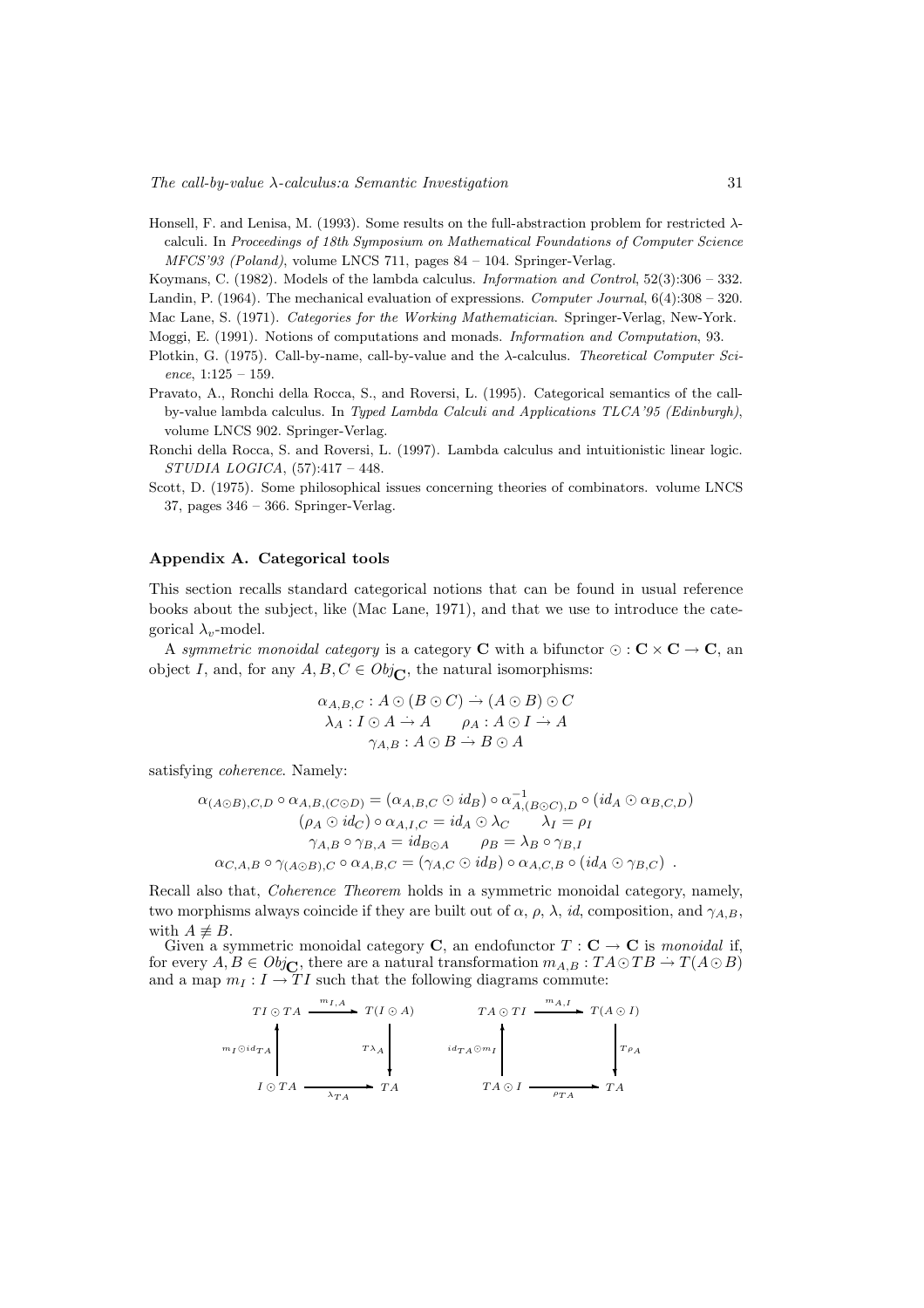$$
(TA \odot TB) \odot TC \xrightarrow{m_{A,B} \odot id_{TC}} T(A \odot B) \odot TC \xrightarrow{m_{A \odot B,C}} T((A \odot B) \odot C)
$$
\n
$$
\circ T_{A,TB,TC}
$$
\n
$$
TA \odot (TB \odot TC) \xrightarrow{id_{TA} \odot m_{B,C}} TA \odot T(B \odot C) \xrightarrow{m_{A,B} \odot C} T(A \odot (B \odot C))
$$

The monoidal functor  $T$  is symmetric if:



A natural transformation  $\sigma: T_1 \to T_2$  between two symmetric monoidal functors  $T_1$ and  $T_2$ , is symmetric monoidal if the following diagrams commute:



A symmetric monoidal category  $C$  is *closed* if, for every object  $B$ , there is a functor  $B \Longrightarrow$  :  $C \rightarrow C$ , such that there exists an isomorphism

$$
\Lambda_{A,B,C} : \text{Hom}_{\mathbf{C}}((A \odot B), C)) \to \text{Hom}_{\mathbf{C}}(A, (B \Longrightarrow C)) ,
$$

natural in A and C. Namely: for all  $A, C \in Obj_{\mathbf{C}}$  there exists the *evaluation morphism*  $ev_{B,C} : (B \longrightarrow C) \odot B \longrightarrow C$  such that, for all the morphisms  $f : (A \odot B) \rightarrow C$ ,  $h : A \rightarrow$  $(B \Longrightarrow C)$ , and  $g : (B \Longrightarrow C) \bigcirc B \to C$ , there is a unique  $\Lambda_{A,B,C}(f) : A \to (B \Longrightarrow C)$ such that:



commute. Recall that in a symmetric monoidal closed category every object A is isomorphic to  $(I \Longrightarrow A)$ . Recall also that, by naturality:

$$
\Lambda_{A,B,C}(ev_{B,C} \circ (h \odot id_B)) = h.
$$

Given a monoidal category **C**, a *comonoid* in **C** is a triple  $(A, d, e)$  where A is an object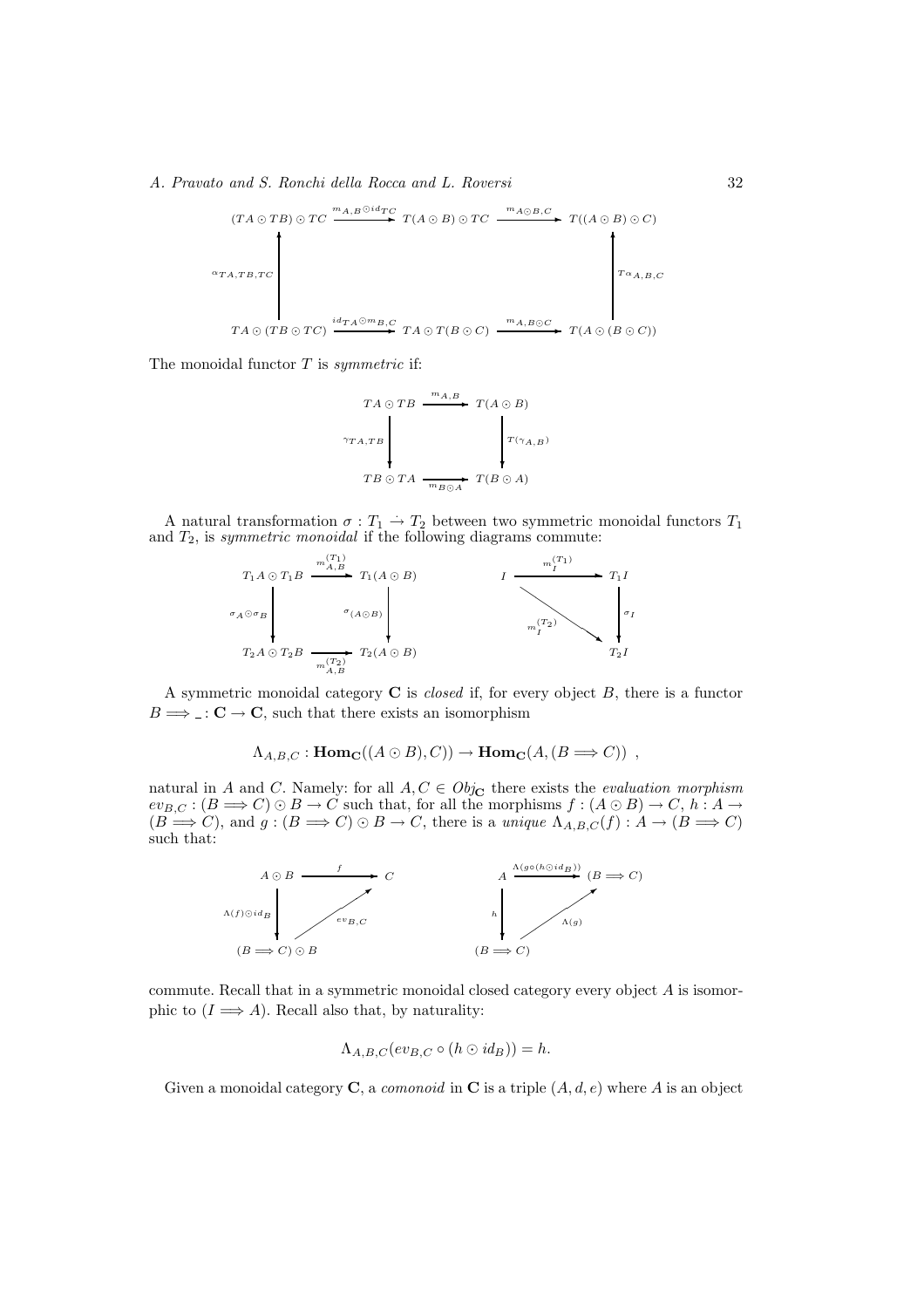of **C**, and the morphisms  $d : A \to (A \odot A)$ , and  $e : A \to I$  are such that:



commute. The comonoid  $(A, d, e)$  on it is *commutative* if d commutes with  $\gamma$ , namely:  $\gamma_{A,A} \circ d = d.$ 

Given a category **C** (not necessarily monoidal), a *comonad* over **C** is a triple  $(T, \delta, \epsilon)$ , where  $T : \mathbf{C} \to \mathbf{C}$  is an endofunctor, and  $\delta : T \to T^2$  and  $\epsilon : T \to ID_{\mathbf{C}}$  are natural transformations, such that:



commute.

Given an endofunctor  $T : \mathbf{C} \to \mathbf{C}$ , the *category of T-coalgebras* has both T-coalgebras  $(A, \zeta_A)$  as objects, being A an object of C, and  $\zeta_A : A \to TA$ , and the morphisms  $h: A \to A'$  such that:



commutes, as arrows. The set  $T\text{-}\mathrm{coalg}_{\mathbf{C}}((A,\zeta_A),(A',\zeta_{A'}))$  denotes such morphisms h. So, let a symmetric monoidal category C be given with a comonad  $(T, \delta, \epsilon)$  such that T is monoidal, and  $(TA, d, e)$  is a comonoid. Then the natural transformation d belongs to T-coalg $\mathbf{C}((TA,\delta),(TA\odot TA,m_{TA,TA}\circ(\delta\odot\delta)))$  if the diagram:

$$
T A \xrightarrow{\delta} T T A
$$
\n
$$
e \qquad \qquad \downarrow T e
$$
\n
$$
I \xrightarrow{\text{m}_I} T I
$$

commutes. Analogously, e belongs to  $T$ -coalg $C((TA, \delta), (I, m_I))$  if the diagram:



commutes. Moreover, let f belong to the set  $T$ -coalg<sub>C</sub>( $(T A, \delta)$ ,  $(T B, \delta)$ ) of (free) coal-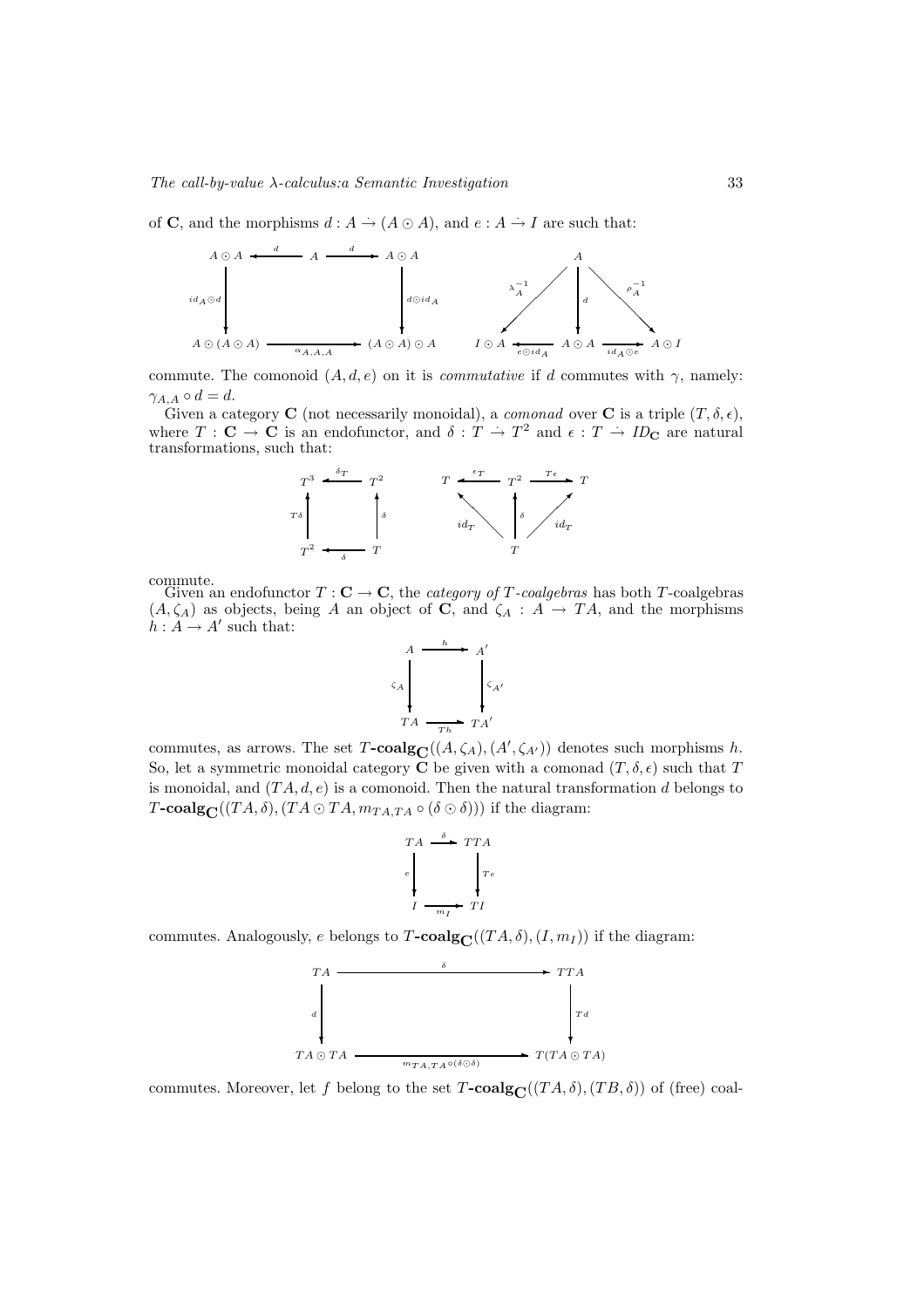gebras. The morphism f is a comonoid morphism from  $(A, d, e)$  to  $(B, d, e)$  if:



commutes.

Let C be a symmetric monoidal closed category with a comonad  $(T, \delta, \epsilon)$  on it. The natural transformation  $\epsilon : T \to ID_{\mathbf{C}}$  is monoidal if:



commute. The natural transformation  $\delta: T \to TT$  is monoidal if:



commute. Notice that  $T_{m_A,B} \circ m_{TA,TB}$ , and  $T_{m_I} \circ m_I$  are, respectively,  $m_{A,B}$ , and  $m_I$ with respect to the monoidal functor  $TT$ .

The natural transformation  $E: T \to K_I$  is monoidal if: